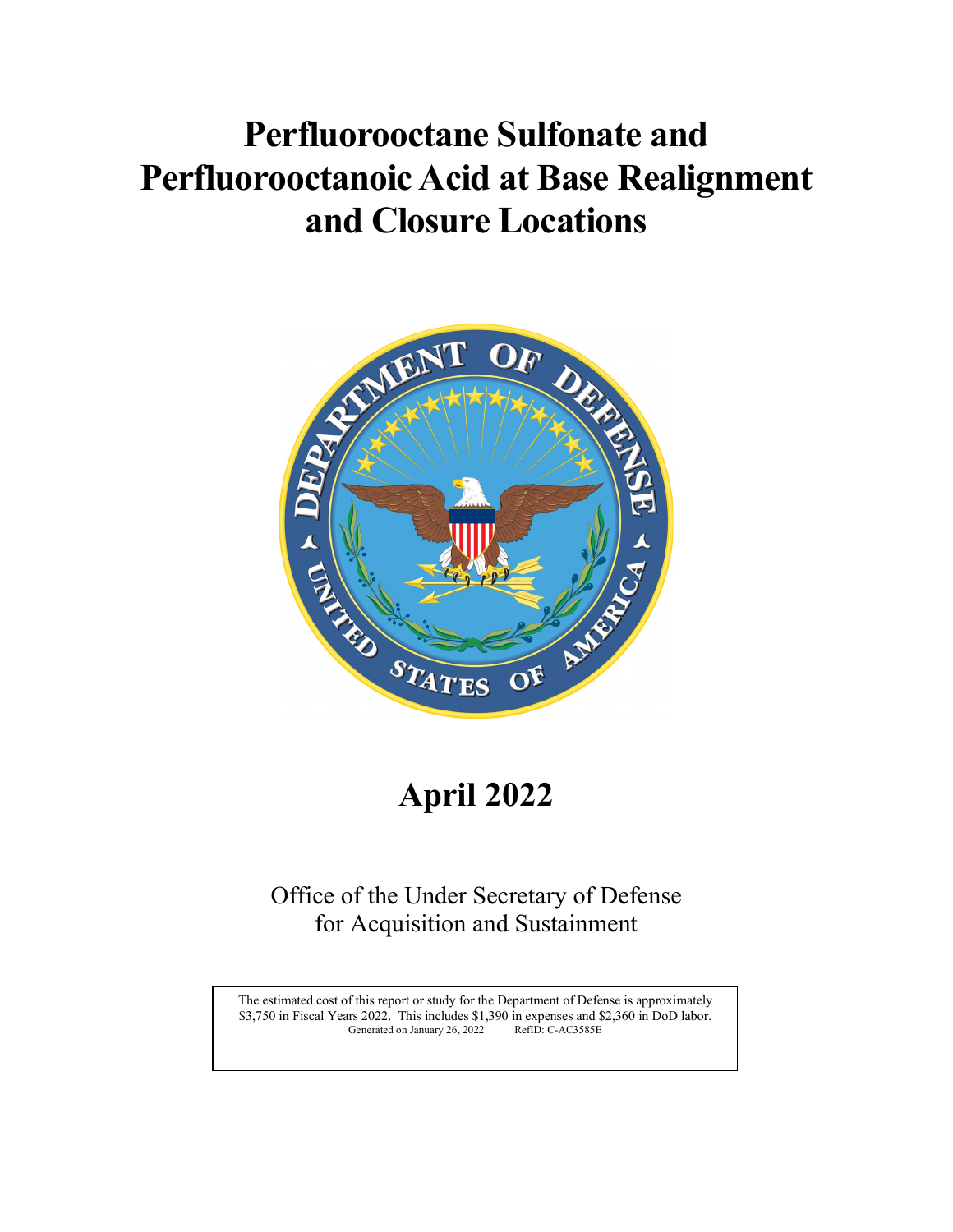# **TABLE OF CONTENTS**

<span id="page-1-0"></span>

# **APPENDICES**

<span id="page-1-1"></span>Appendix A: The Cleanup Process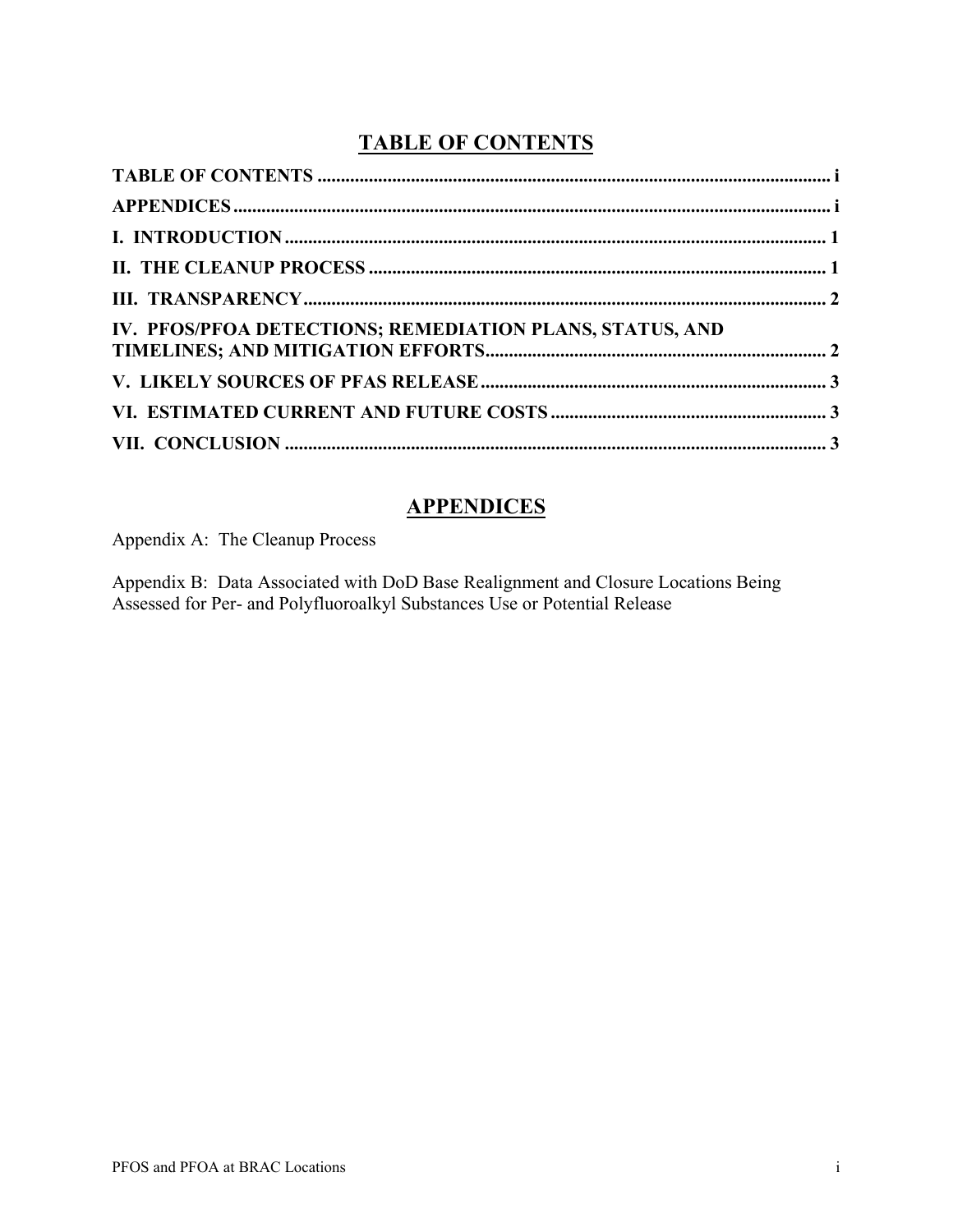# <span id="page-2-0"></span> **I. INTRODUCTION**

 remediation plans; (8) the status of remediation; (9) a timeline for cleanup; and (10) an estimate of the current and future costs to investigate and clean up per- and polyfluoroalkyl substances (PFAS) at BRAC locations. House Report 116-445, page 29, accompanying H.R. 7609, the Military Construction, Veterans Affairs, and Related Agencies Appropriations Bill, 2021, requests that the Deputy Assistant Secretary of Defense for Environment submit quarterly reports to the congressional defense committees on the progress the Department of Defense (DoD) is making on identifying and remediating perfluorooctane sulfonate (PFOS) and perfluorooctanoic acid (PFOA) at Base Realignment and Closure (BRAC) locations and recommendations for improving transparency. Additionally, House Report 117-81, page 22, accompanying H.R. 4355, the Military Construction, Veterans Affairs, and Related Agencies Appropriations Bill, 2022, and the Joint Explanatory Statement accompanying H.R. 2471, the Consolidated Appropriations Act, 2022, request that the Deputy Assistant Secretary of Defense for Environment and Energy Resilience prepare a comprehensive report for the congressional defense committees that establishes a baseline of information regarding PFOS/PFOA at BRAC locations. This report covers all remaining quarterly reports requested for fiscal year 2021 and the baseline of information regarding PFOS/PFOA at closed military installations as requested in the FY2022 reporting language. Specifically, this report includes (1) background on the cleanup process; (2) recommendations for improving transparency in DoD's cleanup process; (3) a list of all BRAC locations; (4) an indication of whether PFOS/PFOA has been detected in drinking water and groundwater; (5) the level of PFOS/PFOA that has been detected; (6) information on the likely sources of PFOS/PFOA; (7) an explanation of current mitigation efforts and proposed

 users including commercial airports, the oil and gas industry, and local fire departments. DoD is PFOS and PFOA are two chemicals in the larger class of PFAS. PFAS are a national issue that requires national solutions. PFAS are found in everyday consumer items, from nonstick cookware to water-resistant clothing, and in a type of firefighting foam known as "aqueous film forming foam" (AFFF). DoD is one of many users of AFFF, with other major taking cleanup actions to address PFAS from DoD activities nationwide, including at BRAC locations. DoD's cleanup program follows the federal cleanup law (i.e., the Comprehensive Environmental Response, Compensation, and Liability Act of 1980 [CERCLA], also known as "Superfund") to address DoD releases of PFAS. CERCLA provides a consistent national approach for addressing cleanup.

# <span id="page-2-1"></span>**II. THE CLEANUP PROCESS**

DoD conducts investigations and takes other actions under CERCLA at active military installations, Formerly Used Defense Sites properties, BRAC locations, and National Guard facilities where there are known or suspected DoD releases of PFAS. DoD's plan for cleanup consists of following CERCLA to investigate releases, prioritize responses, and determine appropriate cleanup actions based on risk to human health and the environment. Refer to Appendix A for additional information about the cleanup process.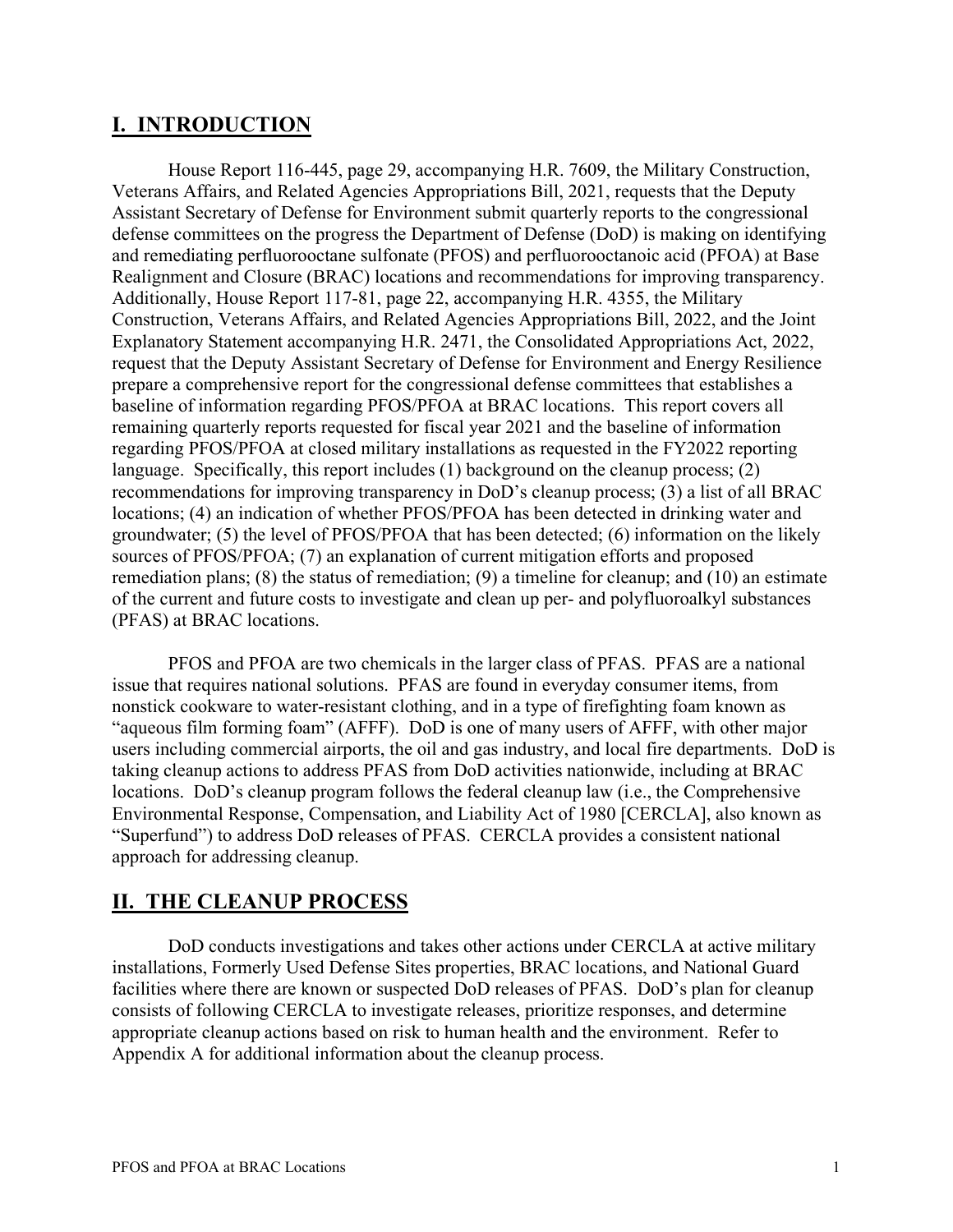### <span id="page-3-0"></span>**III. TRANSPARENCY**

 engaged in several initiatives to ensure it communicates its efforts to address PFAS in a consistent, open, and transparent manner. For example, DoD maintains a DoD PFAS website (https://www.defense.gov/pfas/) to provide the public with access to PFAS-related information. information about their efforts to address PFAS. DoD works in collaboration with regulatory agencies, communities, and other stakeholders throughout the CERCLA process, as discussed in Appendix A. The Department is DoD also developed PFAS Snapshots for installations where PFOS/PFOA sampling results exceeded the U.S. Environmental Protection Agency's (EPA's) lifetime drinking water Health Advisories (HAs) of 70 parts per trillion in DoD-owned and operated on-base drinking water, off-base drinking water, and/or groundwater that is not consumed as drinking water. DoD then posted these PFAS Snapshots on a publicly available website [\(https://www.denix.osd.mil/dod](https://www.denix.osd.mil/dod-pfas/index.html)[pfas/index.html\)](https://www.denix.osd.mil/dod-pfas/index.html). Additionally, the DoD Components maintain websites that provide

 Moving forward, the Department will continue to engage in initiatives to ensure it effectively communicates with regulatory agencies, communities, and other stakeholders. DoD will also continue working to improve its publicly available PFAS websites to provide PFAS information more readily to members of the Armed Forces, their families, and the surrounding communities.

## <span id="page-3-1"></span> **IV. PFOS/PFOA DETECTIONS; REMEDIATION PLANS, STATUS, AND TIMELINES; AND MITIGATION EFFORTS**

 Appendix B lists the 239 BRAC locations where the Department has conducted or is was PFOS/PFOA in drinking water above EPA's drinking water HAs resulting from DoD activities, the Department immediately took actions to address the drinking water exposure. drinking water above EPA's HAs from DoD activities at 13 of the BRAC locations (11 percent) being assessed. The DoD Components implemented short- and long-term actions at all 13 conducting cleanup under CERCLA. As of the end of Fiscal Year (FY) 2021, DoD has determined that 115 of these locations (48 percent) require an assessment of PFAS use or potential release. For each BRAC location DoD has assessed or is assessing, Appendix B provides the highest validated detections of PFOS/PFOA in drinking water and groundwater for those locations where DoD detected PFOS/PFOA above the method reporting limit. Where there These actions include providing bottled water, point-of-use water filters, municipal connections, and filtration systems. As of the end of FY 2021, the DoD Components detected PFOS/PFOA in locations, ensuring that no one – on or off base – is drinking water above EPA's lifetime HAs where DoD is the known source.

To satisfy the request for site remediation plans and timelines, mitigation efforts, and the status of cleanup, Appendix B includes the current investigation phase(s), actual and projected phase start date(s), and projected phase completion date(s) for the 115 BRAC locations being assessed as of the end of FY 2021. This appendix also identifies the BRAC locations where no further action is required. Additionally, Appendix B shows where the DoD Components have implemented a removal action to quickly address PFOS/PFOA in drinking water over the HA from DoD activities. A removal action typically does not provide a final response action, and the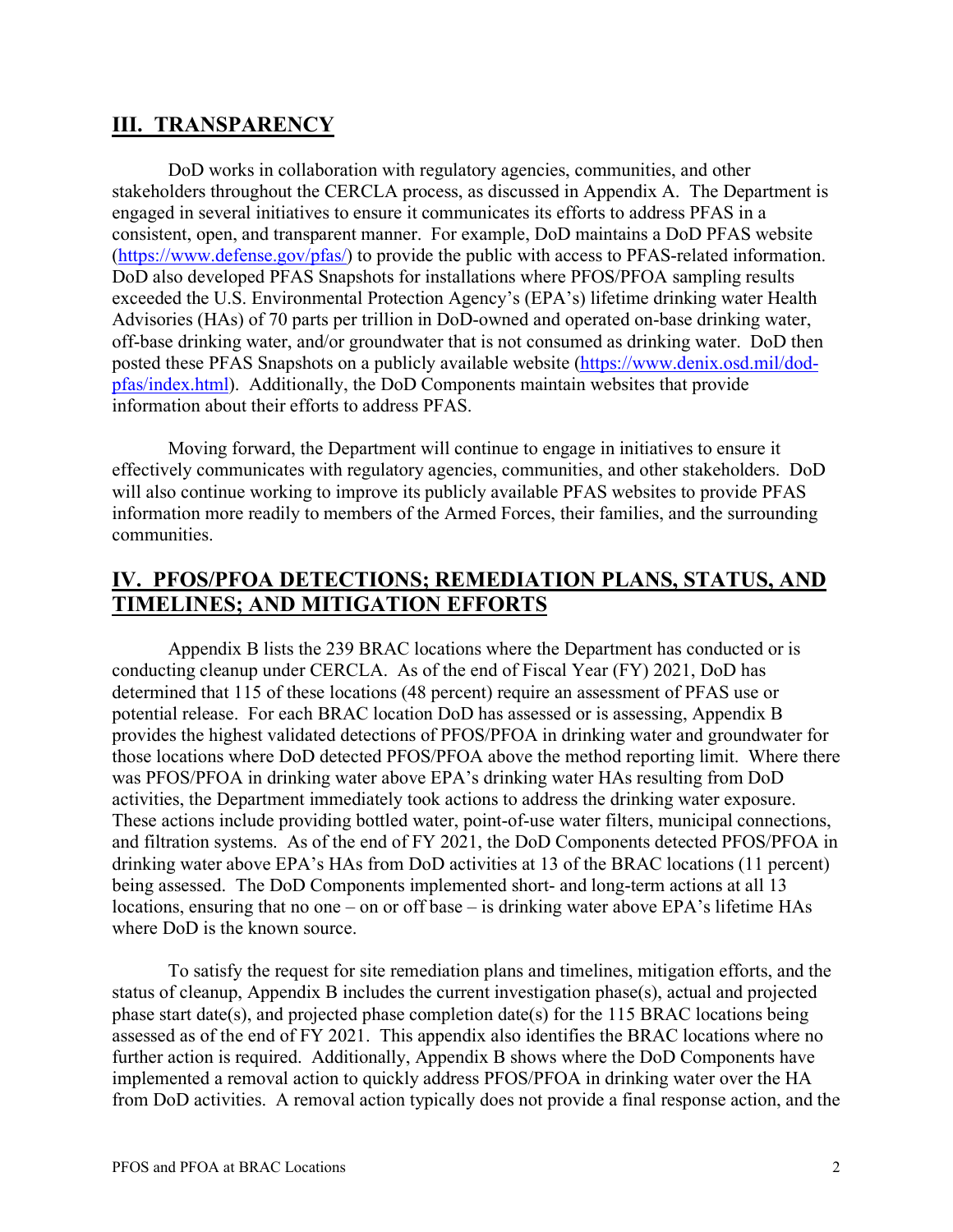action. site will continue through the CERCLA remedial process following completion of the removal

# <span id="page-4-0"></span>**V. LIKELY SOURCES OF PFAS RELEASE**

The DoD Components followed a comprehensive approach to compile the list of BRAC locations where DoD may have used or potentially released PFAS. These sites include fire training areas, aircraft crash sites, aircraft hangars, and AFFF spray test areas.

# <span id="page-4-1"></span> **VI. ESTIMATED CURRENT AND FUTURE COSTS**

 Components complete the initial assessments and learn more about the extent of the cleanup Through the end of FY 2021, DoD has obligated approximately \$431.9 million to investigate and clean up PFAS at BRAC locations, as shown in Appendix B. Appendix B also shows that DoD anticipates obligating \$82.9 million in FY 2022, and an additional \$1.35 billion after FY 2022, to continue these efforts. DoD expects this estimate to increase as the DoD required. The Department will plan and program for these requirements as they are defined.

The funding data presented in Appendix B represents a snapshot in time of the obligations and estimated costs to investigate and clean up PFAS at BRAC locations as of September 30, 2021. The DoD Components developed the cost estimates prior to the enactment of the FY 2022 Appropriations Act, which may affect their planned obligations. Additionally, DoD does not track funding by contaminant, and the cost data in Appendix B represents the DoD Components' best estimates of the funding obligated through FY 2021, and to be obligated in FY 2022 and beyond, for investigations and cleanup of DoD releases of PFAS. However, the Department of Defense Base Closure Account is adequately funded to pursue all executable remediation activities in FY 2022.

# <span id="page-4-2"></span>**VII. CONCLUSION**

 BRAC locations. The Department identified 115 BRAC locations requiring an assessment of DoD expects this estimate to increase as the DoD Components complete the initial assessments for these requirements as they are defined. DoD is taking action under CERCLA to address PFAS releases from DoD activities at PFAS use or potential release to determine what future cleanup activities, if any, are required; no further action is required at 11 percent of these locations. DoD has obligated \$431.9 million through the end of FY 2021 and plans to obligate \$82.9 million in FY 2022 to address its PFAS releases at BRAC locations. The Department plans to obligate an additional \$1.35 billion after FY 2022 to address PFAS releases, based on information available as of the end of FY 2021. and learn more about the extent of the cleanup required. The Department will plan and program for these requirements as they are defined.<br>PFOS and PFOA at BRAC Locations 3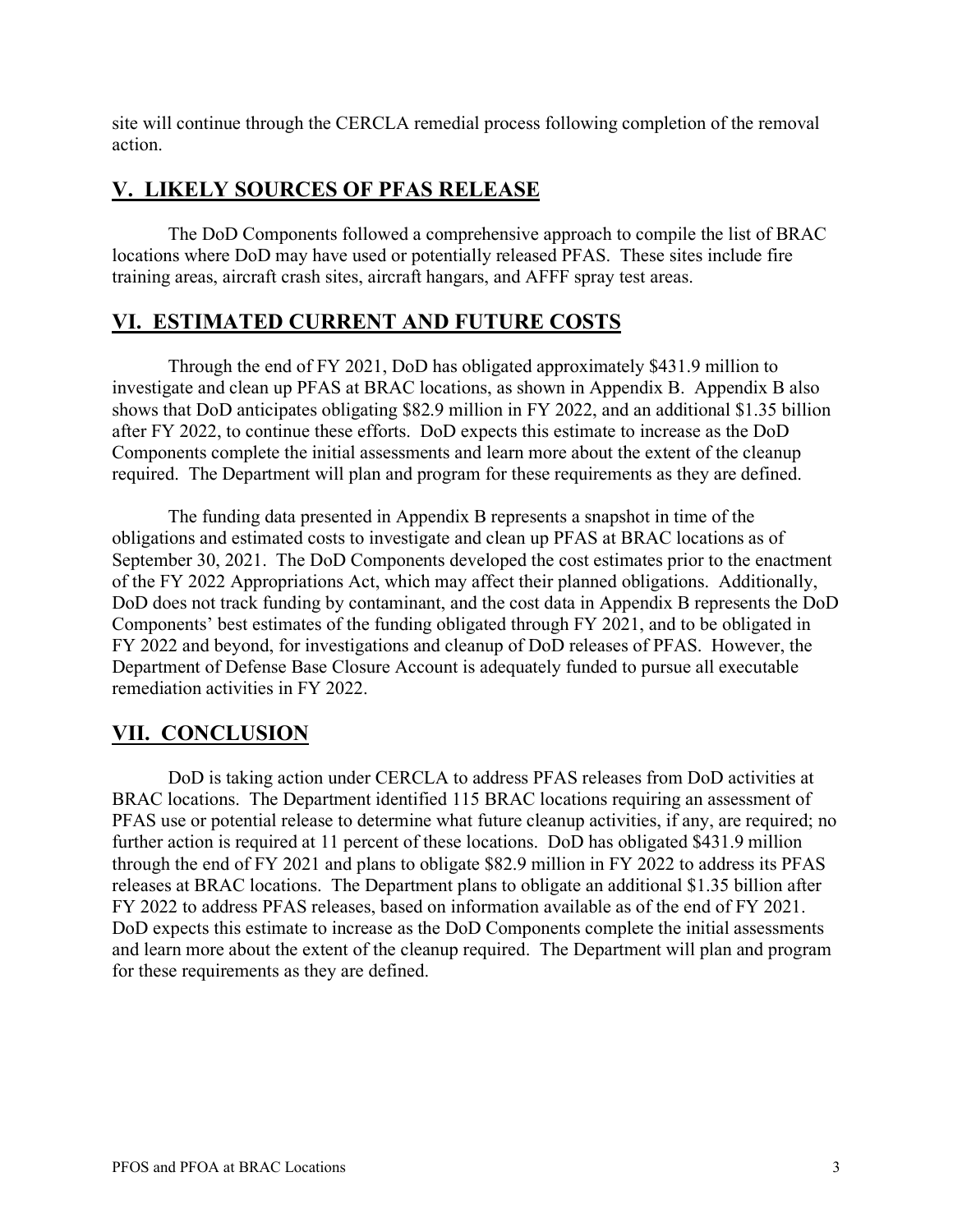#### **Background**

The Department of Defense (DoD) conducts investigations and takes other actions under the federal cleanup law (i.e., the Comprehensive Environmental Response, Compensation, and Liability Act of 1980 [CERCLA], also known as "Superfund") at active military installations, Base Realignment and Closure (BRAC) locations, and National Guard facilities where there are known or suspected DoD releases of per- and polyfluoroalkyl substances (PFAS). DoD's plan for cleanup consists of following the CERCLA process to investigate releases, prioritize responses, and determine appropriate cleanup actions based on risk to human health and the environment. The Defense Environmental Restoration Program (10 U.S. Code §§ 2700-2711) provides authorities to DoD to perform and fund these actions and requires that they be carried out in accordance with CERCLA. The steps in the CERCLA process include the following: $<sup>1</sup>$ </sup>

- Preliminary Assessment/Site Inspection (PA/SI)
- Remedial Investigation/Feasibility Study (RI/FS)
- Remedial Design (RD)/Remedial Action-Construction (RA-C)
- Remedial Action-Operation (RA-O)
- Long-Term Management (LTM)

 In addition to the steps listed above, CERCLA can include short-term actions called HAs. Typically, a removal action does not provide a final response action, and the site will "removal" or "interim" actions, which DoD conducts to address contaminants quickly to prevent, minimize, or mitigate damage to public health or welfare or to the environment. Removal actions can occur at any time during the CERCLA process. If there is drinking water exposure to perfluorooctane sulfonate/perfluorooctanoic acid (PFOS/PFOA) above the U.S. Environmental Protection Agency's (EPA's) lifetime Health Advisories (HAs) of 70 parts per trillion on or off base resulting from DoD activities, the Department initiates short-term actions (e.g., providing bottled water, point-of-use water filters) and long-term actions (e.g., municipal connections, filtration systems) so that no one – on or off base – is drinking water that is above  $EPA$ 's lifetime continue through the CERCLA remedial process after completion of the removal action.

DoD tailors the actual sequence, timing, and scope of cleanup actions to site-specific conditions. Additionally, the Department prioritizes resources and addresses sites where risk to human health is the highest. As DoD moves through the CERCLA process, it works in collaboration with regulatory agencies, communities, and other stakeholders to ensure open and transparent information sharing. The following sections explain in more detail DoD's plan for addressing sites impacted by PFAS from DoD activities at BRAC locations.

#### **Preliminary Assessment/Site Inspection (Initial Study Phase)**

During the PA, DoD reviews existing information to identify locations where DoD activities may have caused a PFAS release. This phase involves reviewing historical operations, documents, and maps located both on the installations and in national archives, as well as

<span id="page-5-0"></span><sup>&</sup>lt;sup>1</sup> Sites do not have to progress through all CERCLA phases. For example, no further action may be required at the end of the PA/SI or RI/FS phases. In addition, some sites may not require an RA-O or LTM phase if response actions completed during the RD/RA-C phase are sufficient to clean up the sites.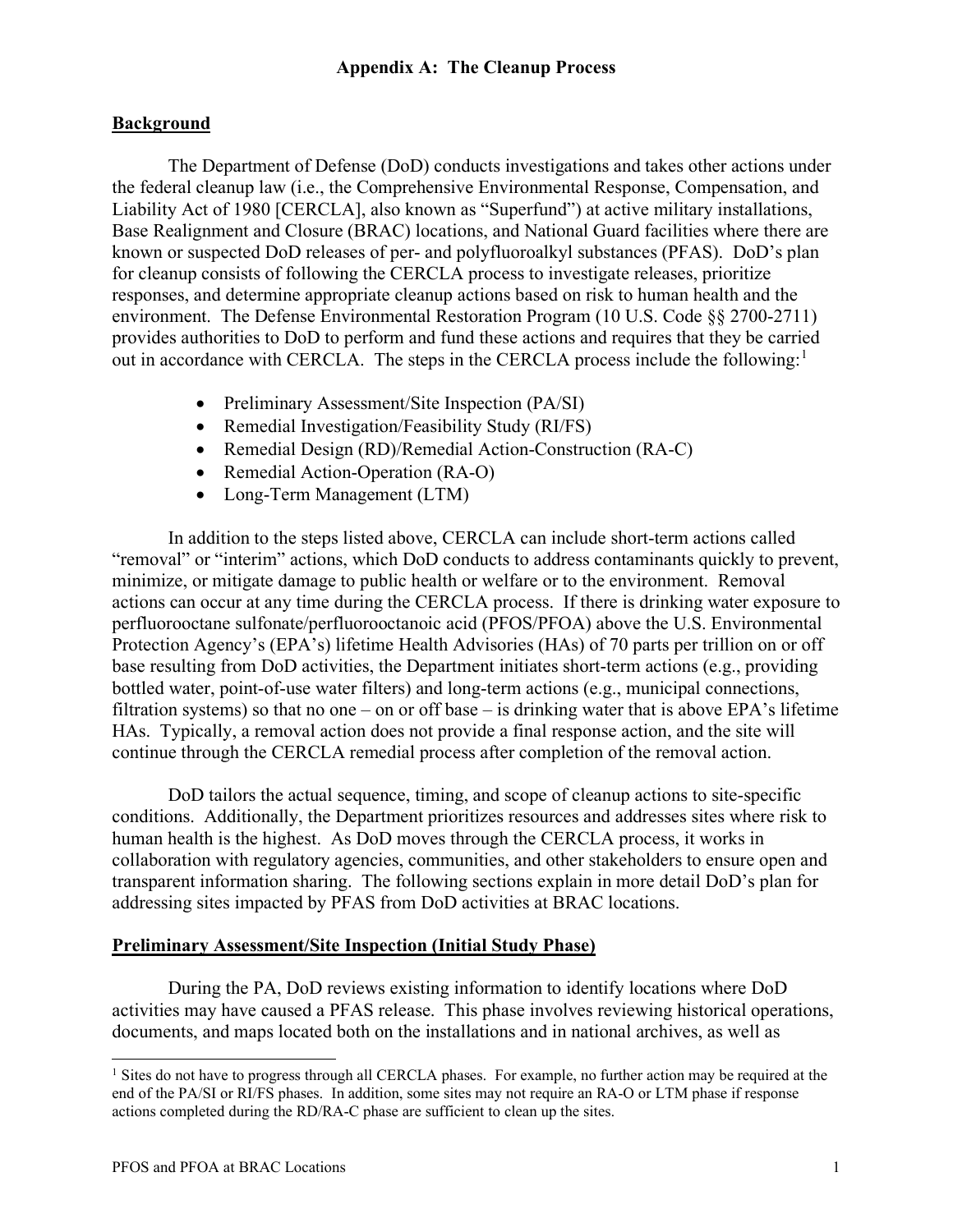operations that may have contributed to a potential PFAS release. Once completed, the PA interviewing Military Service members and civilians who have historical knowledge of the identifies sites that may require a CERCLA response action and will continue in the CERCLA process.

 environmental media, such as soil or groundwater, and collecting and analyzing other data to The next step in the CERCLA process is to perform an SI on locations identified during the PA to confirm whether a PFAS release occurred. The SI typically involves sampling determine the need for further action. DoD drafts the SI report, provides a copy to regulators for review, and makes the final report available to the public in the information repository located at or near the cleanup site. A typical PA/SI takes approximately one to three years to complete.

 decisions about which sites need to move to the next phase (i.e., the RI/FS phase). On October December 19, 2019, publication titled "Interim Recommendations for Addressing Groundwater Contaminated with PFOA and PFOS." On September 15, 2021, DoD updated its October 15, 2019, memorandum to include EPA's new screening level for perfluorobutanesulfonic acid. Once the DoD Components have information from the PA/SI, they can make informed 15, 2019, the Department issued clarifying technical guidance to the Military Departments to ensure they consistently use screening levels at DoD cleanup sites to determine if advancing to the RI phase is warranted. DoD is using the same screening number EPA provided in its

 prioritize further action. DoD follows the federal cleanup law, which includes prioritizing sites For sites moving to the RI phase, DoD uses the data it gathered during the PA and SI to for cleanup using a risk-based process – essentially, "worst first." The Department's focus is the health and safety of its men and women in uniform, their families, its civilian workforce, and the communities surrounding its installations. Therefore, DoD addresses sites that pose a greater potential risk to human health or the environment before it addresses sites posing a lesser risk.

#### **Remedial Investigation/Feasibility Study (Detailed Study)**

 assessment) and the environment. The RI/FS phase typically takes approximately three to six During the RI, DoD collects detailed information through field investigations to characterize site conditions. This phase involves determining the nature and extent of the PFAS (e.g., the PFAS source, how widespread the PFAS are); assessing actual and potential exposure pathways; and evaluating risks to human health (e.g., conducting a human health risk years to complete.

Under EPA's longstanding risk assessment policies, toxicity information is used to determine a site-specific risk-based cleanup level for groundwater that is a current or potential source of drinking water. This includes consideration of EPA's lifetime HA toxicity information when assessing risk to human health under CERCLA during the RI. The National Defense Authorization Act for Fiscal Year 2020 and EPA's December 19, 2019, publication titled "Interim Recommendations for Addressing Groundwater Contaminated with PFOA and PFOS" support this course of action. If PFAS at a site are below the unacceptable risk level, no further work is required.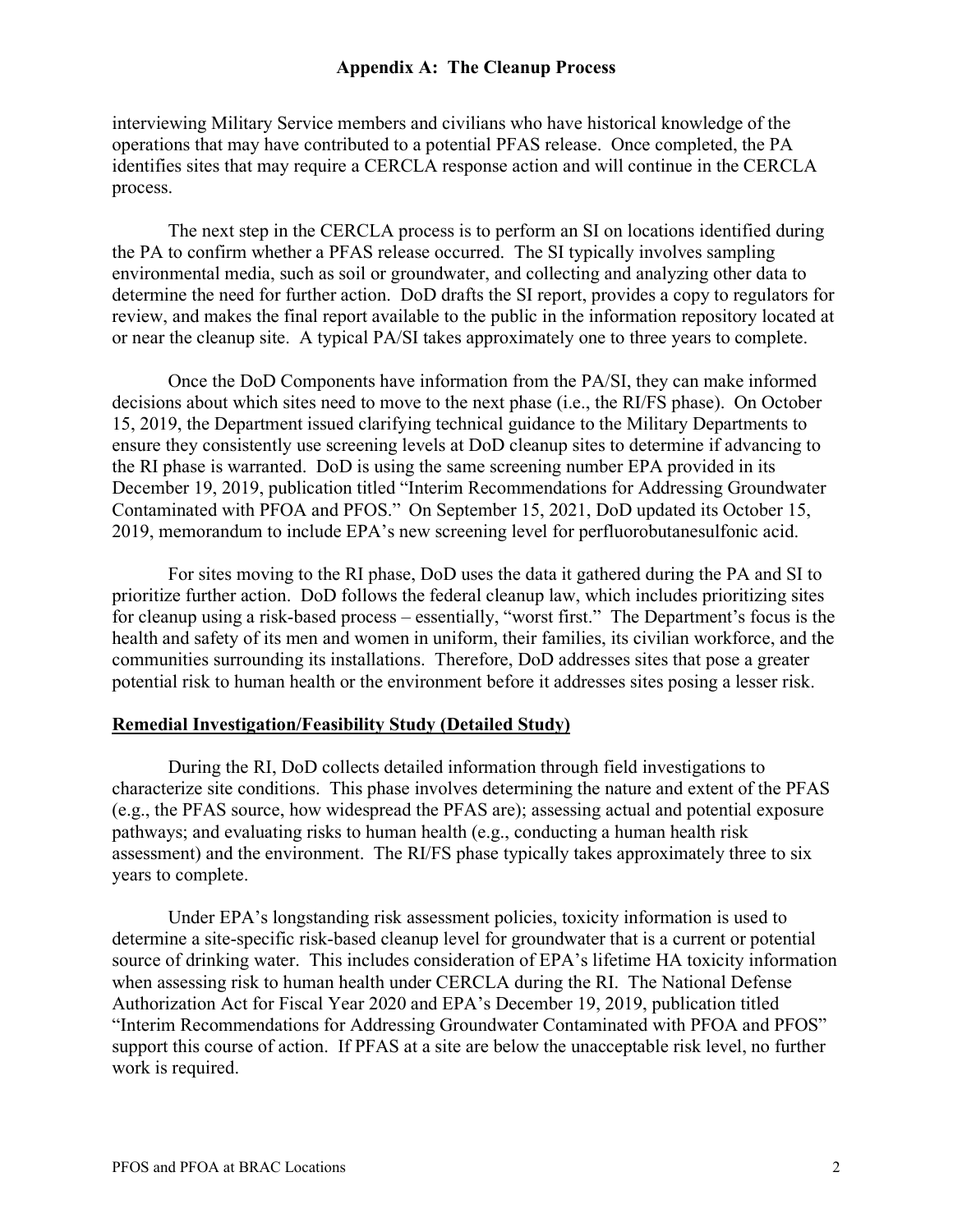of each alternative to meet site-specific cleanup goals; and works with regulators to select a permanent solution that is protective of human health and the environment. All cleanup remedy evaluations must be based on an analysis using the nine criteria found in the CERCLA If PFAS result in an unacceptable risk to human health and the environment based on EPA's risk assessment policies, then DoD will conduct an FS. During the FS, DoD develops, screens, and evaluates remedial cleanup alternatives in detail; assesses the potential performance regulations (i.e., National Oil and Hazardous Substances Pollution Contingency Plan [NCP]).<sup>[2](#page-7-0)</sup>

CERCLA also requires a proposed plan, which summarizes the RI/FS; provides a brief description of the cleanup alternatives evaluated; discusses the rationale that supports the preferred cleanup alternative; and summarizes formal comments received from supporting agencies. After the completion of the proposed plan, and the opportunity for public comment, DoD selects the remedy in the decision document. In the decision document, DoD identifies the final selected cleanup remedy and the cleanup level it is working to achieve, and considers public comments and community concerns. DoD provides the decision document to regulators for review. For sites on EPA's National Priorities List, DoD must obtain regulatory concurrence on the decision document.

#### **Remedial Design/Remedial Action-Construction/Remedial Action-Operation (Cleanup)**

During the Cleanup phase, DoD develops the design plans and specifications of the selected cleanup remedy in the decision document, which regulators review, and constructs or implements the selected cleanup remedy. DoD documents that it has constructed and installed the remedy and provides this documentation to the regulators. The RD/RA-C process typically takes approximately two to four years to complete.

 and may take from 1 to 30 or more years to complete, or in some cases may continue in After constructing the remedy, DoD operates, maintains, and monitors the cleanup system and site until it achieves the cleanup level(s) in the decision document. The RA-O phase may also include implementation, management, and maintenance of land use controls (LUCs) perpetuity. During this time, DoD optimizes the systems, ensures the systems are operating properly, performs sampling to monitor progress, and verifies that the sites are protective of human health and the environment.

 monitor the site). The Department measures cleanup progress against the Response Complete milestone, which occurs when cleanup activities are complete and DoD has documented this determination and sought regulatory agreement (although DoD or a subsequent landowner may continue to

#### **Long-Term Management**

 Following achievement of the Response Complete milestone, DoD may monitor the longterm protectiveness of the remedy during the LTM phase. The LTM phase is required when the

<span id="page-7-0"></span><sup>&</sup>lt;sup>2</sup> The NCP nine criteria include overall protection of human health and the environment; compliance with applicable or relevant and appropriate requirements; long-term effectiveness and permanence; reduction of toxicity, mobility, or volume; short-term effectiveness; implementability; cost; state acceptance; and community acceptance.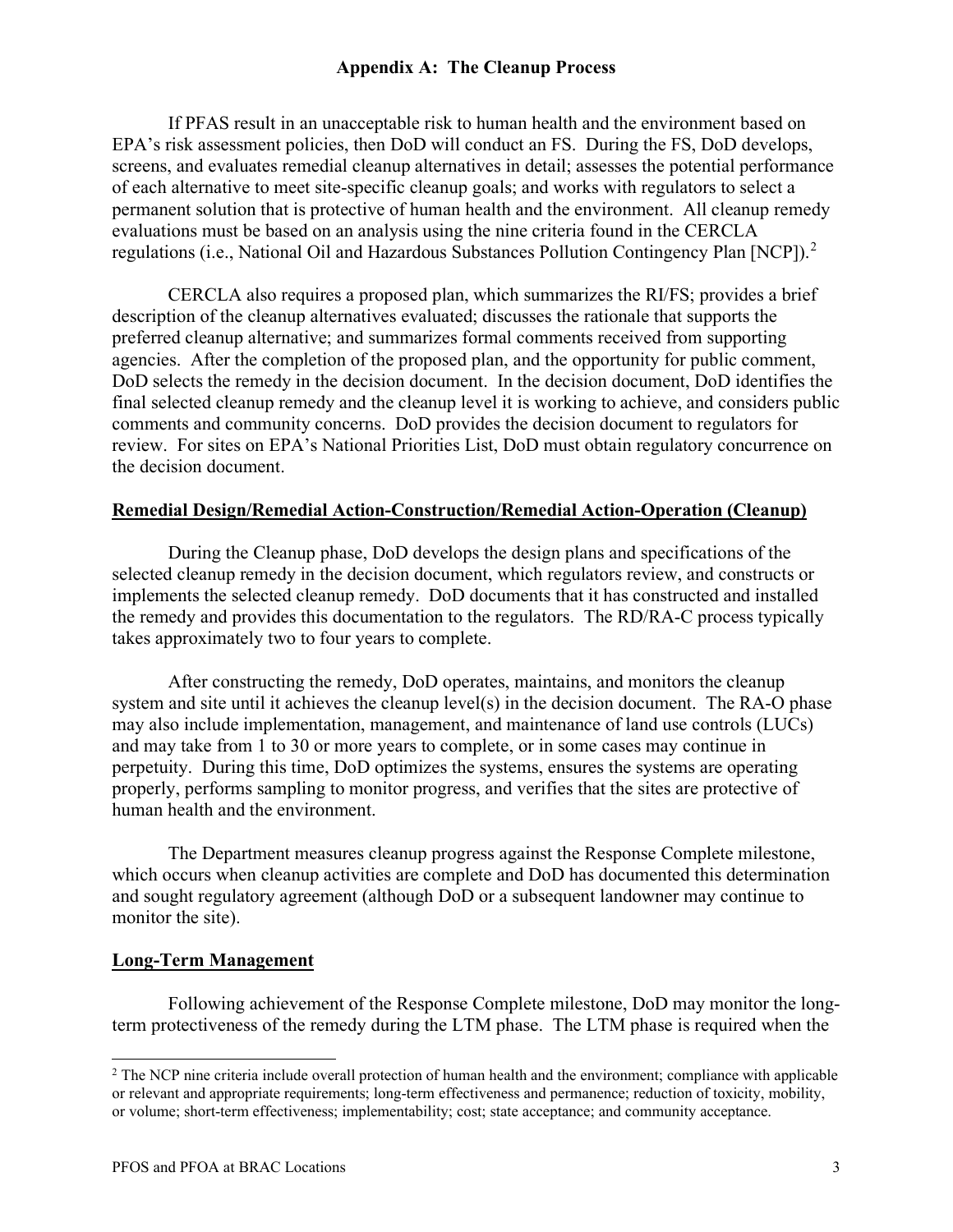reviews. DoD closes out a site only when there is no future environmental liability at the site cleanup levels do not allow unrestricted use of the property. Actions during this phase may involve monitoring site conditions, implementing and managing LUCs, and performing five-year (i.e., when cleanup goals have been achieved that allow for unlimited use and unrestricted exposure). However, not all sites can achieve unlimited use and unrestricted exposure; some may remain in the LTM phase in perpetuity.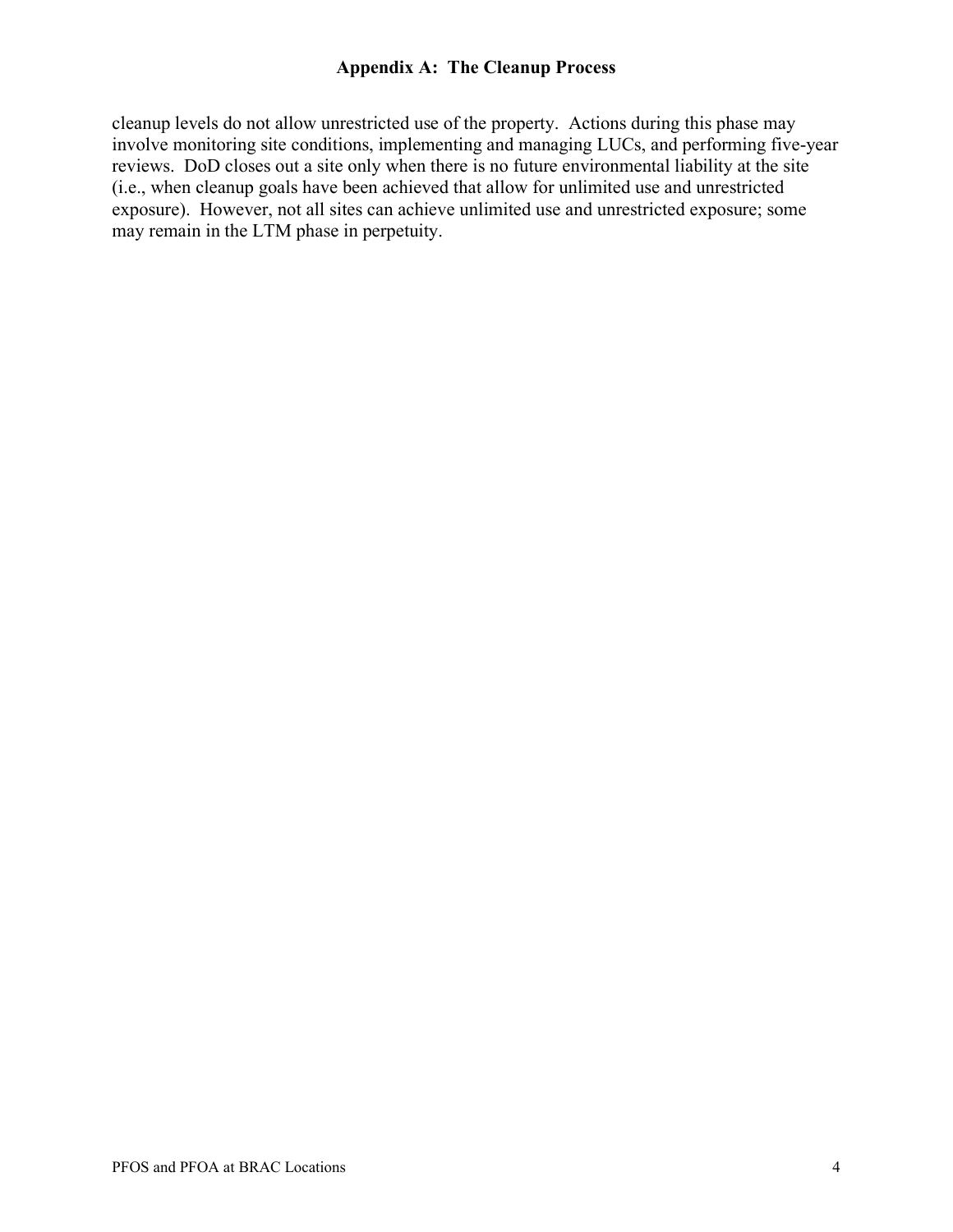| <b>DoD</b><br>Component | <b>State/Territory</b> | <b>Installation Name</b>     | <b>Highest</b><br><b>Detection of</b><br><b>PFOS/PFOA in</b><br><b>Drinking Water</b><br>$(ppt)^*$ | <b>Highest</b><br><b>Detection of</b><br>PFOS/PFOA in<br>Groundwater<br>$(ppt)^*$ | <b>Current Phase</b> | <b>Actual or</b><br><b>Estimated Start</b><br>Date (Fiscal<br><b>Year and</b><br>Quarter) | <b>Estimated</b><br><b>Completion</b><br>Date (Fiscal<br><b>Year and</b><br>Quarter) | <b>Removal Action</b> | <b>Actual</b><br><b>Obligations</b><br><b>Through</b><br>FY 2021 (\$000) | <b>Planned</b><br><b>Obligations in</b><br>FY 2022 (\$000) | <b>Planned</b><br><b>Obligations</b><br>after FY 2022<br>$($000)^<$ |
|-------------------------|------------------------|------------------------------|----------------------------------------------------------------------------------------------------|-----------------------------------------------------------------------------------|----------------------|-------------------------------------------------------------------------------------------|--------------------------------------------------------------------------------------|-----------------------|--------------------------------------------------------------------------|------------------------------------------------------------|---------------------------------------------------------------------|
|                         |                        |                              | PFOS/PFOA:                                                                                         | PFOS/PFOA:                                                                        |                      |                                                                                           |                                                                                      |                       |                                                                          |                                                            |                                                                     |
|                         |                        |                              | Determination                                                                                      | Determination                                                                     |                      |                                                                                           |                                                                                      | No Removal            |                                                                          |                                                            |                                                                     |
| Army                    | Alabama                | ALAAP                        | Pending                                                                                            | Pending                                                                           | PA                   | FY 2021 Q2                                                                                | FY 2023 Q1                                                                           | <b>Action Planned</b> | 140                                                                      | 420                                                        | $\Omega$                                                            |
|                         |                        | <b>COOSA RIVER STORAGE</b>   |                                                                                                    |                                                                                   |                      |                                                                                           |                                                                                      |                       |                                                                          |                                                            |                                                                     |
| Army                    | Alabama                | ANNEX                        | Not Applicable                                                                                     | Not Applicable                                                                    | Not Applicable       | Not Applicable                                                                            | Not Applicable                                                                       | Not Applicable        | Not Applicable                                                           | Not Applicable                                             | Not Applicable                                                      |
|                         |                        |                              | PFOS/PFOA:                                                                                         | PFOS/PFOA:                                                                        |                      |                                                                                           |                                                                                      |                       |                                                                          |                                                            |                                                                     |
|                         |                        |                              | Determination                                                                                      | Determination                                                                     |                      |                                                                                           |                                                                                      | No Removal            |                                                                          |                                                            |                                                                     |
| Army                    | Alabama                | Fort McClellan BRAC          | Pending                                                                                            | Pending                                                                           | PA                   | FY 2021 Q2                                                                                | FY 2023 Q1                                                                           | <b>Action Planned</b> | 149                                                                      | 426                                                        | $\mathbf 0$                                                         |
| Army                    | Alaska                 | <b>FORT GREELY</b>           | Not Applicable                                                                                     | Not Applicable                                                                    | Not Applicable       | Not Applicable                                                                            | Not Applicable                                                                       | Not Applicable        | Not Applicable                                                           | Not Applicable                                             | Not Applicable                                                      |
|                         |                        |                              | PFOS/PFOA:                                                                                         | PFOS/PFOA:                                                                        |                      |                                                                                           |                                                                                      |                       |                                                                          |                                                            |                                                                     |
|                         |                        |                              | Determination                                                                                      | Determination                                                                     |                      |                                                                                           |                                                                                      | No Removal            |                                                                          |                                                            |                                                                     |
| Army                    | Arkansas               | Fort Chaffee                 | Pending                                                                                            | Pending                                                                           | PA                   | FY 2021 Q2                                                                                | FY 2023 Q1                                                                           | <b>Action Planned</b> | 148                                                                      | 394                                                        | $\mathbf 0$                                                         |
| Army                    | California             | <b>EAST FORT BAKER</b>       | Not Applicable                                                                                     | Not Applicable                                                                    | Not Applicable       | Not Applicable                                                                            | Not Applicable                                                                       | Not Applicable        | Not Applicable                                                           | Not Applicable                                             | Not Applicable                                                      |
|                         |                        | FORT HUNTER LIGGETT          |                                                                                                    |                                                                                   |                      |                                                                                           |                                                                                      |                       |                                                                          |                                                            |                                                                     |
| Army                    | California             | BRAC                         | Not Applicable                                                                                     | Not Applicable                                                                    | Not Applicable       | Not Applicable                                                                            | Not Applicable                                                                       | Not Applicable        | Not Applicable                                                           | Not Applicable                                             | Not Applicable                                                      |
|                         |                        |                              | PFOS/PFOA:                                                                                         |                                                                                   |                      |                                                                                           |                                                                                      |                       |                                                                          |                                                            |                                                                     |
|                         |                        |                              | Determination                                                                                      | <b>PFOS: 447</b>                                                                  |                      |                                                                                           |                                                                                      | No Removal            |                                                                          |                                                            |                                                                     |
| Army                    | California             | Fort Ord                     | Pending                                                                                            | <b>PFOA: 270</b>                                                                  | PA/SI                | FY 2021 Q1                                                                                | FY 2023 Q1                                                                           | <b>Action Planned</b> | 564                                                                      |                                                            | $\Omega$                                                            |
|                         |                        |                              | PFOS/PFOA:                                                                                         | PFOS/PFOA:                                                                        |                      |                                                                                           |                                                                                      |                       |                                                                          |                                                            |                                                                     |
|                         |                        |                              | Determination                                                                                      | Determination                                                                     |                      |                                                                                           |                                                                                      | No Removal            |                                                                          |                                                            |                                                                     |
| Army                    | California             | Hamilton Airfield            | Pending                                                                                            | Pending                                                                           | PA                   | FY 2021 Q2                                                                                | FY 2023 Q1                                                                           | <b>Action Planned</b> | 20                                                                       | 523                                                        | $\mathbf 0$                                                         |
|                         |                        |                              | PFOS/PFOA:                                                                                         | PFOS/PFOA:                                                                        |                      |                                                                                           |                                                                                      |                       |                                                                          |                                                            |                                                                     |
|                         |                        |                              | Determination                                                                                      | Determination                                                                     |                      |                                                                                           |                                                                                      | No Removal            |                                                                          |                                                            |                                                                     |
| Army                    | California             | Lompoc                       | Pending                                                                                            | Pending                                                                           | PA                   | FY 2021 Q2                                                                                | FY 2023 Q1                                                                           | <b>Action Planned</b> |                                                                          | 523                                                        | $\Omega$                                                            |
| Army                    | California             | OAKLAND ARMY BASE            | Not Applicable                                                                                     | Not Applicable                                                                    | Not Applicable       | Not Applicable                                                                            | Not Applicable                                                                       | Not Applicable        | Not Applicable                                                           | Not Applicable                                             | Not Applicable                                                      |
|                         |                        | PRESIDIO OF SAN              |                                                                                                    |                                                                                   |                      |                                                                                           |                                                                                      |                       |                                                                          |                                                            |                                                                     |
| Army                    | California             | FRANCISCO                    | Not Applicable                                                                                     | Not Applicable                                                                    | Not Applicable       | Not Applicable                                                                            | Not Applicable                                                                       | Not Applicable        | Not Applicable                                                           | Not Applicable                                             | Not Applicable                                                      |
|                         |                        |                              | PFOS/PFOA:                                                                                         | PFOS/PFOA:                                                                        |                      |                                                                                           |                                                                                      |                       |                                                                          |                                                            |                                                                     |
|                         |                        |                              | Determination                                                                                      | Determination                                                                     |                      |                                                                                           |                                                                                      | No Removal            |                                                                          |                                                            |                                                                     |
| Army                    | California             | Rio Vista                    | Pending                                                                                            | Pending                                                                           | PA                   | FY 2021 Q2                                                                                | FY 2023 Q1                                                                           | <b>Action Planned</b> | 67                                                                       | 523                                                        | $\Omega$                                                            |
|                         |                        |                              |                                                                                                    | PFOS/PFOA:                                                                        |                      |                                                                                           |                                                                                      |                       |                                                                          |                                                            |                                                                     |
|                         |                        | Riverbank Army Ammunition    | PFOS/PFOA:                                                                                         | Determination                                                                     |                      |                                                                                           |                                                                                      | No Removal            |                                                                          |                                                            |                                                                     |
| Army                    | California             | Plant                        | 2.0                                                                                                | Pending                                                                           | PA/SI                | FY 2021 Q2                                                                                | FY 2023 Q1                                                                           | <b>Action Planned</b> | 392                                                                      | 34                                                         | $\mathbf 0$                                                         |
|                         |                        |                              | PFOS/PFOA:                                                                                         | PFOS/PFOA:                                                                        |                      |                                                                                           |                                                                                      |                       |                                                                          |                                                            |                                                                     |
|                         |                        |                              | Determination                                                                                      | Determination                                                                     |                      |                                                                                           |                                                                                      | No Removal            |                                                                          |                                                            |                                                                     |
| Army                    | California             | Sacramento Army Depot        | Pending                                                                                            | Pending                                                                           | PA                   | FY 2021 Q2                                                                                | FY 2023 Q1                                                                           | <b>Action Planned</b> | 107                                                                      | 361                                                        | $\mathbf 0$                                                         |
|                         |                        |                              | PFOS/PFOA:                                                                                         | PFOS/PFOA:                                                                        |                      |                                                                                           |                                                                                      |                       |                                                                          |                                                            |                                                                     |
|                         |                        |                              | Determination                                                                                      | Determination                                                                     |                      |                                                                                           |                                                                                      | No Removal            |                                                                          |                                                            |                                                                     |
| Army                    | California             | Sierra Army Depot BRAC       | Pending                                                                                            | Pending                                                                           | PA                   | FY 2020 Q4                                                                                | FY 2022 Q4                                                                           | <b>Action Planned</b> | 13                                                                       | 394                                                        | $\mathbf 0$                                                         |
|                         |                        | <b>BENNETT ARNG TRAINING</b> |                                                                                                    |                                                                                   |                      |                                                                                           |                                                                                      |                       |                                                                          |                                                            |                                                                     |
| Army                    | Colorado               | <b>SITE</b>                  | Not Applicable                                                                                     | Not Applicable                                                                    | Not Applicable       | Not Applicable                                                                            | Not Applicable                                                                       | Not Applicable        | Not Applicable                                                           | Not Applicable                                             | Not Applicable                                                      |
|                         |                        | <b>FITZSIMONS ARMY</b>       |                                                                                                    |                                                                                   |                      |                                                                                           |                                                                                      |                       |                                                                          |                                                            |                                                                     |
| Army                    | Colorado               | <b>MEDICAL CENTER</b>        | Not Applicable                                                                                     | Not Applicable                                                                    | Not Applicable       | Not Applicable                                                                            | Not Applicable                                                                       | Not Applicable        | Not Applicable                                                           | Not Applicable                                             | Not Applicable                                                      |
|                         |                        |                              |                                                                                                    | PFOS/PFOA: Not PFOS/PFOA: Not                                                     |                      |                                                                                           |                                                                                      | No Removal            |                                                                          |                                                            |                                                                     |
| Army                    | Colorado               | Pueblo Army Depot BRAC       | Detected                                                                                           | Detected                                                                          | SI                   | FY 2020 Q2                                                                                | FY 2022 Q4                                                                           | <b>Action Planned</b> | 371                                                                      | 1,544                                                      | $\mathbf 0$                                                         |
|                         |                        | <b>FAMILY HOUSING</b>        |                                                                                                    |                                                                                   |                      |                                                                                           |                                                                                      |                       |                                                                          |                                                            |                                                                     |
| Army                    | Connecticut            | <b>BRIDGEPORT NIKE 04</b>    | Not Applicable                                                                                     | Not Applicable                                                                    | Not Applicable       | Not Applicable                                                                            | Not Applicable                                                                       | Not Applicable        |                                                                          |                                                            | Not Applicable   Not Applicable   Not Applicable                    |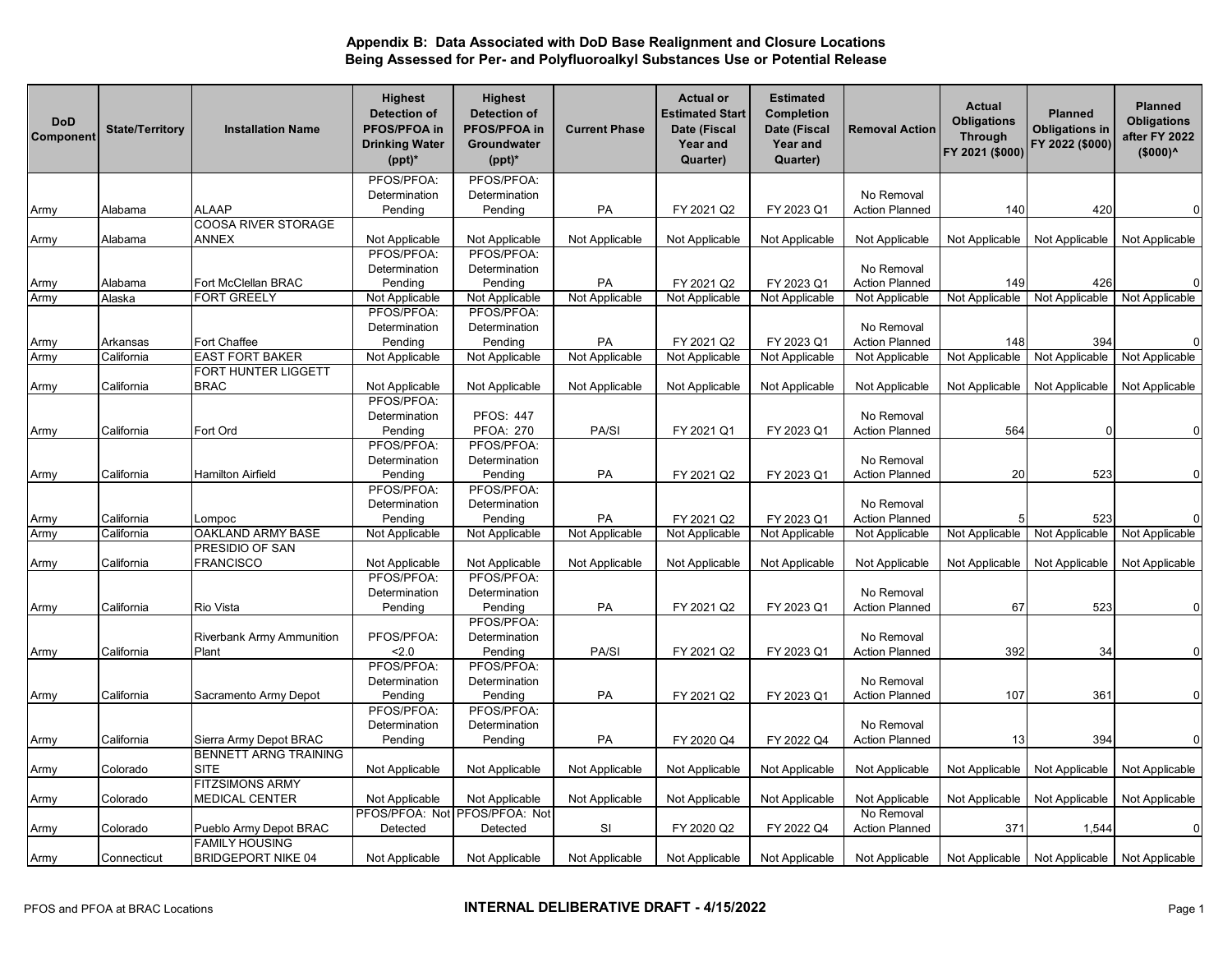| <b>DoD</b><br>Component | <b>State/Territory</b>    | <b>Installation Name</b>                           | <b>Highest</b><br><b>Detection of</b><br>PFOS/PFOA in<br><b>Drinking Water</b><br>$(ppt)^*$ | <b>Highest</b><br><b>Detection of</b><br>PFOS/PFOA in<br>Groundwater<br>$(ppt)^*$ | <b>Current Phase</b> | <b>Actual or</b><br><b>Estimated Start</b><br>Date (Fiscal<br>Year and<br>Quarter) | <b>Estimated</b><br>Completion<br>Date (Fiscal<br>Year and<br>Quarter) | <b>Removal Action</b> | <b>Actual</b><br><b>Obligations</b><br><b>Through</b><br>FY 2021 (\$000) | <b>Planned</b><br><b>Obligations in</b><br>FY 2022 (\$000) | <b>Planned</b><br><b>Obligations</b><br>after FY 2022<br>$($000)^<$ |
|-------------------------|---------------------------|----------------------------------------------------|---------------------------------------------------------------------------------------------|-----------------------------------------------------------------------------------|----------------------|------------------------------------------------------------------------------------|------------------------------------------------------------------------|-----------------------|--------------------------------------------------------------------------|------------------------------------------------------------|---------------------------------------------------------------------|
|                         |                           | <b>FAMILY HOUSING</b>                              |                                                                                             |                                                                                   |                      |                                                                                    |                                                                        |                       |                                                                          |                                                            |                                                                     |
| Army                    | Connecticut               | <b>BRIDGEPORT NIKE 15</b>                          | Not Applicable                                                                              | Not Applicable                                                                    | Not Applicable       | Not Applicable                                                                     | Not Applicable                                                         | Not Applicable        | Not Applicable                                                           | Not Applicable                                             | Not Applicable                                                      |
| Army                    | Connecticut               | <b>FAMILY HOUSING</b><br><b>BRIDGEPORT NIKE 65</b> | Not Applicable                                                                              | Not Applicable                                                                    | Not Applicable       | Not Applicable                                                                     | Not Applicable                                                         | Not Applicable        | Not Applicable                                                           | Not Applicable                                             | Not Applicable                                                      |
| Army                    | Connecticut               | <b>FAMILY HOUSING</b><br>HARTFORD NIKE 67          | Not Applicable                                                                              | Not Applicable                                                                    | Not Applicable       | Not Applicable                                                                     | Not Applicable                                                         | Not Applicable        | Not Applicable                                                           | Not Applicable                                             | Not Applicable                                                      |
|                         |                           | <b>FAMILY HOUSING</b>                              |                                                                                             |                                                                                   |                      |                                                                                    |                                                                        |                       |                                                                          |                                                            |                                                                     |
| Army                    | Connecticut               | HARTFORD NIKE 8                                    | Not Applicable                                                                              | Not Applicable                                                                    | Not Applicable       | Not Applicable                                                                     | Not Applicable                                                         | Not Applicable        | Not Applicable                                                           | Not Applicable                                             | Not Applicable                                                      |
|                         |                           | FAMILY HOUSING                                     |                                                                                             |                                                                                   |                      |                                                                                    |                                                                        |                       |                                                                          |                                                            |                                                                     |
| Army                    | Connecticut               | MANCHESTER, CT 25                                  | Not Applicable                                                                              | Not Applicable                                                                    | Not Applicable       | Not Applicable                                                                     | Not Applicable                                                         | Not Applicable        | Not Applicable                                                           | Not Applicable                                             | Not Applicable                                                      |
|                         |                           | <b>FAMILY HOUSING</b>                              |                                                                                             |                                                                                   |                      |                                                                                    |                                                                        |                       |                                                                          |                                                            |                                                                     |
| Army                    | Connecticut               | MIDDLETOWN 48                                      | Not Applicable                                                                              | Not Applicable                                                                    | Not Applicable       | Not Applicable                                                                     | Not Applicable                                                         | Not Applicable        | Not Applicable                                                           | Not Applicable                                             | Not Applicable                                                      |
|                         |                           | <b>FAMILY HOUSING MILFORD.</b>                     |                                                                                             |                                                                                   |                      |                                                                                    |                                                                        |                       |                                                                          |                                                            |                                                                     |
| Army                    | Connecticut               | CT 17                                              | Not Applicable                                                                              | Not Applicable                                                                    | Not Applicable       | Not Applicable                                                                     | Not Applicable                                                         | Not Applicable        | Not Applicable                                                           | Not Applicable                                             | Not Applicable                                                      |
|                         |                           | <b>FAMILY HOUSING NEW</b>                          |                                                                                             |                                                                                   |                      |                                                                                    |                                                                        |                       |                                                                          |                                                            |                                                                     |
| Army                    | Connecticut               | BRITAIN, CT 57                                     | Not Applicable                                                                              | Not Applicable                                                                    | Not Applicable       | Not Applicable                                                                     | Not Applicable                                                         | Not Applicable        | Not Applicable                                                           | Not Applicable                                             | Not Applicable                                                      |
|                         |                           | <b>FAMILY HOUSING</b>                              |                                                                                             |                                                                                   |                      |                                                                                    |                                                                        |                       |                                                                          |                                                            |                                                                     |
| Army                    | Connecticut               | PORTLAND CT 36                                     | Not Applicable                                                                              | Not Applicable                                                                    | Not Applicable       | Not Applicable                                                                     | Not Applicable                                                         | Not Applicable        | Not Applicable                                                           | Not Applicable                                             | Not Applicable                                                      |
|                         |                           | <b>FAMILY HOUSING SHELTON</b>                      |                                                                                             |                                                                                   |                      |                                                                                    |                                                                        |                       |                                                                          |                                                            |                                                                     |
| Army                    | Connecticut               | <b>CT74</b>                                        | Not Applicable                                                                              | Not Applicable                                                                    | Not Applicable       | Not Applicable                                                                     | Not Applicable                                                         | Not Applicable        | Not Applicable                                                           | Not Applicable                                             | Not Applicable                                                      |
|                         |                           | <b>FAMILY HOUSING</b>                              |                                                                                             |                                                                                   |                      |                                                                                    |                                                                        |                       |                                                                          |                                                            |                                                                     |
| Army                    | Connecticut               | <b>WESTPORT CT 73</b>                              | Not Applicable                                                                              | Not Applicable                                                                    | Not Applicable       | Not Applicable                                                                     | Not Applicable                                                         | Not Applicable        | Not Applicable                                                           | Not Applicable                                             | Not Applicable                                                      |
| Army                    | Connecticut               | <b>MIDDLETOWN USARC</b>                            | Not Applicable                                                                              | Not Applicable                                                                    | Not Applicable       | Not Applicable                                                                     | Not Applicable                                                         | Not Applicable        | Not Applicable                                                           | Not Applicable                                             | Not Applicable                                                      |
|                         |                           | STRATFORD ARMY ENGINE                              |                                                                                             |                                                                                   |                      |                                                                                    |                                                                        |                       |                                                                          |                                                            |                                                                     |
| Army                    | Connecticut               | <b>PLANT</b>                                       | Not Applicable                                                                              | Not Applicable                                                                    | Not Applicable       | Not Applicable                                                                     | Not Applicable                                                         | Not Applicable        | Not Applicable                                                           | Not Applicable                                             | Not Applicable                                                      |
| Army                    | Connecticut               | <b>WINDSOR LOCKS USARC</b>                         | Not Applicable                                                                              | Not Applicable                                                                    | Not Applicable       | Not Applicable                                                                     | Not Applicable                                                         | Not Applicable        | Not Applicable                                                           | Not Applicable                                             | Not Applicable                                                      |
|                         |                           | <b>WALTER REED ARMY</b>                            |                                                                                             |                                                                                   |                      |                                                                                    |                                                                        |                       |                                                                          |                                                            |                                                                     |
| Army                    | <b>District of Columb</b> | <b>MEDICAL CENTER</b>                              | Not Applicable                                                                              | Not Applicable                                                                    | Not Applicable       | Not Applicable                                                                     | Not Applicable                                                         | Not Applicable        | Not Applicable                                                           | Not Applicable                                             | Not Applicable                                                      |
| Army                    | Florida                   | CAPE ST GEORGE                                     | Not Applicable<br>PFOS/PFOA:                                                                | Not Applicable<br>PFOS/PFOA:                                                      | Not Applicable       | Not Applicable                                                                     | Not Applicable                                                         | Not Applicable        | Not Applicable                                                           | Not Applicable                                             | Not Applicable                                                      |
|                         |                           |                                                    | Determination                                                                               | Determination                                                                     |                      |                                                                                    |                                                                        | No Removal            |                                                                          |                                                            |                                                                     |
|                         | Georgia                   | Fort Gillem                                        | Pending                                                                                     | Pending                                                                           | PA/SI                | FY 2021 Q2                                                                         | FY 2023 Q1                                                             | <b>Action Planned</b> | 371                                                                      |                                                            | $\mathbf 0$                                                         |
| Army                    |                           |                                                    | PFOS/PFOA: Not                                                                              | PFOS/PFOA: Not                                                                    | No further action is |                                                                                    |                                                                        |                       |                                                                          |                                                            |                                                                     |
| Army                    | Georgia                   | Fort McPherson                                     | Sampled                                                                                     | Sampled                                                                           | required.            | Not Applicable                                                                     | Not Applicable                                                         | Not Applicable        | $\Omega$                                                                 |                                                            | $\Omega$                                                            |
|                         |                           | KAPALAMA MILITARY                                  |                                                                                             |                                                                                   |                      |                                                                                    |                                                                        |                       |                                                                          |                                                            |                                                                     |
| Army                    | Hawaii                    | <b>RESERVATION</b>                                 | Not Applicable                                                                              | Not Applicable                                                                    | Not Applicable       | Not Applicable                                                                     | Not Applicable                                                         | Not Applicable        | Not Applicable                                                           | Not Applicable                                             | Not Applicable                                                      |
|                         |                           | SFC MINORU KUNIEDA                                 |                                                                                             |                                                                                   |                      |                                                                                    |                                                                        |                       |                                                                          |                                                            |                                                                     |
| Army                    | Hawaii                    | USARC                                              | Not Applicable                                                                              | Not Applicable                                                                    | Not Applicable       | Not Applicable                                                                     | Not Applicable                                                         | Not Applicable        | Not Applicable                                                           | Not Applicable                                             | Not Applicable                                                      |
|                         |                           |                                                    |                                                                                             |                                                                                   |                      |                                                                                    |                                                                        |                       |                                                                          |                                                            |                                                                     |
| Army                    | Illinois                  | <b>FAMILY HOUSING ADDISON</b>                      | Not Applicable                                                                              | Not Applicable                                                                    | Not Applicable       | Not Applicable                                                                     | Not Applicable                                                         | Not Applicable        | Not Applicable                                                           | Not Applicable                                             | Not Applicable                                                      |
| Army                    | Illinois                  | FAMILY HOUSING WORTH                               | Not Applicable                                                                              | Not Applicable                                                                    | Not Applicable       | Not Applicable                                                                     | Not Applicable                                                         | Not Applicable        | Not Applicable                                                           | Not Applicable                                             | Not Applicable                                                      |
|                         |                           |                                                    | PFOS/PFOA:                                                                                  | PFOS/PFOA:                                                                        |                      |                                                                                    |                                                                        |                       |                                                                          |                                                            |                                                                     |
|                         |                           |                                                    | Determination                                                                               | Determination                                                                     |                      |                                                                                    |                                                                        | No Removal            |                                                                          |                                                            |                                                                     |
| Army                    | Illinois                  | Fort Sheridan                                      | Pending                                                                                     | Pending                                                                           | PA                   | FY 2021 Q2                                                                         | FY 2023 Q1                                                             | <b>Action Planned</b> | 150                                                                      | 426                                                        | $\mathbf 0$                                                         |
|                         |                           |                                                    | PFOS/PFOA: Not                                                                              | <b>PFOS: 530</b>                                                                  |                      |                                                                                    |                                                                        | No Removal            |                                                                          |                                                            |                                                                     |
| Army                    | Illinois                  | Savanna Army Depot                                 | Detected                                                                                    | <b>PFOA: 470</b>                                                                  | RI                   | FY 2021 Q4                                                                         | FY 2023 Q4                                                             | <b>Action Planned</b> | 1,483                                                                    | 518                                                        | $\mathbf 0$                                                         |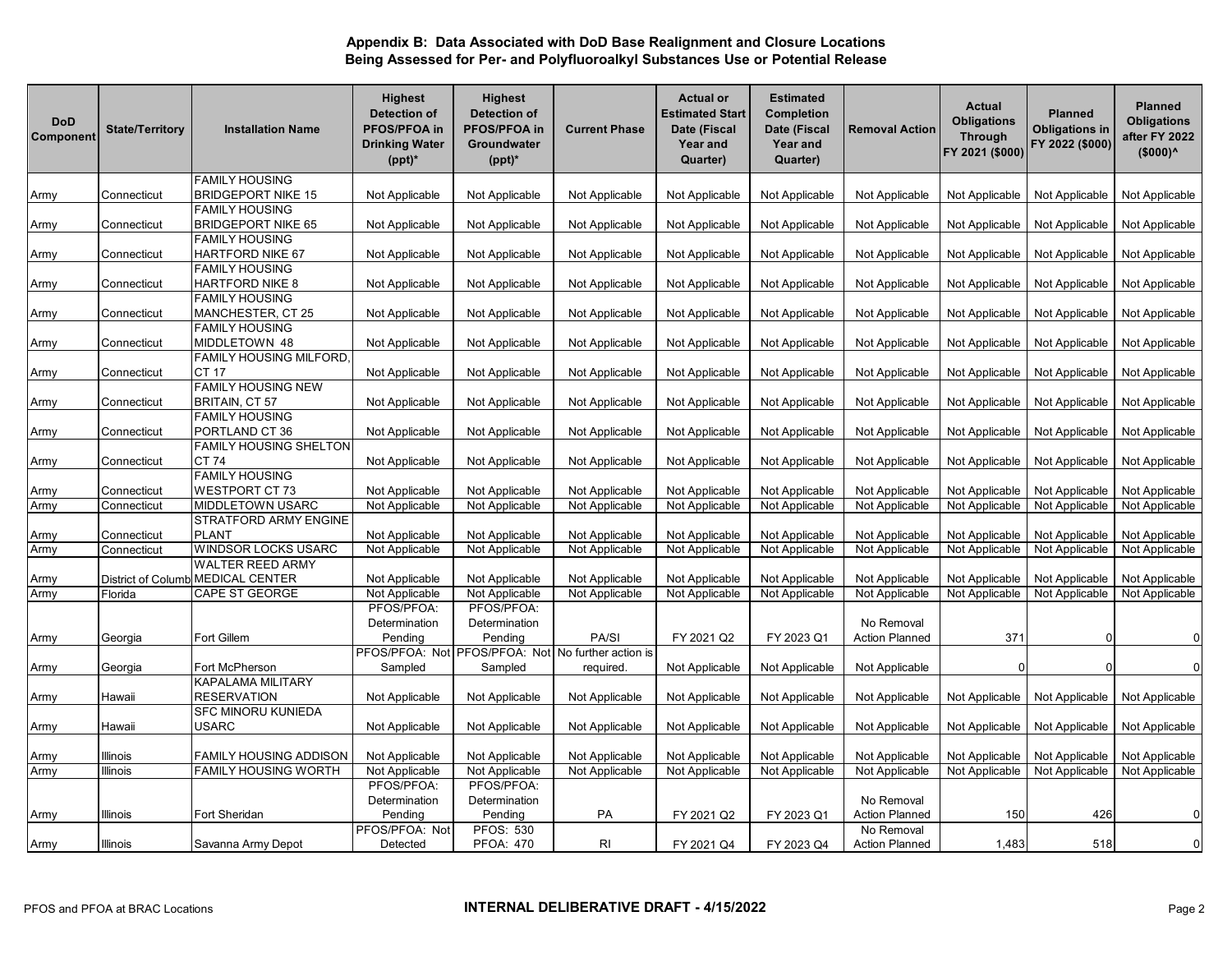| <b>DoD</b><br>Component | <b>State/Territory</b> | <b>Installation Name</b>                      | <b>Highest</b><br><b>Detection of</b><br>PFOS/PFOA in<br><b>Drinking Water</b><br>$(ppt)^*$ | <b>Highest</b><br><b>Detection of</b><br>PFOS/PFOA in<br>Groundwater<br>$(ppt)^*$ | <b>Current Phase</b> | <b>Actual or</b><br><b>Estimated Start</b><br>Date (Fiscal<br>Year and<br>Quarter) | <b>Estimated</b><br><b>Completion</b><br>Date (Fiscal<br>Year and<br>Quarter) | <b>Removal Action</b>                          | Actual<br><b>Obligations</b><br><b>Through</b><br>FY 2021 (\$000) | <b>Planned</b><br><b>Obligations in</b><br>FY 2022 (\$000) | <b>Planned</b><br><b>Obligations</b><br>after FY 2022<br>$($000)^<$ |
|-------------------------|------------------------|-----------------------------------------------|---------------------------------------------------------------------------------------------|-----------------------------------------------------------------------------------|----------------------|------------------------------------------------------------------------------------|-------------------------------------------------------------------------------|------------------------------------------------|-------------------------------------------------------------------|------------------------------------------------------------|---------------------------------------------------------------------|
|                         |                        |                                               | PFOS/PFOA:                                                                                  | PFOS/PFOA:                                                                        |                      |                                                                                    |                                                                               |                                                |                                                                   |                                                            |                                                                     |
|                         |                        |                                               | Determination                                                                               | Determination                                                                     |                      |                                                                                    |                                                                               | No Removal                                     |                                                                   |                                                            |                                                                     |
| Army                    | Indiana                | Fort Benjamin Harrison<br><b>INDIANA ARMY</b> | Pending                                                                                     | Pending                                                                           | PA/SI                | FY 2021 Q2                                                                         | FY 2023 Q1                                                                    | <b>Action Planned</b>                          | 407                                                               | 42                                                         | $\mathbf 0$                                                         |
| Army                    | Indiana                | <b>AMMUNITION PLANT</b>                       | Not Applicable                                                                              | Not Applicable                                                                    | Not Applicable       | Not Applicable                                                                     | Not Applicable                                                                | Not Applicable                                 | Not Applicable                                                    | Not Applicable                                             | Not Applicable                                                      |
|                         |                        | JEFFERSON PROVING                             |                                                                                             |                                                                                   |                      |                                                                                    |                                                                               |                                                |                                                                   |                                                            |                                                                     |
| Army                    | Indiana                | GROUND                                        | Not Applicable                                                                              | Not Applicable                                                                    | Not Applicable       | Not Applicable                                                                     | Not Applicable                                                                | Not Applicable                                 | Not Applicable                                                    | Not Applicable                                             | Not Applicable                                                      |
|                         |                        |                                               | PFOS/PFOA:                                                                                  | PFOS/PFOA:                                                                        |                      |                                                                                    |                                                                               |                                                |                                                                   |                                                            |                                                                     |
|                         |                        |                                               | Determination                                                                               | Determination                                                                     |                      |                                                                                    |                                                                               | No Removal                                     |                                                                   |                                                            |                                                                     |
| Army                    | Indiana                | Newport Chemical Depot                        | Pending                                                                                     | Pending                                                                           | PA/SI                | FY 2021 Q2                                                                         | FY 2023 Q1                                                                    | <b>Action Planned</b>                          | 699                                                               | 42                                                         | $\mathbf{0}$                                                        |
| Army                    | lowa                   | FORT DES MOINES                               | Not Applicable                                                                              | Not Applicable<br>PFOS/PFOA:                                                      | Not Applicable       | Not Applicable                                                                     | Not Applicable                                                                | Not Applicable                                 | Not Applicable                                                    | Not Applicable                                             | Not Applicable                                                      |
|                         |                        |                                               | PFOS/PFOA:<br>Determination                                                                 | Determination                                                                     |                      |                                                                                    |                                                                               | No Removal                                     |                                                                   |                                                            |                                                                     |
|                         | Kansas                 | Kansas Army Ammunition<br>Plant               | Pending                                                                                     | Pending                                                                           | PA                   | FY 2021 Q2                                                                         | FY 2023 Q1                                                                    | <b>Action Planned</b>                          | 159                                                               | 256                                                        | $\Omega$                                                            |
| Army                    |                        |                                               | PFOS/PFOA:                                                                                  | PFOS/PFOA:                                                                        |                      |                                                                                    |                                                                               |                                                |                                                                   |                                                            |                                                                     |
|                         |                        |                                               | Determination                                                                               | Determination                                                                     |                      |                                                                                    |                                                                               | No Removal                                     |                                                                   |                                                            |                                                                     |
| Army                    | Kentucky               | <b>Bluegrass Army Depot BRAC</b>              | Pending                                                                                     | Pending                                                                           | PA/SI                | FY 2021 Q2                                                                         | FY 2023 Q1                                                                    | <b>Action Planned</b>                          | 774                                                               | 42                                                         | $\overline{0}$                                                      |
|                         |                        | <b>NEW ORLEANS MILITARY</b>                   |                                                                                             |                                                                                   |                      |                                                                                    |                                                                               |                                                |                                                                   |                                                            |                                                                     |
| Army                    | ouisiana_              | <b>OCEAN TERMINAL</b>                         | Not Applicable                                                                              | Not Applicable                                                                    | Not Applicable       | Not Applicable                                                                     | Not Applicable                                                                | Not Applicable                                 | Not Applicable                                                    | Not Applicable                                             | Not Applicable                                                      |
|                         |                        | FAMILY HOUSING NIKE                           |                                                                                             |                                                                                   |                      |                                                                                    |                                                                               |                                                |                                                                   |                                                            |                                                                     |
| Army                    | Maryland               | WASH BALT 35 CROOM                            | Not Applicable                                                                              | Not Applicable                                                                    | Not Applicable       | Not Applicable                                                                     | Not Applicable                                                                | Not Applicable                                 | Not Applicable                                                    | Not Applicable                                             | Not Applicable                                                      |
| Army                    | Maryland               | FORT HOLABIRD                                 | Not Applicable                                                                              | Not Applicable                                                                    | Not Applicable       | Not Applicable                                                                     | Not Applicable                                                                | Not Applicable                                 | Not Applicable                                                    | Not Applicable                                             | Not Applicable                                                      |
|                         |                        |                                               |                                                                                             |                                                                                   |                      | PA/SI: FY 2021                                                                     | PA/SI: FY 2022                                                                |                                                |                                                                   |                                                            |                                                                     |
|                         |                        |                                               | PFOS/PFOA: Not                                                                              | PFOS: 43,000                                                                      | PA/SI                | Q <sub>1</sub>                                                                     | Q1                                                                            | No Removal                                     |                                                                   |                                                            |                                                                     |
| Army<br>Army            | Maryland<br>Maryland   | Fort Meade<br>FORT RITCHIE                    | Detected<br>Not Applicable                                                                  | PFOA: 3,400<br>Not Applicable                                                     | RI<br>Not Applicable | RI: FY 2021 Q4<br>Not Applicable                                                   | RI: FY 2025 Q4<br>Not Applicable                                              | <b>Action Planned</b><br>Not Applicable        | 1,802<br>Not Applicable                                           | Not Applicable                                             | 826<br>Not Applicable                                               |
|                         |                        | <b>HARRY DIAMOND</b>                          |                                                                                             |                                                                                   |                      |                                                                                    |                                                                               |                                                |                                                                   |                                                            |                                                                     |
|                         |                        | LABORATORY                                    |                                                                                             |                                                                                   |                      |                                                                                    |                                                                               |                                                |                                                                   |                                                            |                                                                     |
| Army                    | Maryland               | <b>GAITHERSBURG</b>                           | Not Applicable                                                                              | Not Applicable                                                                    | Not Applicable       | Not Applicable                                                                     | Not Applicable                                                                | Not Applicable                                 | Not Applicable                                                    | Not Applicable                                             | Not Applicable                                                      |
|                         |                        | ARMY RESEARCH                                 |                                                                                             |                                                                                   |                      |                                                                                    |                                                                               |                                                |                                                                   |                                                            |                                                                     |
|                         |                        | LABORATORY-                                   |                                                                                             |                                                                                   |                      |                                                                                    |                                                                               |                                                |                                                                   |                                                            |                                                                     |
| Army                    | Massachusetts          | WATERTOWN                                     | Not Applicable                                                                              | Not Applicable                                                                    | Not Applicable       | Not Applicable                                                                     | Not Applicable                                                                | Not Applicable                                 | Not Applicable                                                    | Not Applicable                                             | Not Applicable                                                      |
|                         |                        | <b>ARTHUR MACARTHUR</b>                       |                                                                                             |                                                                                   |                      |                                                                                    |                                                                               |                                                |                                                                   |                                                            |                                                                     |
| Army                    | Massachusetts          | USARC                                         | Not Applicable                                                                              | Not Applicable                                                                    | Not Applicable       | Not Applicable                                                                     | Not Applicable                                                                | Not Applicable                                 | Not Applicable                                                    | Not Applicable                                             | Not Applicable                                                      |
|                         |                        |                                               | PFOS: 51.7                                                                                  | PFOS: 36,000                                                                      |                      |                                                                                    |                                                                               | Initial Action,<br>Long-term<br>Drinking Water |                                                                   |                                                            |                                                                     |
| Army                    | Massachusetts          | Devens                                        | PFOA: 65.6                                                                                  | PFOA: 3,000                                                                       | R <sub>l</sub>       | Prior to FY 2020                                                                   | FY 2024 Q4                                                                    | Solution                                       | 16,290                                                            | 7,555                                                      | 43,954                                                              |
|                         |                        | <b>FAMILY HOUSING</b>                         |                                                                                             |                                                                                   |                      |                                                                                    |                                                                               |                                                |                                                                   |                                                            |                                                                     |
| Army                    | Massachusetts          | <b>BEDFORD 85</b>                             | Not Applicable                                                                              | Not Applicable                                                                    | Not Applicable       | Not Applicable                                                                     | Not Applicable                                                                | Not Applicable                                 | Not Applicable                                                    | Not Applicable                                             | Not Applicable                                                      |
|                         |                        | <b>FAMILY HOUSING BEVERLY</b>                 |                                                                                             |                                                                                   |                      |                                                                                    |                                                                               |                                                |                                                                   |                                                            |                                                                     |
| Army                    | Massachusetts          | 15                                            | Not Applicable                                                                              | Not Applicable                                                                    | Not Applicable       | Not Applicable                                                                     | Not Applicable                                                                | Not Applicable                                 | Not Applicable                                                    | Not Applicable                                             | Not Applicable                                                      |
|                         |                        | <b>FAMILY HOUSING</b>                         |                                                                                             |                                                                                   |                      |                                                                                    |                                                                               |                                                |                                                                   |                                                            |                                                                     |
| Army                    | Massachusetts          | <b>BURLINGTON NIKE 84</b>                     | Not Applicable                                                                              | Not Applicable                                                                    | Not Applicable       | Not Applicable                                                                     | Not Applicable                                                                | Not Applicable                                 | Not Applicable                                                    | Not Applicable                                             | Not Applicable                                                      |
|                         |                        | FAMILY HOUSING HULL, MA                       |                                                                                             |                                                                                   |                      |                                                                                    |                                                                               |                                                |                                                                   |                                                            |                                                                     |
| Army                    | Massachusetts          | 36                                            | Not Applicable                                                                              | Not Applicable                                                                    | Not Applicable       | Not Applicable                                                                     | Not Applicable                                                                | Not Applicable                                 |                                                                   | Not Applicable Not Applicable                              | Not Applicable                                                      |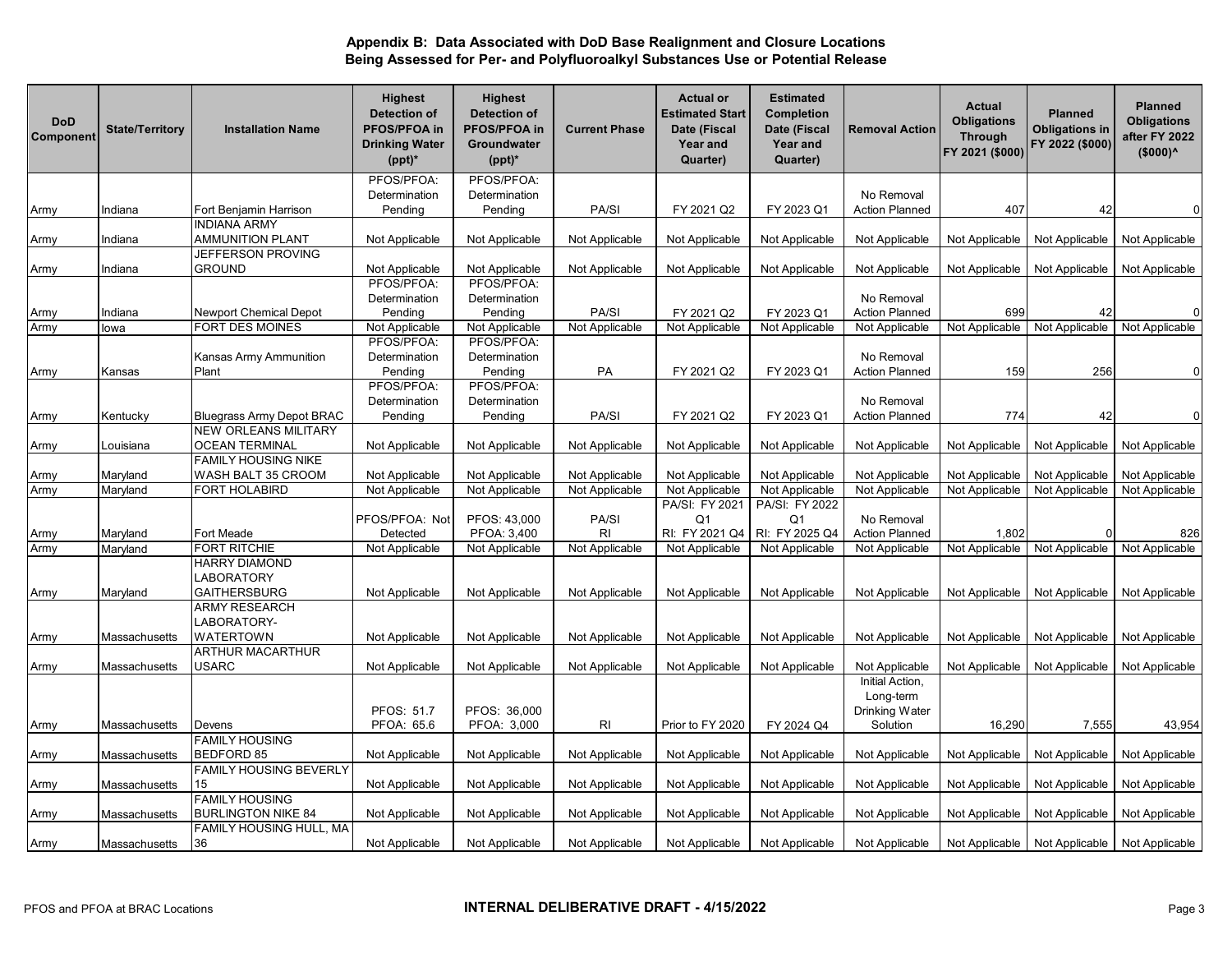| <b>DoD</b><br>Component | <b>State/Territory</b> | <b>Installation Name</b>                   | <b>Highest</b><br><b>Detection of</b><br>PFOS/PFOA in<br><b>Drinking Water</b><br>$(ppt)^*$ | <b>Highest</b><br><b>Detection of</b><br>PFOS/PFOA in<br>Groundwater<br>$(ppt)^*$ | <b>Current Phase</b>             | <b>Actual or</b><br><b>Estimated Start</b><br>Date (Fiscal<br>Year and<br>Quarter) | <b>Estimated</b><br>Completion<br>Date (Fiscal<br>Year and<br>Quarter) | <b>Removal Action</b>            | <b>Actual</b><br><b>Obligations</b><br><b>Through</b><br>FY 2021 (\$000) | <b>Planned</b><br><b>Obligations in</b><br>FY 2022 (\$000) | <b>Planned</b><br><b>Obligations</b><br>after FY 2022<br>$($000)^{\wedge}$ |
|-------------------------|------------------------|--------------------------------------------|---------------------------------------------------------------------------------------------|-----------------------------------------------------------------------------------|----------------------------------|------------------------------------------------------------------------------------|------------------------------------------------------------------------|----------------------------------|--------------------------------------------------------------------------|------------------------------------------------------------|----------------------------------------------------------------------------|
|                         |                        | FAMILY HOUSING NAHANT,                     |                                                                                             |                                                                                   |                                  |                                                                                    |                                                                        |                                  |                                                                          |                                                            |                                                                            |
| Army                    | Massachusetts          | <b>MA 17</b>                               | Not Applicable                                                                              | Not Applicable                                                                    | Not Applicable                   | Not Applicable                                                                     | Not Applicable                                                         | Not Applicable                   | Not Applicable                                                           | Not Applicable                                             | Not Applicable                                                             |
| Army                    | Massachusetts          | <b>FAMILY HOUSING</b><br>RANDOLPH 55       | Not Applicable                                                                              | Not Applicable                                                                    | Not Applicable                   | Not Applicable                                                                     | Not Applicable                                                         | Not Applicable                   | Not Applicable                                                           | Not Applicable                                             | Not Applicable                                                             |
|                         |                        | <b>FAMILY HOUSING</b>                      |                                                                                             |                                                                                   |                                  |                                                                                    |                                                                        |                                  |                                                                          |                                                            |                                                                            |
| Army                    | Massachusetts          | SWANSEA 29                                 | Not Applicable                                                                              | Not Applicable                                                                    | Not Applicable                   | Not Applicable                                                                     | Not Applicable                                                         | Not Applicable                   | Not Applicable                                                           | Not Applicable                                             | Not Applicable                                                             |
|                         |                        | <b>FAMILY HOUSING</b>                      |                                                                                             |                                                                                   |                                  |                                                                                    |                                                                        |                                  |                                                                          |                                                            |                                                                            |
| Army                    | Massachusetts          | TOPSFIELD 5                                | Not Applicable                                                                              | Not Applicable                                                                    | Not Applicable                   | Not Applicable                                                                     | Not Applicable                                                         | Not Applicable                   | Not Applicable                                                           | Not Applicable                                             | Not Applicable                                                             |
|                         |                        | <b>FAMILY HOUSING</b>                      |                                                                                             |                                                                                   |                                  |                                                                                    |                                                                        |                                  |                                                                          |                                                            |                                                                            |
| Army<br>Army            | Massachusetts          | <b>WAKEFIELD 3</b><br><b>HINGHAM ANNEX</b> | Not Applicable<br>Not Applicable                                                            | Not Applicable<br>Not Applicable                                                  | Not Applicable<br>Not Applicable | Not Applicable<br>Not Applicable                                                   | Not Applicable<br>Not Applicable                                       | Not Applicable<br>Not Applicable | Not Applicable<br>Not Applicable                                         | Not Applicable<br>Not Applicable                           | Not Applicable<br>Not Applicable                                           |
|                         | Massachusetts          |                                            | PFOS/PFOA:                                                                                  | PFOS/PFOA:                                                                        |                                  |                                                                                    |                                                                        |                                  |                                                                          |                                                            |                                                                            |
|                         |                        |                                            | Determination                                                                               | Determination                                                                     |                                  |                                                                                    |                                                                        | No Removal                       |                                                                          |                                                            |                                                                            |
| Army                    | Massachusetts          | Sudbury                                    | Pending                                                                                     | Pending                                                                           | SI                               | Prior to FY 2020                                                                   | FY 2022 Q2                                                             | <b>Action Planned</b>            | 1,505                                                                    |                                                            | $\Omega$                                                                   |
|                         |                        |                                            | PFOS/PFOA:                                                                                  | PFOS/PFOA:                                                                        |                                  |                                                                                    |                                                                        |                                  |                                                                          |                                                            |                                                                            |
|                         |                        |                                            | Determination                                                                               | Determination                                                                     |                                  |                                                                                    |                                                                        | No Removal                       |                                                                          |                                                            |                                                                            |
| Army                    | Michigan               | Detroit Arsenal                            | Pending                                                                                     | Pending                                                                           | SI                               | FY 2021 Q2                                                                         | FY 2023 Q1                                                             | <b>Action Planned</b>            | $\Omega$                                                                 | 232                                                        | $\mathbf 0$                                                                |
|                         |                        | PONTIAC STORAGE                            |                                                                                             |                                                                                   |                                  |                                                                                    |                                                                        |                                  |                                                                          |                                                            |                                                                            |
| Army                    | Michigan               | ACTIVITY                                   | Not Applicable                                                                              | Not Applicable                                                                    | Not Applicable                   | Not Applicable                                                                     | Not Applicable                                                         | Not Applicable                   | Not Applicable                                                           | Not Applicable                                             | Not Applicable                                                             |
|                         |                        | <b>US ARMY GARRISON-</b>                   |                                                                                             |                                                                                   |                                  |                                                                                    |                                                                        |                                  |                                                                          |                                                            |                                                                            |
| Army                    | Michigan               | MICHIGAN                                   | Not Applicable                                                                              | Not Applicable                                                                    | Not Applicable                   | Not Applicable                                                                     | Not Applicable                                                         | Not Applicable                   | Not Applicable                                                           | Not Applicable                                             | Not Applicable                                                             |
|                         |                        | MISSISSIPPI ARMY                           |                                                                                             |                                                                                   |                                  |                                                                                    |                                                                        |                                  |                                                                          |                                                            |                                                                            |
| Army                    | Mississippi            | <b>AMMUNITION PLANT</b>                    | Not Applicable                                                                              | Not Applicable                                                                    | Not Applicable                   | Not Applicable                                                                     | Not Applicable                                                         | Not Applicable                   | Not Applicable                                                           | Not Applicable                                             | Not Applicable                                                             |
|                         |                        | FAMILY HOUSING ST LOUIS                    |                                                                                             |                                                                                   |                                  |                                                                                    |                                                                        |                                  |                                                                          |                                                            |                                                                            |
|                         |                        | AREA SUPPORT CENTER                        |                                                                                             |                                                                                   |                                  |                                                                                    |                                                                        |                                  |                                                                          |                                                            |                                                                            |
| Army                    | Missouri               | <b>ANNEX</b>                               | Not Applicable                                                                              | Not Applicable                                                                    | Not Applicable                   | Not Applicable                                                                     | Not Applicable                                                         | Not Applicable                   | Not Applicable                                                           | Not Applicable                                             | Not Applicable                                                             |
| Army                    | Missouri               | NIKE KANSAS CITY 30                        | Not Applicable                                                                              | Not Applicable                                                                    | Not Applicable                   | Not Applicable                                                                     | Not Applicable                                                         | Not Applicable                   | Not Applicable                                                           | Not Applicable                                             | Not Applicable                                                             |
| Army                    | Montana                | <b>FORT MISSOULA</b>                       | Not Applicable                                                                              | Not Applicable                                                                    | Not Applicable                   | Not Applicable                                                                     | Not Applicable                                                         | Not Applicable                   | Not Applicable                                                           | Not Applicable                                             | Not Applicable                                                             |
|                         |                        | <b>BAYONNE MILITARY OCEAN</b>              |                                                                                             |                                                                                   |                                  |                                                                                    |                                                                        |                                  |                                                                          |                                                            |                                                                            |
| Army                    | New Jersey             | TERMINAL                                   | Not Applicable                                                                              | Not Applicable                                                                    | Not Applicable                   | Not Applicable                                                                     | Not Applicable                                                         | Not Applicable                   | Not Applicable                                                           | Not Applicable                                             | Not Applicable                                                             |
| Army                    | New Jersey             | <b>CAMP KILMER</b>                         | Not Applicable                                                                              | Not Applicable                                                                    | Not Applicable                   | Not Applicable                                                                     | Not Applicable                                                         | Not Applicable                   | Not Applicable                                                           | Not Applicable                                             | Not Applicable                                                             |
| Army                    | New Jersey             | CAMP PEDRICKTOWN                           | Not Applicable                                                                              | Not Applicable                                                                    | Not Applicable                   | Not Applicable                                                                     | Not Applicable                                                         | Not Applicable                   | Not Applicable                                                           | Not Applicable                                             | Not Applicable                                                             |
|                         |                        | <b>FAMILY HOUSING NIKE NY</b>              |                                                                                             |                                                                                   |                                  |                                                                                    |                                                                        |                                  |                                                                          |                                                            |                                                                            |
| Army                    | New Jersey             | 54 HOLMDEL<br>FAMILY HOUSING NIKE NY       | Not Applicable                                                                              | Not Applicable                                                                    | Not Applicable                   | Not Applicable                                                                     | Not Applicable                                                         | Not Applicable                   | Not Applicable                                                           | Not Applicable                                             | Not Applicable                                                             |
| Army                    | New Jersey             | 60 OLD BRIDGE                              | Not Applicable                                                                              | Not Applicable                                                                    | Not Applicable                   | Not Applicable                                                                     | Not Applicable                                                         | Not Applicable                   | Not Applicable                                                           | Not Applicable                                             | Not Applicable                                                             |
|                         |                        | FAMILY HOUSING NIKE NY                     |                                                                                             |                                                                                   |                                  |                                                                                    |                                                                        |                                  |                                                                          |                                                            |                                                                            |
| Army                    | New Jersey             | 79 80 LIVINGSTON                           | Not Applicable                                                                              | Not Applicable                                                                    | Not Applicable                   | Not Applicable                                                                     | Not Applicable                                                         | Not Applicable                   | Not Applicable                                                           | Not Applicable                                             | Not Applicable                                                             |
|                         |                        | FAMILY HOUSING NIKE NY                     |                                                                                             |                                                                                   |                                  |                                                                                    |                                                                        |                                  |                                                                          |                                                            |                                                                            |
| Army                    | New Jersey             | 93 94 FRANKLIN LKS                         | Not Applicable                                                                              | Not Applicable                                                                    | Not Applicable                   | Not Applicable                                                                     | Not Applicable                                                         | Not Applicable                   | Not Applicable                                                           | Not Applicable                                             | Not Applicable                                                             |
|                         |                        | FAMILY HOUSING NIKE                        |                                                                                             |                                                                                   |                                  |                                                                                    |                                                                        |                                  |                                                                          |                                                            |                                                                            |
| Army                    | New Jersey             | PHILA 41 43 CLEMENTON                      | Not Applicable                                                                              | Not Applicable                                                                    | Not Applicable                   | Not Applicable                                                                     | Not Applicable                                                         | Not Applicable                   | Not Applicable                                                           | Not Applicable                                             | Not Applicable                                                             |
| Army                    | New Jersey             | FORT DIX BRAC                              | Not Applicable                                                                              | Not Applicable                                                                    | Not Applicable                   | Not Applicable                                                                     | Not Applicable                                                         | Not Applicable                   | Not Applicable                                                           | Not Applicable                                             | Not Applicable                                                             |
| Army                    | New Jersey             | FORT MONMOUTH                              | Not Applicable                                                                              | Not Applicable                                                                    | Not Applicable                   | Not Applicable                                                                     | Not Applicable                                                         | Not Applicable                   | Not Applicable                                                           | Not Applicable                                             | Not Applicable                                                             |
|                         |                        | SGT J.W. JOYCE KILMER                      |                                                                                             |                                                                                   |                                  |                                                                                    |                                                                        |                                  |                                                                          |                                                            |                                                                            |
| Army                    | New Jersey             | <b>USARC</b>                               | Not Applicable                                                                              | Not Applicable                                                                    | Not Applicable                   | Not Applicable                                                                     | Not Applicable                                                         | Not Applicable                   | Not Applicable                                                           | Not Applicable                                             | Not Applicable                                                             |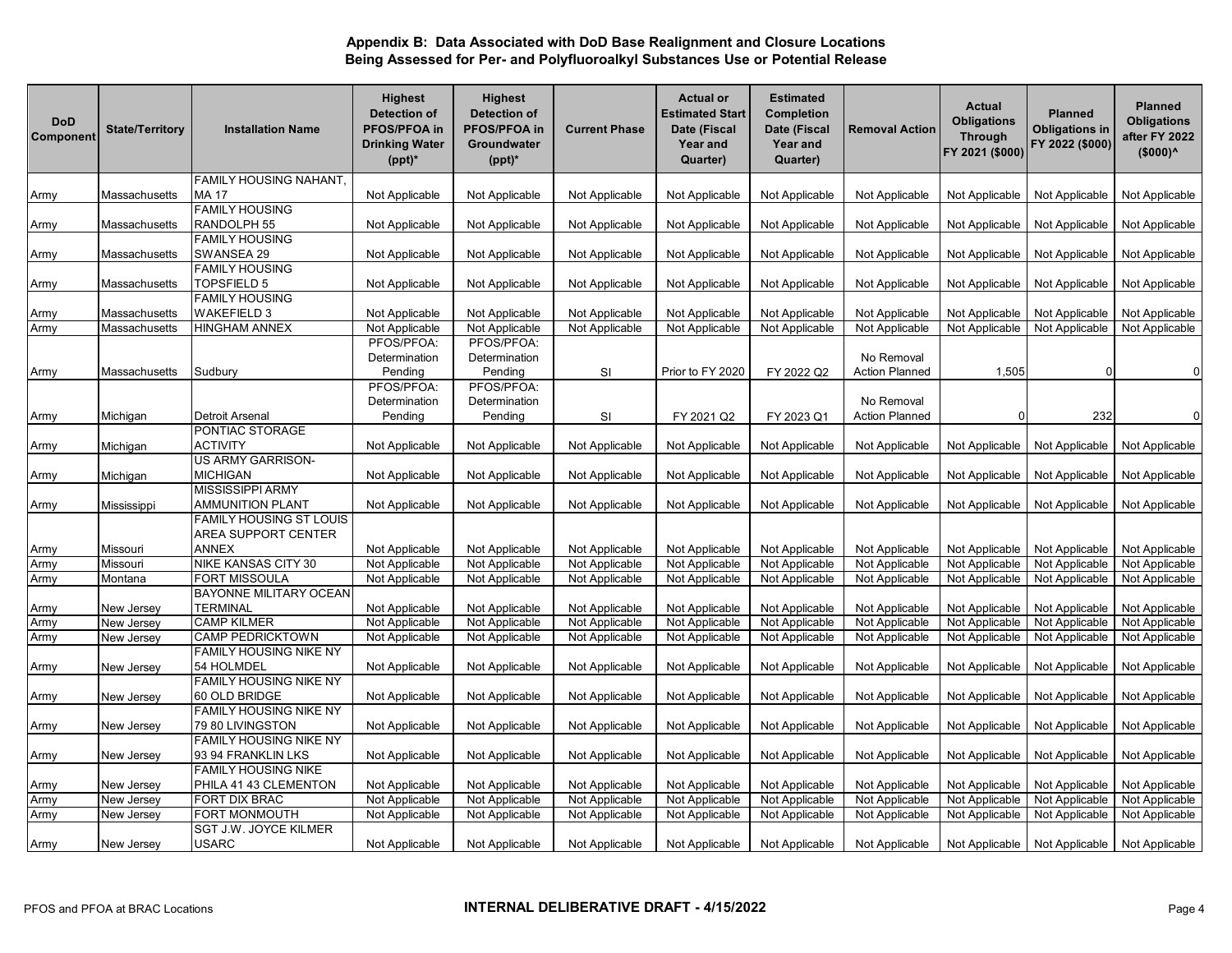| <b>DoD</b><br>Component | <b>State/Territory</b>       | <b>Installation Name</b>                    | <b>Highest</b><br><b>Detection of</b><br>PFOS/PFOA in<br><b>Drinking Water</b><br>$(ppt)^*$ | <b>Highest</b><br>Detection of<br>PFOS/PFOA in<br>Groundwater<br>$(ppt)^*$ | <b>Current Phase</b> | <b>Actual or</b><br><b>Estimated Start</b><br>Date (Fiscal<br><b>Year and</b><br>Quarter) | <b>Estimated</b><br><b>Completion</b><br>Date (Fiscal<br>Year and<br>Quarter) | <b>Removal Action</b> | <b>Actual</b><br><b>Obligations</b><br>Through<br>FY 2021 (\$000) | Planned<br><b>Obligations in</b><br>FY 2022 (\$000) | <b>Planned</b><br><b>Obligations</b><br>after FY 2022<br>$($000)^<$ |
|-------------------------|------------------------------|---------------------------------------------|---------------------------------------------------------------------------------------------|----------------------------------------------------------------------------|----------------------|-------------------------------------------------------------------------------------------|-------------------------------------------------------------------------------|-----------------------|-------------------------------------------------------------------|-----------------------------------------------------|---------------------------------------------------------------------|
|                         |                              |                                             | PFOS/PFOA:                                                                                  | PFOS/PFOA:                                                                 |                      |                                                                                           |                                                                               |                       |                                                                   |                                                     |                                                                     |
|                         |                              |                                             | Determination                                                                               | Determination                                                              |                      |                                                                                           |                                                                               | No Removal            |                                                                   |                                                     |                                                                     |
| Army                    | New Mexico                   | Fort Wingate                                | Pending                                                                                     | Pending                                                                    | PA                   | FY 2021 Q2                                                                                | FY 2023 Q1                                                                    | <b>Action Planned</b> | 155                                                               | 394                                                 | $\mathbf 0$                                                         |
|                         |                              | <b>BELLMORE MAINTENANCE</b>                 |                                                                                             |                                                                            |                      |                                                                                           |                                                                               |                       |                                                                   |                                                     |                                                                     |
| Army                    | New York                     | <b>FACILITY</b>                             | Not Applicable                                                                              | Not Applicable                                                             | Not Applicable       | Not Applicable                                                                            | Not Applicable                                                                | Not Applicable        | Not Applicable                                                    | Not Applicable                                      | Not Applicable                                                      |
|                         |                              | <b>FAMILY HOUSING DRY HILL</b>              |                                                                                             |                                                                            |                      |                                                                                           |                                                                               |                       |                                                                   |                                                     |                                                                     |
| Army                    | New York                     | WATERTOWN<br><b>FAMILY HOUSING</b>          | Not Applicable                                                                              | Not Applicable                                                             | Not Applicable       | Not Applicable                                                                            | Not Applicable                                                                | Not Applicable        | Not Applicable                                                    | Not Applicable                                      | Not Applicable                                                      |
|                         | New York                     | <b>MANHATTAN BEACH</b>                      | Not Applicable                                                                              | Not Applicable                                                             | Not Applicable       | Not Applicable                                                                            | Not Applicable                                                                | Not Applicable        | Not Applicable                                                    | Not Applicable                                      | Not Applicable                                                      |
| Army                    |                              | FAMILY HOUSING NIKE NY 1                    |                                                                                             |                                                                            |                      |                                                                                           |                                                                               |                       |                                                                   |                                                     |                                                                     |
| Army                    | New York                     | ORANGEBURG                                  | Not Applicable                                                                              | Not Applicable                                                             | Not Applicable       | Not Applicable                                                                            | Not Applicable                                                                | Not Applicable        | Not Applicable                                                    | Not Applicable                                      | Not Applicable                                                      |
|                         |                              | <b>FAMILY HOUSING NIKE NY</b>               |                                                                                             |                                                                            |                      |                                                                                           |                                                                               |                       |                                                                   |                                                     |                                                                     |
| Army                    | New York                     | <b>25 BROOKHAVEN</b>                        | Not Applicable                                                                              | Not Applicable                                                             | Not Applicable       | Not Applicable                                                                            | Not Applicable                                                                | Not Applicable        | Not Applicable                                                    | Not Applicable                                      | Not Applicable                                                      |
|                         |                              | <b>FAMILY HOUSING NIKE NY</b>               |                                                                                             |                                                                            |                      |                                                                                           |                                                                               |                       |                                                                   |                                                     |                                                                     |
| Army                    | New York                     | 99 SPRING VALLEY                            | Not Applicable                                                                              | Not Applicable                                                             | Not Applicable       | Not Applicable                                                                            | Not Applicable                                                                | Not Applicable        | Not Applicable                                                    | Not Applicable                                      | Not Applicable                                                      |
| Army                    | New York                     | FORT TOTTEN                                 | Not Applicable                                                                              | Not Applicable                                                             | Not Applicable       | Not Applicable                                                                            | Not Applicable                                                                | Not Applicable        | Not Applicable                                                    | Not Applicable                                      | Not Applicable                                                      |
|                         |                              |                                             | PFOS/PFOA:                                                                                  |                                                                            |                      |                                                                                           |                                                                               |                       |                                                                   |                                                     |                                                                     |
|                         |                              | Seneca Army Ammunition                      | Determination                                                                               | PFOS: 8,300                                                                |                      |                                                                                           |                                                                               | No Removal            |                                                                   |                                                     |                                                                     |
| Army                    | New York                     | Plant                                       | Pending                                                                                     | PFOA: 89,000                                                               | PA/SI                | Prior to FY 2020                                                                          | FY 2023 Q1                                                                    | <b>Action Planned</b> | 1,955                                                             | 1,544                                               | $\mathbf 0$                                                         |
|                         |                              | USARC NIAGARA FALLS                         |                                                                                             |                                                                            |                      |                                                                                           |                                                                               |                       |                                                                   |                                                     |                                                                     |
| Army                    | New York                     | (AMSA 5)                                    | Not Applicable                                                                              | Not Applicable                                                             | Not Applicable       | Not Applicable                                                                            | Not Applicable                                                                | Not Applicable        | Not Applicable                                                    | Not Applicable                                      | Not Applicable                                                      |
| Army                    | North Carolina               | FORT BRAGG RECREATION<br>CENTER #2          | Not Applicable                                                                              | Not Applicable                                                             | Not Applicable       | Not Applicable                                                                            | Not Applicable                                                                | Not Applicable        | Not Applicable                                                    | Not Applicable                                      | Not Applicable                                                      |
|                         |                              |                                             | PFOS/PFOA: Not                                                                              | PFOS/PFOA:<br>Determination                                                |                      |                                                                                           |                                                                               | No Removal            |                                                                   |                                                     |                                                                     |
| Army                    | Oregon                       | Umatilla Chemical Depot                     | Detected                                                                                    | Pending                                                                    | PA                   | FY 2020 Q2                                                                                | FY 2023 Q1                                                                    | Action Planned        | 139                                                               | 394                                                 | $\mathbf 0$                                                         |
|                         |                              | <b>CHARLES E KELLY</b>                      |                                                                                             |                                                                            |                      |                                                                                           |                                                                               |                       |                                                                   |                                                     |                                                                     |
| Army                    | Pennsylvania                 | SUPPORT FACILITY BRAC                       | Not Applicable                                                                              | Not Applicable                                                             | Not Applicable       | Not Applicable                                                                            | Not Applicable                                                                | Not Applicable        | Not Applicable                                                    | Not Applicable                                      | Not Applicable                                                      |
|                         |                              | FAMILY HOUSING 36 IRWIN                     |                                                                                             |                                                                            |                      |                                                                                           |                                                                               |                       |                                                                   |                                                     |                                                                     |
| Army                    | Pennsylvania                 | SPT DET ANNEX                               | Not Applicable                                                                              | Not Applicable                                                             | Not Applicable       | Not Applicable                                                                            | Not Applicable                                                                | Not Applicable        | Not Applicable                                                    | Not Applicable                                      | Not Applicable                                                      |
| Army                    | Pennsylvania                 | <b>FAMILY HOUSING</b><br>CORAOPOLIS SITE 71 | Not Applicable                                                                              | Not Applicable                                                             | Not Applicable       | Not Applicable                                                                            | Not Applicable                                                                | Not Applicable        | Not Applicable                                                    | Not Applicable                                      | Not Applicable                                                      |
|                         |                              | <b>FAMILY HOUSING</b>                       |                                                                                             |                                                                            |                      |                                                                                           |                                                                               |                       |                                                                   |                                                     |                                                                     |
| Army                    | Pennsylvania                 | CORAOPOLIS SITE 72                          | Not Applicable                                                                              | Not Applicable                                                             | Not Applicable       | Not Applicable                                                                            | Not Applicable                                                                | Not Applicable        | Not Applicable                                                    | Not Applicable                                      | Not Applicable                                                      |
| Army                    | Pennsylvania                 | <b>FAMILY HOUSING PITT 2</b>                | Not Applicable                                                                              | Not Applicable                                                             | Not Applicable       | Not Applicable                                                                            | Not Applicable                                                                | Not Applicable        | Not Applicable                                                    | Not Applicable                                      | Not Applicable                                                      |
|                         |                              | FAMILY HOUSING PITT 25                      |                                                                                             |                                                                            |                      |                                                                                           |                                                                               |                       |                                                                   |                                                     |                                                                     |
| Army                    | Pennsylvania                 | MONROEVILLE                                 | Not Applicable                                                                              | Not Applicable                                                             | Not Applicable       | Not Applicable                                                                            | Not Applicable                                                                | Not Applicable        | Not Applicable                                                    | Not Applicable                                      | Not Applicable                                                      |
|                         |                              | FAMILY HOUSING PITT 3                       |                                                                                             |                                                                            |                      |                                                                                           |                                                                               |                       |                                                                   |                                                     |                                                                     |
| Army                    | Pennsylvania                 | <b>NIKE</b>                                 | Not Applicable                                                                              | Not Applicable                                                             | Not Applicable       | Not Applicable                                                                            | Not Applicable                                                                | Not Applicable        | Not Applicable                                                    | Not Applicable                                      | Not Applicable                                                      |
| Army                    | Pennsylvania                 | FAMILY HOUSING PITT 37                      | Not Applicable                                                                              | Not Applicable                                                             | Not Applicable       | Not Applicable                                                                            | Not Applicable                                                                | Not Applicable        | Not Applicable                                                    | Not Applicable                                      | Not Applicable                                                      |
|                         |                              | FAMILY HOUSING PITT 42                      |                                                                                             |                                                                            |                      |                                                                                           |                                                                               |                       |                                                                   |                                                     |                                                                     |
| Army                    | Pennsylvania                 | <b>NIKE</b>                                 | Not Applicable                                                                              | Not Applicable                                                             | Not Applicable       | Not Applicable                                                                            | Not Applicable                                                                | Not Applicable        | Not Applicable                                                    | Not Applicable                                      | Not Applicable                                                      |
|                         |                              | FAMILY HOUSING PITT 52                      |                                                                                             |                                                                            |                      |                                                                                           |                                                                               |                       |                                                                   |                                                     |                                                                     |
| Army                    | Pennsylvania                 | <b>NIKE</b>                                 | Not Applicable                                                                              | Not Applicable                                                             | Not Applicable       | Not Applicable                                                                            | Not Applicable                                                                | Not Applicable        | Not Applicable                                                    | Not Applicable                                      | Not Applicable                                                      |
|                         |                              | <b>FAMILY HOUSING</b><br>PITTSBURGH 43      | Not Applicable                                                                              | Not Applicable                                                             | Not Applicable       | Not Applicable                                                                            | Not Applicable                                                                | Not Applicable        | Not Applicable                                                    | Not Applicable                                      | Not Applicable                                                      |
| Army<br>Army            | Pennsylvania<br>Pennsylvania | FORT INDIANTOWN GAP                         | Not Applicable                                                                              | Not Applicable                                                             | Not Applicable       | Not Applicable                                                                            | Not Applicable                                                                | Not Applicable        | Not Applicable                                                    | Not Applicable                                      | Not Applicable                                                      |
|                         |                              |                                             |                                                                                             |                                                                            |                      |                                                                                           |                                                                               |                       |                                                                   |                                                     |                                                                     |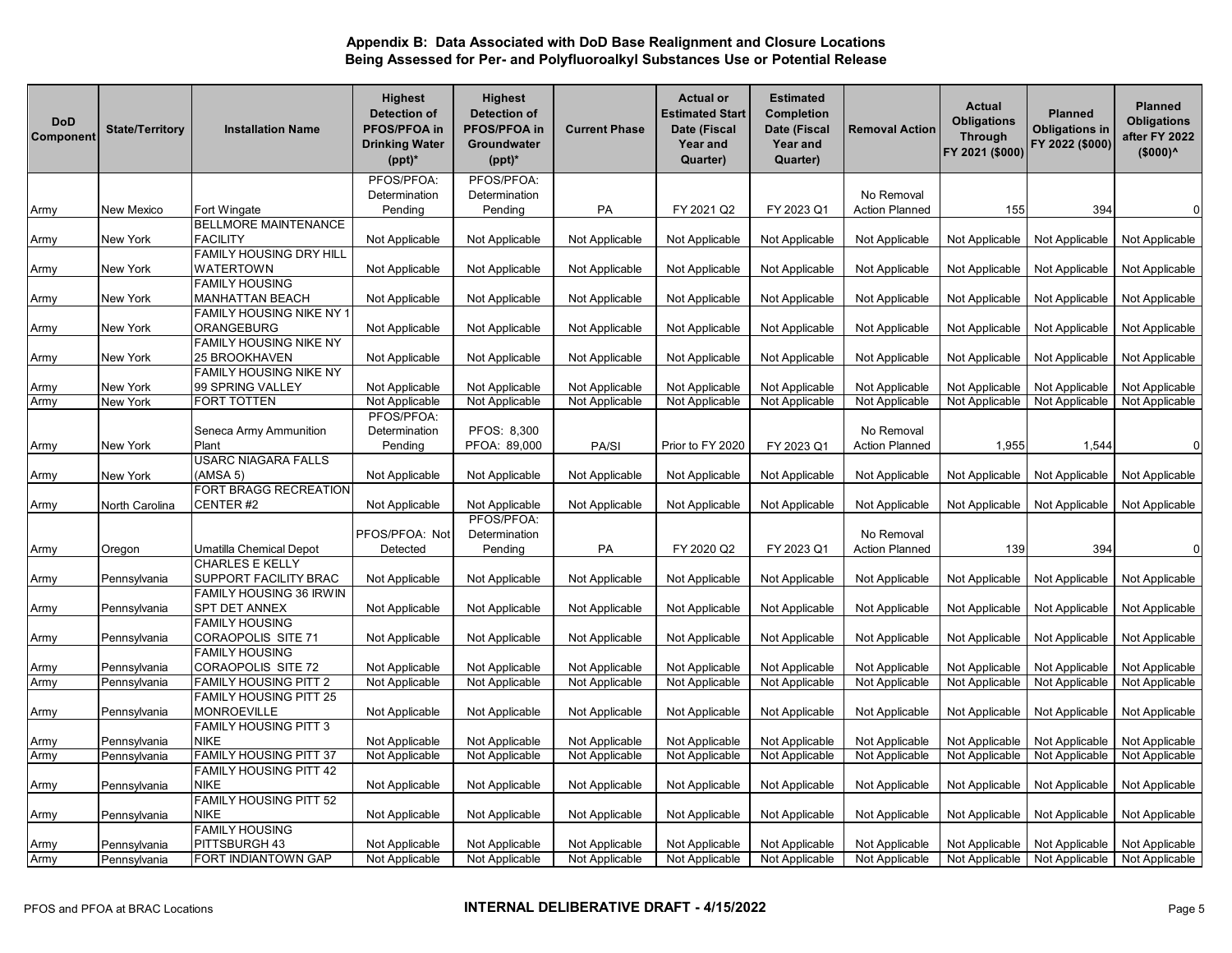| <b>DoD</b><br>Component | <b>State/Territory</b> | <b>Installation Name</b>    | <b>Highest</b><br><b>Detection of</b><br>PFOS/PFOA in<br><b>Drinking Water</b><br>$(ppt)^*$ | <b>Highest</b><br><b>Detection of</b><br>PFOS/PFOA in<br>Groundwater<br>$(ppt)^*$ | <b>Current Phase</b> | <b>Actual or</b><br><b>Estimated Start</b><br>Date (Fiscal<br>Year and<br>Quarter) | <b>Estimated</b><br><b>Completion</b><br>Date (Fiscal<br><b>Year and</b><br>Quarter) | <b>Removal Action</b> | <b>Actual</b><br><b>Obligations</b><br><b>Through</b><br>FY 2021 (\$000) | <b>Planned</b><br><b>Obligations in</b><br>FY 2022 (\$000) | <b>Planned</b><br><b>Obligations</b><br>after FY 2022<br>$($000)^<$ |
|-------------------------|------------------------|-----------------------------|---------------------------------------------------------------------------------------------|-----------------------------------------------------------------------------------|----------------------|------------------------------------------------------------------------------------|--------------------------------------------------------------------------------------|-----------------------|--------------------------------------------------------------------------|------------------------------------------------------------|---------------------------------------------------------------------|
|                         |                        |                             | PFOS/PFOA: Not                                                                              | PFOS/PFOA: Not                                                                    |                      |                                                                                    |                                                                                      | No Removal            |                                                                          |                                                            |                                                                     |
| Army                    | Pennsylvania           | Letterkenny Army Depot      | Detected                                                                                    | Sampled                                                                           | PA/SI                | FY 2021 Q2                                                                         | FY 2022 Q2                                                                           | <b>Action Planned</b> | 13                                                                       | $\Omega$                                                   | $\mathbf 0$                                                         |
|                         |                        |                             |                                                                                             |                                                                                   |                      |                                                                                    |                                                                                      | Long-term             |                                                                          |                                                            |                                                                     |
|                         |                        |                             | PFOS/PFOA:                                                                                  | PFOS: 33,000                                                                      |                      |                                                                                    |                                                                                      | Drinking Water        |                                                                          |                                                            |                                                                     |
| Army                    | Pennsylvania           | N Penn                      | 183                                                                                         | <b>PFOA: 270</b>                                                                  | <b>RI</b>            | FY 2021 Q4                                                                         | FY 2023 Q4                                                                           | Solution              | 4,396                                                                    | 1,222                                                      | $\mathbf 0$                                                         |
| Army                    | Pennsylvania           | <b>TACONY WAREHOUSE</b>     | Not Applicable                                                                              | Not Applicable                                                                    | Not Applicable       | Not Applicable                                                                     | Not Applicable                                                                       | Not Applicable        | Not Applicable                                                           | Not Applicable                                             | Not Applicable                                                      |
| Army                    | Puerto Rico            | FORT BUCHANAN               | Not Applicable                                                                              | Not Applicable                                                                    | Not Applicable       | Not Applicable                                                                     | Not Applicable                                                                       | Not Applicable        | Not Applicable                                                           | Not Applicable                                             | Not Applicable                                                      |
|                         |                        | <b>FAMILY HOUSING</b>       |                                                                                             |                                                                                   |                      |                                                                                    |                                                                                      |                       |                                                                          |                                                            |                                                                     |
| Army                    | Rhode Island           | <b>DAVISVILLE</b>           | Not Applicable                                                                              | Not Applicable                                                                    | Not Applicable       | Not Applicable                                                                     | Not Applicable                                                                       | Not Applicable        | Not Applicable                                                           | Not Applicable                                             | Not Applicable                                                      |
|                         |                        | FAMILY HOUSING NORTH        |                                                                                             |                                                                                   |                      |                                                                                    |                                                                                      |                       |                                                                          |                                                            |                                                                     |
| Army                    | Rhode Island           | SMITHFIELD 99               | Not Applicable                                                                              | Not Applicable                                                                    | Not Applicable       | Not Applicable                                                                     | Not Applicable                                                                       | Not Applicable        | Not Applicable                                                           | Not Applicable                                             | Not Applicable                                                      |
| Army                    | Rhode Island           | <b>QUINTA-GAMELIN USARC</b> | Not Applicable                                                                              | Not Applicable                                                                    | Not Applicable       | Not Applicable                                                                     | Not Applicable                                                                       | Not Applicable        | Not Applicable                                                           | Not Applicable                                             | Not Applicable                                                      |
|                         |                        |                             | PFOS/PFOA:                                                                                  | PFOS/PFOA:                                                                        |                      |                                                                                    |                                                                                      |                       |                                                                          |                                                            |                                                                     |
|                         |                        |                             | Determination                                                                               | Determination                                                                     |                      |                                                                                    |                                                                                      | No Removal            |                                                                          |                                                            |                                                                     |
| Army                    | Tennessee              | <b>DDMT</b>                 | Pending                                                                                     | Pending                                                                           | PA                   | FY 2021 Q2                                                                         | FY 2023 Q1                                                                           | <b>Action Planned</b> | 140                                                                      |                                                            | $\mathbf 0$                                                         |
|                         |                        |                             | PFOS/PFOA:                                                                                  | PFOS/PFOA:                                                                        |                      |                                                                                    |                                                                                      |                       |                                                                          |                                                            |                                                                     |
|                         |                        |                             | Determination                                                                               | Determination                                                                     |                      |                                                                                    |                                                                                      | No Removal            |                                                                          |                                                            |                                                                     |
| Army                    | Texas                  | Lone Star AAP               | Pending                                                                                     | Pending                                                                           | PA                   | FY 2021 Q2                                                                         | FY 2023 Q1                                                                           | <b>Action Planned</b> | 148                                                                      | 394                                                        | $\mathbf 0$                                                         |
|                         |                        |                             | PFOS/PFOA:                                                                                  | PFOS/PFOA:                                                                        |                      |                                                                                    |                                                                                      |                       |                                                                          |                                                            |                                                                     |
|                         |                        |                             | Determination                                                                               | Determination                                                                     |                      |                                                                                    |                                                                                      | No Removal            |                                                                          |                                                            |                                                                     |
| Army                    | Texas                  | Red River Army Depot        | Pending                                                                                     | Pending                                                                           | PA                   | FY 2021 Q2                                                                         | FY 2023 Q1                                                                           | <b>Action Planned</b> | 148                                                                      | 394                                                        | $\mathbf 0$                                                         |
|                         |                        | DEFENSE DIST DEPOT          |                                                                                             |                                                                                   |                      |                                                                                    |                                                                                      |                       |                                                                          |                                                            |                                                                     |
| Army                    | Utah                   | <b>OGDEN UTAH</b>           | Not Applicable                                                                              | Not Applicable                                                                    | Not Applicable       | Not Applicable                                                                     | Not Applicable                                                                       | Not Applicable        | Not Applicable                                                           | Not Applicable                                             | Not Applicable                                                      |
| Army                    | Utah                   | FORT DOUGLAS                | Not Applicable                                                                              | Not Applicable                                                                    | Not Applicable       | Not Applicable                                                                     | Not Applicable                                                                       | Not Applicable        | Not Applicable                                                           | Not Applicable                                             | Not Applicable                                                      |
|                         |                        |                             | PFOS/PFOA:                                                                                  | PFOS/PFOA:                                                                        |                      |                                                                                    |                                                                                      |                       |                                                                          |                                                            |                                                                     |
|                         |                        |                             | Determination                                                                               | Determination                                                                     |                      |                                                                                    |                                                                                      | No Removal            |                                                                          |                                                            |                                                                     |
| Army                    | Utah                   | <b>Tooele Army Depot</b>    | Pending                                                                                     | Pending                                                                           | PA                   | FY 2021 Q2                                                                         | FY 2023 Q1                                                                           | <b>Action Planned</b> | 156                                                                      | 436                                                        | $\mathbf 0$                                                         |
|                         |                        | <b>TOOELE ARMY DEPOT</b>    |                                                                                             |                                                                                   |                      |                                                                                    |                                                                                      |                       |                                                                          |                                                            |                                                                     |
| Army                    | Utah                   | <b>SOUTH</b>                | Not Applicable                                                                              | Not Applicable                                                                    | Not Applicable       | Not Applicable                                                                     | Not Applicable                                                                       | Not Applicable        | Not Applicable                                                           | Not Applicable                                             | Not Applicable                                                      |
|                         |                        | <b>ARMY RESEARCH</b>        |                                                                                             |                                                                                   |                      |                                                                                    |                                                                                      |                       |                                                                          |                                                            |                                                                     |
|                         |                        | LABORATORY-                 |                                                                                             |                                                                                   |                      |                                                                                    |                                                                                      |                       |                                                                          |                                                            |                                                                     |
| Army                    | Virginia               | <b>WOODBRIDGE</b>           | Not Applicable                                                                              | Not Applicable                                                                    | Not Applicable       | Not Applicable                                                                     | Not Applicable                                                                       | Not Applicable        | Not Applicable                                                           | Not Applicable                                             | Not Applicable                                                      |
| Army                    | Virginia               | <b>CAMERON STATION</b>      | Not Applicable                                                                              | Not Applicable                                                                    | Not Applicable       | Not Applicable                                                                     | Not Applicable                                                                       | Not Applicable        | Not Applicable                                                           | Not Applicable                                             | Not Applicable                                                      |
|                         |                        | <b>DEFENSE MAPPING</b>      |                                                                                             |                                                                                   |                      |                                                                                    |                                                                                      |                       |                                                                          |                                                            |                                                                     |
| Army                    | Virginia               | AGENCY - HERNDON            | Not Applicable                                                                              | Not Applicable                                                                    | Not Applicable       | Not Applicable                                                                     | Not Applicable                                                                       | Not Applicable        | Not Applicable                                                           | Not Applicable                                             | Not Applicable                                                      |
|                         |                        | <b>FAMILY HOUSING</b>       |                                                                                             |                                                                                   |                      |                                                                                    |                                                                                      |                       |                                                                          |                                                            |                                                                     |
| Army                    | Virginia               | MANASSAS                    | Not Applicable                                                                              | Not Applicable                                                                    | Not Applicable       | Not Applicable                                                                     | Not Applicable                                                                       | Not Applicable        | Not Applicable                                                           | Not Applicable                                             | Not Applicable                                                      |
|                         |                        | FAMILY HOUSING NIKE         |                                                                                             |                                                                                   |                      |                                                                                    |                                                                                      |                       |                                                                          |                                                            |                                                                     |
| Army                    | Virginia               | NORFOLK 85                  | Not Applicable                                                                              | Not Applicable                                                                    | Not Applicable       | Not Applicable                                                                     | Not Applicable                                                                       | Not Applicable        | Not Applicable                                                           | Not Applicable                                             | Not Applicable                                                      |
|                         |                        | <b>FAMILY HOUSING</b>       |                                                                                             |                                                                                   |                      |                                                                                    |                                                                                      |                       |                                                                          |                                                            |                                                                     |
| Army                    | Virginia               | <b>WOODBRIDGE</b>           | Not Applicable                                                                              | Not Applicable                                                                    | Not Applicable       | Not Applicable                                                                     | Not Applicable                                                                       | Not Applicable        | Not Applicable                                                           | Not Applicable                                             | Not Applicable                                                      |
|                         |                        |                             | PFOS/PFOA:                                                                                  | PFOS/PFOA:                                                                        |                      |                                                                                    |                                                                                      |                       |                                                                          |                                                            |                                                                     |
|                         |                        |                             | Determination                                                                               | Determination                                                                     |                      |                                                                                    |                                                                                      | No Removal            |                                                                          |                                                            |                                                                     |
| Army                    | Virginia               | Fort Monroe                 | Pending                                                                                     | Pending                                                                           | PA                   | FY 2021 Q2                                                                         | FY 2023 Q1                                                                           | <b>Action Planned</b> | 148                                                                      | 426                                                        | $\mathbf 0$                                                         |
|                         |                        |                             | PFOS/PFOA:                                                                                  | PFOS/PFOA:                                                                        |                      |                                                                                    |                                                                                      |                       |                                                                          |                                                            |                                                                     |
|                         |                        |                             | Determination                                                                               | Determination                                                                     |                      |                                                                                    |                                                                                      | No Removal            |                                                                          |                                                            |                                                                     |
| Army                    | Virginia               | Fort Pickett                | Pending                                                                                     | Pending                                                                           | PA                   | FY 2021 Q2                                                                         | FY 2023 Q1                                                                           | <b>Action Planned</b> | 139                                                                      | 426                                                        | $\Omega$                                                            |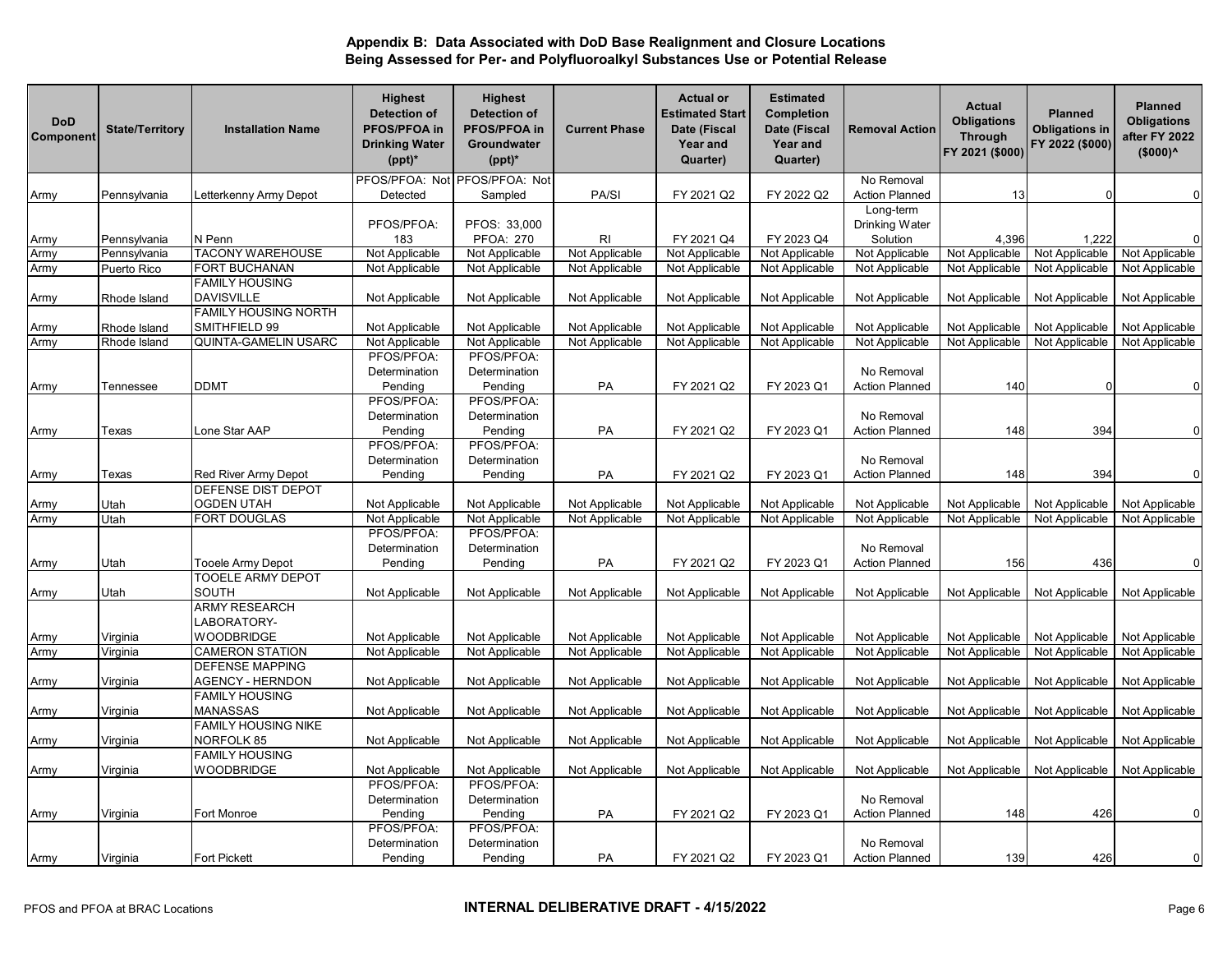| <b>DoD</b><br>Component | <b>State/Territory</b> | <b>Installation Name</b>             | <b>Highest</b><br><b>Detection of</b><br>PFOS/PFOA in<br><b>Drinking Water</b><br>$(ppt)^*$ | <b>Highest</b><br><b>Detection of</b><br>PFOS/PFOA in<br>Groundwater<br>$(ppt)^*$ | <b>Current Phase</b>                                          | <b>Actual or</b><br><b>Estimated Start</b><br>Date (Fiscal<br>Year and<br>Quarter) | <b>Estimated</b><br>Completion<br>Date (Fiscal<br>Year and<br>Quarter) | <b>Removal Action</b>               | Actual<br><b>Obligations</b><br><b>Through</b><br>FY 2021 (\$000) | <b>Planned</b><br><b>Obligations in</b><br>FY 2022 (\$000) | <b>Planned</b><br><b>Obligations</b><br>after FY 2022<br>$($000)^<$ |
|-------------------------|------------------------|--------------------------------------|---------------------------------------------------------------------------------------------|-----------------------------------------------------------------------------------|---------------------------------------------------------------|------------------------------------------------------------------------------------|------------------------------------------------------------------------|-------------------------------------|-------------------------------------------------------------------|------------------------------------------------------------|---------------------------------------------------------------------|
|                         |                        |                                      |                                                                                             |                                                                                   |                                                               | PA/SI: Prior to                                                                    | PA/SI: FY 2022                                                         |                                     |                                                                   |                                                            |                                                                     |
|                         |                        |                                      | <b>PFOS: 410</b>                                                                            | <b>PFOS: 450</b>                                                                  | PA/SI                                                         | FY 2020                                                                            | Q <sub>1</sub>                                                         |                                     |                                                                   |                                                            |                                                                     |
| Army                    | Virginia               | Vint Hill Farms                      | PFOA: 1,200                                                                                 | PFOA: 1,300                                                                       | RI                                                            | RI: FY 2021 Q4                                                                     | RI: FY 2025 Q2                                                         | <b>Initial Action</b>               | 5,399                                                             | 3,119                                                      | 872                                                                 |
|                         |                        |                                      | PFOS/PFOA:                                                                                  | PFOS/PFOA:                                                                        |                                                               |                                                                                    |                                                                        |                                     |                                                                   |                                                            |                                                                     |
|                         |                        |                                      | Determination                                                                               | Determination                                                                     |                                                               |                                                                                    |                                                                        | No Removal                          |                                                                   |                                                            |                                                                     |
| Army                    | Washington             | Camp Bonneville                      | Pending                                                                                     | Pending                                                                           | PA                                                            | FY 2021 Q2                                                                         | FY 2023 Q1                                                             | <b>Action Planned</b>               | 0                                                                 | 394                                                        | $\mathbf 0$                                                         |
|                         |                        | <b>FAMILY HOUSING NIKE</b>           |                                                                                             |                                                                                   |                                                               |                                                                                    |                                                                        |                                     |                                                                   |                                                            |                                                                     |
| Army                    | Washington             | SEATTLE 43 MIDWAY                    | Not Applicable                                                                              | Not Applicable                                                                    | Not Applicable                                                | Not Applicable                                                                     | Not Applicable                                                         | Not Applicable                      | Not Applicable                                                    | Not Applicable                                             | Not Applicable                                                      |
|                         |                        | <b>FAMILY HOUSING SEATTLE</b>        |                                                                                             |                                                                                   |                                                               |                                                                                    |                                                                        |                                     |                                                                   |                                                            |                                                                     |
| Army                    | Washington             | NIKE 32 33                           | Not Applicable                                                                              | Not Applicable                                                                    | Not Applicable                                                | Not Applicable                                                                     | Not Applicable                                                         | Not Applicable                      | Not Applicable                                                    | Not Applicable                                             | Not Applicable                                                      |
|                         |                        | <b>FORT LAWTON USAR</b>              |                                                                                             |                                                                                   |                                                               |                                                                                    |                                                                        |                                     |                                                                   |                                                            |                                                                     |
| Army                    | Washington             | <b>COMPLEX</b>                       | Not Applicable                                                                              | Not Applicable                                                                    | Not Applicable                                                | Not Applicable                                                                     | Not Applicable                                                         | Not Applicable                      | Not Applicable                                                    | Not Applicable                                             | Not Applicable                                                      |
| Army                    | Washington             | <b>VANCOUVER BARRACKS</b>            | Not Applicable                                                                              | Not Applicable                                                                    | Not Applicable                                                | Not Applicable                                                                     | Not Applicable                                                         | Not Applicable                      | Not Applicable                                                    | Not Applicable                                             | Not Applicable                                                      |
|                         |                        | FAMILY HOUSING SUN<br><b>PRAIRIE</b> | Not Applicable                                                                              | Not Applicable                                                                    |                                                               |                                                                                    | Not Applicable                                                         |                                     | Not Applicable                                                    | Not Applicable                                             | Not Applicable                                                      |
| Army                    | Wisconsin<br>N/A       | N/A - Program Management             |                                                                                             |                                                                                   | Not Applicable                                                | Not Applicable                                                                     |                                                                        | Not Applicable                      |                                                                   |                                                            |                                                                     |
| Army                    |                        |                                      |                                                                                             |                                                                                   |                                                               |                                                                                    | <b>Army BRAC Funding Subtotals</b>                                     |                                     | 38,552                                                            | 23,398                                                     | 45,652                                                              |
|                         |                        |                                      |                                                                                             |                                                                                   |                                                               |                                                                                    |                                                                        | No Removal                          |                                                                   |                                                            |                                                                     |
|                         |                        |                                      | PFOS/PFOA: Not                                                                              | PFOS: 3,630                                                                       |                                                               |                                                                                    |                                                                        |                                     |                                                                   |                                                            |                                                                     |
| Navy                    | Alaska                 | Adak AK NAF                          | Sampled<br>PFOS/PFOA: Not                                                                   | <b>PFOA: 716</b><br>PFOS: 302,000                                                 | SI<br>SI                                                      | FY 2020 Q3<br>SI: FY 2021 Q4                                                       | FY 2022 Q4<br>SI: FY 2023 Q4                                           | <b>Action Planned</b><br>No Removal | 833                                                               |                                                            | $\overline{0}$                                                      |
|                         | California             | ALAMEDA NAS                          | Sampled                                                                                     | PFOA: 35,200                                                                      | <b>RI</b>                                                     | RI: FY 2020 Q4                                                                     | RI: FY 2022 Q4                                                         | <b>Action Planned</b>               | 1,760                                                             | 100                                                        | $\mathbf 0$                                                         |
| Navy                    |                        |                                      | PFOS/PFOA: Not                                                                              | PFOS: 2                                                                           |                                                               |                                                                                    |                                                                        | No Removal                          |                                                                   |                                                            |                                                                     |
| Navy                    | California             | Concord NWS                          | Sampled                                                                                     | <b>PFOA: 11</b>                                                                   | SI                                                            | FY 2021 Q4                                                                         | FY 2023 Q4                                                             | <b>Action Planned</b>               | 818                                                               |                                                            | $\overline{0}$                                                      |
|                         |                        |                                      |                                                                                             | PFOS/PFOA:                                                                        |                                                               |                                                                                    |                                                                        |                                     |                                                                   |                                                            |                                                                     |
|                         |                        |                                      | PFOS: 3.83                                                                                  | Determination                                                                     |                                                               |                                                                                    |                                                                        | No Removal                          |                                                                   |                                                            |                                                                     |
| Navy                    | California             | <b>Crows NALF</b>                    | PFOA: 50.6                                                                                  | Pending                                                                           | PA                                                            | Prior to FY 2020                                                                   | FY 2022 Q2                                                             | <b>Action Planned</b>               | 217                                                               |                                                            | $\mathbf 0$                                                         |
|                         |                        |                                      | PFOS/PFOA: Not                                                                              | PFOS: 2,800                                                                       |                                                               |                                                                                    |                                                                        | No Removal                          |                                                                   |                                                            |                                                                     |
| Navy                    | California             | El Toro MCAS                         | Sampled                                                                                     | PFOA: 5,230                                                                       | SI                                                            | Prior to FY 2020                                                                   | FY 2022 Q1                                                             | <b>Action Planned</b>               | 928                                                               | 750                                                        | $\mathbf 0$                                                         |
|                         |                        |                                      | PFOS/PFOA: Not                                                                              | <b>PFOS: 38.2</b>                                                                 |                                                               |                                                                                    |                                                                        | No Removal                          |                                                                   |                                                            |                                                                     |
| Navy                    | California             | <b>Hunters Point Annex</b>           | Sampled                                                                                     | PFOA: 21.1                                                                        | PA                                                            | Prior to FY 2020                                                                   | FY 2022 Q1                                                             | <b>Action Planned</b>               | 473                                                               |                                                            | $\Omega$                                                            |
|                         |                        |                                      |                                                                                             | PFOS/PFOA:                                                                        |                                                               |                                                                                    |                                                                        |                                     |                                                                   |                                                            |                                                                     |
|                         |                        |                                      | PFOS/PFOA: Not                                                                              | Determination                                                                     |                                                               |                                                                                    |                                                                        | No Removal                          |                                                                   |                                                            |                                                                     |
| Navy                    | California             | Long Beach NS                        | Sampled                                                                                     | Pending                                                                           | PA                                                            | Prior to FY 2020                                                                   | FY 2022 Q2                                                             | <b>Action Planned</b>               | 30                                                                |                                                            | $\mathbf 0$                                                         |
|                         |                        | LONG BEACH NS SAN                    |                                                                                             |                                                                                   |                                                               |                                                                                    |                                                                        |                                     |                                                                   |                                                            |                                                                     |
| Navy                    | California             | PEDRO                                | Not Applicable                                                                              | Not Applicable                                                                    | Not Applicable                                                | Not Applicable                                                                     | Not Applicable                                                         | Not Applicable                      | Not Applicable                                                    | Not Applicable                                             | Not Applicable                                                      |
|                         |                        |                                      |                                                                                             | PFOS/PFOA:                                                                        |                                                               |                                                                                    |                                                                        |                                     |                                                                   |                                                            |                                                                     |
|                         |                        |                                      | PFOS/PFOA: Not                                                                              | Determination                                                                     |                                                               |                                                                                    |                                                                        | No Removal                          |                                                                   |                                                            |                                                                     |
| Navy                    | California             | Long Beach NSY                       | Sampled                                                                                     | Pending                                                                           | PA                                                            | Prior to FY 2020                                                                   | FY 2022 Q2                                                             | <b>Action Planned</b>               | 30                                                                |                                                            | $\mathbf 0$                                                         |
|                         |                        |                                      | PFOS/PFOA: Not                                                                              | PFOS: 78.3                                                                        |                                                               |                                                                                    |                                                                        | No Removal                          |                                                                   |                                                            |                                                                     |
| Navy                    | California             | Mare Island NSY                      | Sampled                                                                                     | <b>PFOA: 124</b>                                                                  | PA                                                            | Prior to FY 2020                                                                   | FY 2022 Q2                                                             | <b>Action Planned</b>               | 1,072                                                             |                                                            | $\overline{0}$                                                      |
|                         |                        |                                      |                                                                                             |                                                                                   | <b>Additional Work</b><br>will be Combined<br>with Work Being |                                                                                    |                                                                        |                                     |                                                                   |                                                            |                                                                     |
|                         |                        |                                      |                                                                                             | PFOS/PFOA:                                                                        | Conducted by                                                  |                                                                                    |                                                                        |                                     |                                                                   |                                                            |                                                                     |
|                         |                        |                                      | PFOS/PFOA: Not                                                                              | Determination                                                                     | <b>Another Federal</b>                                        |                                                                                    |                                                                        |                                     |                                                                   |                                                            |                                                                     |
| Navy                    | California             | Moffett Field NAS                    | Sampled                                                                                     | Pending                                                                           | Agency                                                        | Not Applicable                                                                     | Not Applicable                                                         | Not Applicable                      | 45                                                                |                                                            |                                                                     |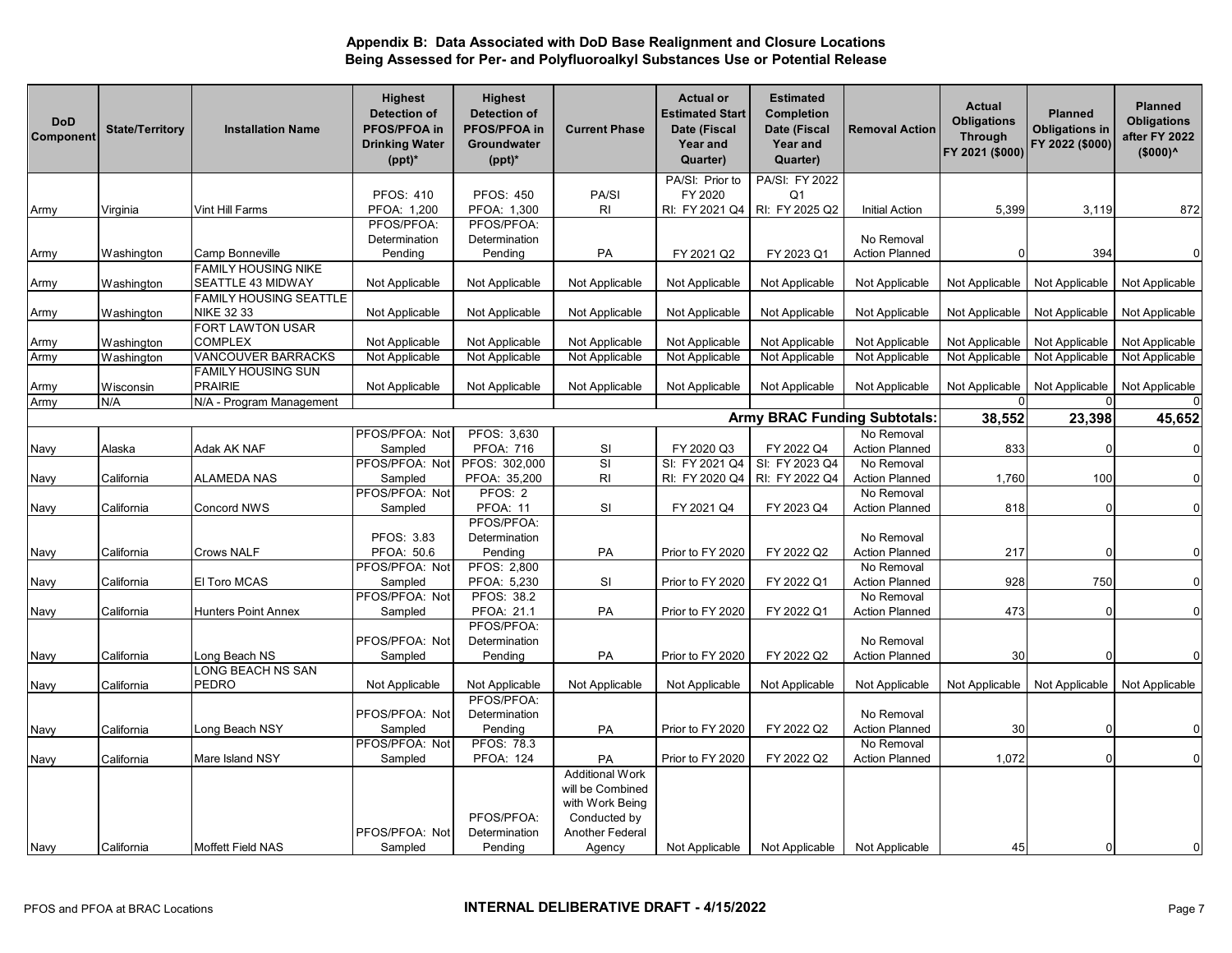| <b>DoD</b><br>Component | <b>State/Territory</b> | <b>Installation Name</b>             | <b>Highest</b><br><b>Detection of</b><br>PFOS/PFOA in<br><b>Drinking Water</b><br>$(ppt)^*$ | <b>Highest</b><br><b>Detection of</b><br>PFOS/PFOA in<br>Groundwater<br>$(ppt)^*$ | <b>Current Phase</b> | <b>Actual or</b><br><b>Estimated Start</b><br>Date (Fiscal<br><b>Year and</b><br>Quarter) | <b>Estimated</b><br><b>Completion</b><br>Date (Fiscal<br>Year and<br>Quarter) | <b>Removal Action</b>               | <b>Actual</b><br><b>Obligations</b><br><b>Through</b><br>FY 2021 (\$000) | <b>Planned</b><br><b>Obligations in</b><br>FY 2022 (\$000) | <b>Planned</b><br><b>Obligations</b><br>after FY 2022<br>$($000)^<$ |
|-------------------------|------------------------|--------------------------------------|---------------------------------------------------------------------------------------------|-----------------------------------------------------------------------------------|----------------------|-------------------------------------------------------------------------------------------|-------------------------------------------------------------------------------|-------------------------------------|--------------------------------------------------------------------------|------------------------------------------------------------|---------------------------------------------------------------------|
|                         |                        | NOVATO DOD HOUSING                   |                                                                                             |                                                                                   |                      |                                                                                           |                                                                               |                                     |                                                                          |                                                            |                                                                     |
| Navy                    | California             | <b>FACILITY</b>                      | Not Applicable                                                                              | Not Applicable                                                                    | Not Applicable       | Not Applicable                                                                            | Not Applicable                                                                | Not Applicable                      | Not Applicable                                                           | Not Applicable                                             | Not Applicable                                                      |
| Navy                    | California             | <b>OAKLAND FISC</b>                  | Not Applicable                                                                              | Not Applicable                                                                    | Not Applicable       | Not Applicable                                                                            | Not Applicable                                                                | Not Applicable                      | Not Applicable                                                           | Not Applicable                                             | Not Applicable                                                      |
| Navy                    | California             | OAKLAND FISC ALAMEDA<br><b>ANNEX</b> | Not Applicable                                                                              | Not Applicable                                                                    | Not Applicable       | Not Applicable                                                                            | Not Applicable                                                                | Not Applicable                      | Not Applicable                                                           | Not Applicable                                             | Not Applicable                                                      |
|                         |                        | OAKLAND NAVMEDCOM                    |                                                                                             |                                                                                   |                      |                                                                                           |                                                                               |                                     |                                                                          |                                                            |                                                                     |
| Navy                    | California             | <b>NWREG</b>                         | Not Applicable                                                                              | Not Applicable                                                                    | Not Applicable       | Not Applicable                                                                            | Not Applicable                                                                | Not Applicable                      | Not Applicable                                                           | Not Applicable                                             | Not Applicable                                                      |
| Navy                    | California             | Point Molate NFD                     | PFOS/PFOA: Not<br>Sampled                                                                   | PFOS/PFOA:<br>Determination<br>Pending                                            | PA                   | FY 2020 Q3                                                                                | FY 2022 Q2                                                                    | No Removal<br><b>Action Planned</b> | 30                                                                       |                                                            | $\Omega$                                                            |
|                         |                        |                                      |                                                                                             |                                                                                   |                      |                                                                                           |                                                                               |                                     |                                                                          |                                                            |                                                                     |
| Navy                    | California             | SALTON SEA TEST RANGE                | Not Applicable                                                                              | Not Applicable                                                                    | Not Applicable       | Not Applicable                                                                            | Not Applicable                                                                | Not Applicable                      | Not Applicable                                                           | Not Applicable                                             | Not Applicable                                                      |
| Navy                    | California             | SAN DIEGO NTC                        | Not Applicable                                                                              | Not Applicable                                                                    | Not Applicable       | Not Applicable                                                                            | Not Applicable                                                                | Not Applicable                      | Not Applicable                                                           | Not Applicable                                             | Not Applicable                                                      |
|                         |                        |                                      | PFOS/PFOA: Not                                                                              | PFOS: 30,000                                                                      | SI                   | SI: FY 2021 Q4                                                                            | SI: FY 2023 Q4                                                                | No Removal                          |                                                                          |                                                            |                                                                     |
| Navy                    | California             | Treasure Island NS                   | Sampled                                                                                     | PFOA: 2,100                                                                       | $\mathsf{RI}$        | RI: FY 2020 Q4                                                                            | RI: FY 2023 Q4                                                                | <b>Action Planned</b>               | 2,671                                                                    | 100                                                        | 370                                                                 |
|                         |                        |                                      | PFOS/PFOA: Not                                                                              | PFOS: 41,900                                                                      |                      |                                                                                           |                                                                               | No Removal                          |                                                                          |                                                            |                                                                     |
| Navy                    | California             | Tustin MCAS                          | Sampled                                                                                     | PFOA: 1,010,000                                                                   | SI                   | Prior to FY 2020                                                                          | FY 2022 Q1                                                                    | <b>Action Planned</b>               | 2,502                                                                    |                                                            | $\Omega$                                                            |
| Navy                    | Florida                | Cecil Field NAS                      | PFOS: 3.92<br>PFOA: Not<br>Detected                                                         | PFOS: 980,000<br>PFOA: 29,000                                                     | <b>SI</b>            | Prior to FY 2020                                                                          | FY 2022 Q2                                                                    | No Removal<br><b>Action Planned</b> | 854                                                                      |                                                            | $\mathbf 0$                                                         |
| Navy                    | Florida                | <b>KEY WEST FL NAS</b>               | PFOS/PFOA: Not<br>Sampled                                                                   | PFOS/PFOA:<br>Determination<br>Pending                                            | PA                   | Prior to FY 2020                                                                          | FY 2022 Q2                                                                    | No Removal<br><b>Action Planned</b> | 45                                                                       |                                                            | $\mathbf 0$                                                         |
|                         |                        | ORLANDO NRL UWS REF                  |                                                                                             |                                                                                   |                      |                                                                                           |                                                                               |                                     |                                                                          |                                                            |                                                                     |
| Navy                    | Florida                | DET                                  | Not Applicable                                                                              | Not Applicable                                                                    | Not Applicable       | Not Applicable                                                                            | Not Applicable                                                                | Not Applicable                      | Not Applicable                                                           | Not Applicable                                             | Not Applicable                                                      |
|                         |                        |                                      | PFOS/PFOA: Not                                                                              | PFOS: 84.18                                                                       |                      | PA: Prior to FY<br>2020                                                                   |                                                                               | No Removal                          |                                                                          |                                                            |                                                                     |
| Navy                    | Florida                | Orlando NTC                          | Sampled                                                                                     | PFOA: 7,241                                                                       | PA/SI                | SI: FY 2020 Q2                                                                            | FY 2022 Q2                                                                    | <b>Action Planned</b>               | 295                                                                      |                                                            | $\mathbf 0$                                                         |
|                         |                        |                                      | PFOS/PFOA: Not                                                                              | <b>PFOS: 45</b>                                                                   |                      |                                                                                           |                                                                               | No Removal                          |                                                                          |                                                            |                                                                     |
| Navy<br>Navy            | Guam<br>Guam           | Guam Agana NAS<br><b>GUAM FISC</b>   | Sampled                                                                                     | <b>PFOA: 330</b>                                                                  | PA<br>Not Applicable | Prior to FY 2020                                                                          | FY 2022 Q2                                                                    | <b>Action Planned</b>               | 172                                                                      |                                                            | $\Omega$                                                            |
| Navy                    |                        | <b>GUAM NAVACTS</b>                  | Not Applicable<br>Not Applicable                                                            | Not Applicable<br>Not Applicable                                                  | Not Applicable       | Not Applicable<br>Not Applicable                                                          | Not Applicable<br>Not Applicable                                              | Not Applicable<br>Not Applicable    | Not Applicable<br>Not Applicable                                         | Not Applicable<br>Not Applicable                           | Not Applicable<br>Not Applicable                                    |
|                         | Guam                   |                                      | PFOS/PFOA: Not                                                                              | PFOS: 11.4                                                                        |                      |                                                                                           |                                                                               | No Removal                          |                                                                          |                                                            |                                                                     |
| Navy                    | Hawaii                 | <b>Barbers Point NAS</b>             | Sampled                                                                                     | PFOA: 24.1                                                                        | PA                   | Prior to FY 2020                                                                          | FY 2022 Q2                                                                    | <b>Action Planned</b>               | 310                                                                      |                                                            | $\mathbf{0}$                                                        |
|                         |                        |                                      |                                                                                             | PFOS/PFOA:                                                                        |                      |                                                                                           |                                                                               |                                     |                                                                          |                                                            |                                                                     |
|                         |                        |                                      | PFOS/PFOA: Not                                                                              | Determination                                                                     |                      |                                                                                           |                                                                               | No Removal                          |                                                                          |                                                            |                                                                     |
| Navy                    | Illinois               | <b>Glenview NAS</b>                  | Sampled                                                                                     | Pending                                                                           | PA                   | Prior to FY 2020                                                                          | FY 2022 Q2                                                                    | <b>Action Planned</b>               | 310                                                                      |                                                            | $\Omega$                                                            |
|                         |                        | LIBERTYVILLE TRAINING                |                                                                                             |                                                                                   |                      |                                                                                           |                                                                               |                                     |                                                                          |                                                            |                                                                     |
| Navy                    | Illinois               | SITE                                 | Not Applicable                                                                              | Not Applicable<br>PFOS/PFOA:                                                      | Not Applicable       | Not Applicable                                                                            | Not Applicable                                                                | Not Applicable                      | Not Applicable                                                           | Not Applicable                                             | Not Applicable                                                      |
|                         |                        |                                      | PFOS/PFOA: Not                                                                              | Determination                                                                     |                      |                                                                                           |                                                                               | No Removal                          |                                                                          |                                                            |                                                                     |
| Navy                    | Indiana                | Indianapolis                         | Sampled                                                                                     | Pending                                                                           | PA                   | Prior to FY 2020                                                                          | FY 2022 Q2                                                                    | <b>Action Planned</b>               | 660                                                                      |                                                            | $\overline{0}$                                                      |
|                         |                        | Louisville Crane Division Det        | PFOS/PFOA: Not                                                                              | PFOS: 26.9                                                                        |                      |                                                                                           |                                                                               | No Removal                          |                                                                          |                                                            |                                                                     |
| Navy                    | Kentucky               | NOS/NSWC                             | Sampled                                                                                     | PFOA: 5.1                                                                         | PA                   | Prior to FY 2020                                                                          | FY 2022 Q2                                                                    | <b>Action Planned</b>               | 520                                                                      |                                                            | $\overline{0}$                                                      |
|                         |                        |                                      | <b>PFOS: 10.7</b>                                                                           | PFOS: 24,000                                                                      |                      |                                                                                           |                                                                               | No Removal                          |                                                                          |                                                            |                                                                     |
| <b>Navy</b>             | Maine                  | <b>Brunswick NAS</b>                 | PFOA: 1.9                                                                                   | PFOA: 15,000                                                                      | RI                   | FY 2020 Q3                                                                                | FY 2023 Q1                                                                    | <b>Action Planned</b>               | 6,262                                                                    | 1,024                                                      | 12,363                                                              |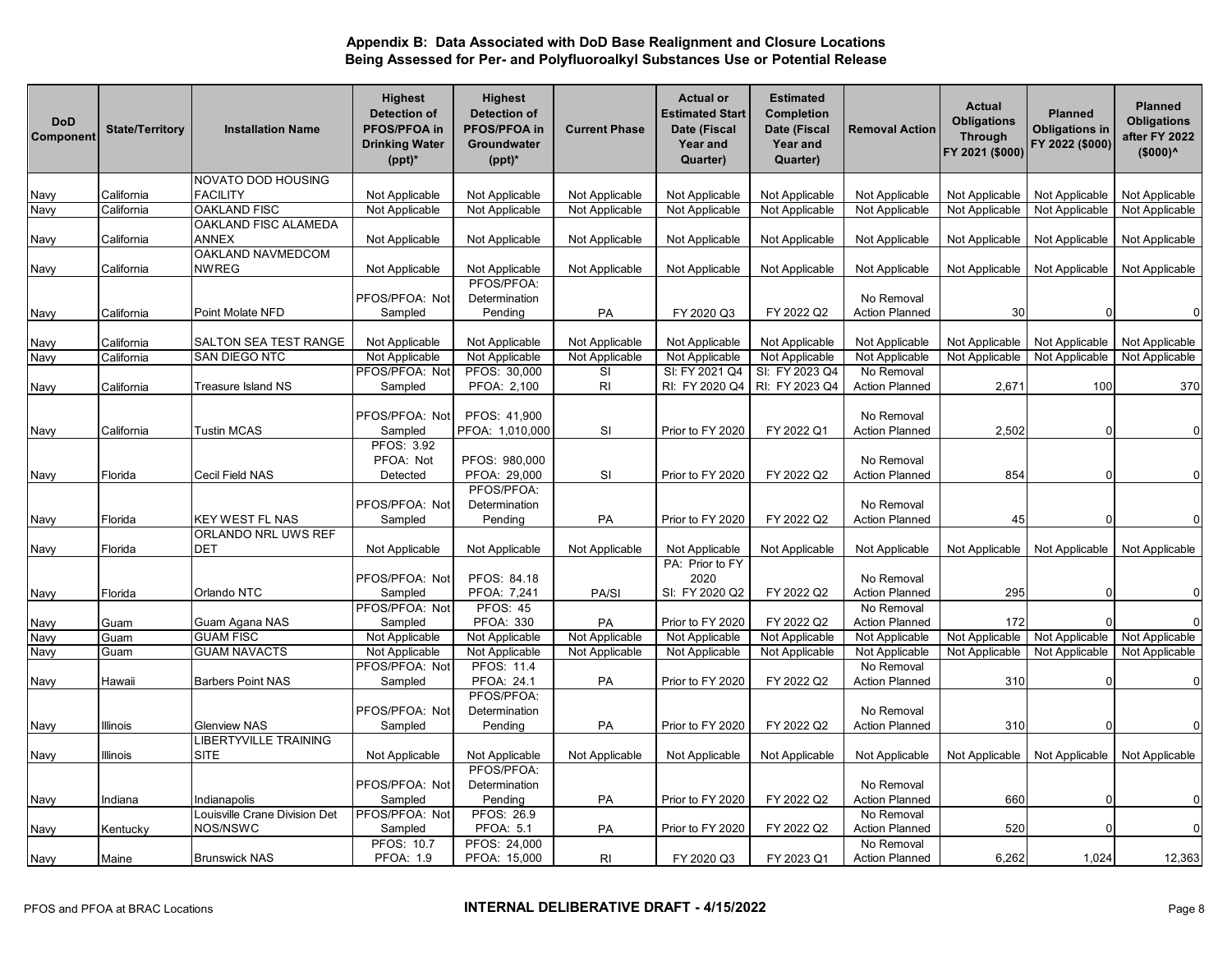| <b>DoD</b><br>Component | <b>State/Territory</b> | <b>Installation Name</b>   | <b>Highest</b><br><b>Detection of</b><br>PFOS/PFOA in<br><b>Drinking Water</b><br>$(ppt)^*$ | <b>Highest</b><br><b>Detection of</b><br>PFOS/PFOA in<br>Groundwater<br>$(ppt)^*$ | <b>Current Phase</b>       | <b>Actual or</b><br><b>Estimated Start</b><br>Date (Fiscal<br>Year and<br>Quarter) | <b>Estimated</b><br>Completion<br>Date (Fiscal<br>Year and<br>Quarter) | <b>Removal Action</b> | Actual<br><b>Obligations</b><br><b>Through</b><br>FY 2021 (\$000) | <b>Planned</b><br><b>Obligations in</b><br>FY 2022 (\$000) | <b>Planned</b><br><b>Obligations</b><br>after FY 2022<br>$($000)^<$ |
|-------------------------|------------------------|----------------------------|---------------------------------------------------------------------------------------------|-----------------------------------------------------------------------------------|----------------------------|------------------------------------------------------------------------------------|------------------------------------------------------------------------|-----------------------|-------------------------------------------------------------------|------------------------------------------------------------|---------------------------------------------------------------------|
|                         |                        | Annapolis NSWC Carderock   | PFOS/PFOA: Not                                                                              | PFOS: 42,000                                                                      |                            |                                                                                    |                                                                        | No Removal            |                                                                   |                                                            |                                                                     |
| Navy                    | Maryland               | DIV Det                    | Detected                                                                                    | PFOA: 28,000                                                                      | <b>RI</b>                  | Prior to FY 2020                                                                   | FY 2024 Q4                                                             | <b>Action Planned</b> | 1,116                                                             |                                                            | $\mathbf 0$                                                         |
|                         |                        | White Oak- NSWC Dahlgren   | PFOS/PFOA: Not                                                                              | PFOS: 1,230                                                                       |                            |                                                                                    |                                                                        | No Removal            |                                                                   |                                                            |                                                                     |
| Navy                    | Maryland               | DIV Det (Silver Spring)    | Sampled                                                                                     | <b>PFOA: 135</b>                                                                  | PA                         | Prior to FY 2020                                                                   | FY 2022 Q1                                                             | <b>Action Planned</b> | 785                                                               |                                                            | $\overline{0}$                                                      |
|                         |                        |                            |                                                                                             |                                                                                   |                            | PA: Prior to FY                                                                    |                                                                        |                       |                                                                   |                                                            |                                                                     |
|                         |                        |                            |                                                                                             |                                                                                   |                            | 2020                                                                               |                                                                        |                       |                                                                   |                                                            |                                                                     |
|                         |                        |                            | <b>PFOS: 9.3</b>                                                                            | PFOS: 195,000                                                                     | PA                         | RI: Prior to FY                                                                    | PA: FY 2022 Q2                                                         | No Removal            |                                                                   |                                                            |                                                                     |
| Navy                    | Massachusetts          | South Weymouth NAS         | <b>PFOA: 9.9</b><br>PFOS/PFOA:                                                              | PFOA: 60,700<br>PFOS/PFOA:                                                        | <b>RI</b>                  | 2020                                                                               | RI: FY 2024 Q4                                                         | <b>Action Planned</b> | 4,624                                                             | 6,097                                                      | 22,588                                                              |
|                         |                        |                            |                                                                                             |                                                                                   |                            |                                                                                    |                                                                        | No Removal            |                                                                   |                                                            |                                                                     |
| Navy                    | Midway Islands         | MIDWAY ISLAND NAF          | Determination<br>Pending                                                                    | Determination<br>Pending                                                          | PA                         | Prior to FY 2020                                                                   | FY 2022 Q2                                                             | <b>Action Planned</b> | 45                                                                |                                                            | $\mathbf 0$                                                         |
|                         |                        |                            | PFOS/PFOA:                                                                                  | PFOS/PFOA:                                                                        |                            |                                                                                    |                                                                        |                       |                                                                   |                                                            |                                                                     |
|                         |                        |                            | Determination                                                                               | Determination                                                                     |                            |                                                                                    |                                                                        | No Removal            |                                                                   |                                                            |                                                                     |
| Navy                    | Missouri               | KANSAS CITY MO             | Pending                                                                                     | Pending                                                                           | PA                         | Prior to FY 2020                                                                   | FY 2022 Q2                                                             | <b>Action Planned</b> | 45                                                                |                                                            | $\Omega$                                                            |
|                         |                        |                            | PFOS: 18.9                                                                                  | PFOS: 25,800                                                                      |                            |                                                                                    |                                                                        | No Removal            |                                                                   |                                                            |                                                                     |
| Navy                    | New Jersey             | Trenton NAWC-AD            | PFOA: 16.7                                                                                  | PFOA: 2,000                                                                       | RI                         | FY 2020 Q3                                                                         | FY 2024 Q4                                                             | <b>Action Planned</b> | 2,897                                                             | 80                                                         | 2,160                                                               |
|                         |                        | <b>NEW YORK NS FORT</b>    |                                                                                             |                                                                                   |                            |                                                                                    |                                                                        |                       |                                                                   |                                                            |                                                                     |
| Navy                    | <b>New York</b>        | <b>WADSWORTH</b>           | Not Applicable                                                                              | Not Applicable                                                                    | Not Applicable             | Not Applicable                                                                     | Not Applicable                                                         | Not Applicable        | Not Applicable                                                    | Not Applicable                                             | Not Applicable                                                      |
| Navy                    | Pennsylvania           | PHILADELPHIA NAVHOSP       | Not Applicable                                                                              | Not Applicable                                                                    | Not Applicable             | Not Applicable                                                                     | Not Applicable                                                         | Not Applicable        | Not Applicable                                                    | Not Applicable                                             | Not Applicable                                                      |
|                         |                        |                            | PFOS/PFOA: Not                                                                              | PFOS: 1,500                                                                       |                            |                                                                                    |                                                                        | No Removal            |                                                                   |                                                            |                                                                     |
| Navy                    | Pennsylvania           | Philadelphia NS            | Sampled                                                                                     | PFOA: 27,000                                                                      | PA                         | Prior to FY 2020                                                                   | FY 2022 Q2                                                             | <b>Action Planned</b> | 152                                                               | 551                                                        | $\Omega$                                                            |
| <b>Navy</b>             | Pennsylvania           | PHILADELPHIA NSY           | Not Applicable                                                                              | Not Applicable                                                                    | Not Applicable             | Not Applicable                                                                     | Not Applicable                                                         | Not Applicable        | Not Applicable                                                    | Not Applicable                                             | Not Applicable                                                      |
|                         |                        |                            | PFOS: 1,510                                                                                 | PFOS: 16,000                                                                      |                            |                                                                                    |                                                                        |                       |                                                                   |                                                            |                                                                     |
| Navy                    | Pennsylvania           | Warminster NAWC AD         | <b>PFOA: 905</b>                                                                            | PFOA: 4,600                                                                       | RI                         | Prior to FY 2020                                                                   | FY 2024 Q4                                                             | <b>Initial Action</b> | 29,470                                                            | 300                                                        | 29,433                                                              |
|                         |                        |                            | PFOS: 5,200                                                                                 | PFOS: 150,479                                                                     |                            |                                                                                    |                                                                        |                       |                                                                   |                                                            |                                                                     |
| Navy                    | Pennsylvania           | <b>Willow Grove NASJRB</b> | PFOA: 5,000                                                                                 | PFOA: 37,700                                                                      | RI                         | Prior to FY 2020                                                                   | FY 2024 Q4                                                             | <b>Initial Action</b> | 53,466                                                            | 9,189                                                      | 44,871                                                              |
|                         |                        |                            | PFOS/PFOA:                                                                                  |                                                                                   |                            |                                                                                    |                                                                        |                       |                                                                   |                                                            |                                                                     |
|                         |                        |                            | Determination                                                                               | PFOS: 491,401                                                                     |                            |                                                                                    | FY 2022 Q4                                                             | No Removal            |                                                                   |                                                            | $\overline{0}$                                                      |
| Navy                    | Puerto Rico            | Puerto Rico NA/NAVACT      | Pending<br>PFOS/PFOA: Not                                                                   | PFOA: 351,375<br><b>PFOS: 15</b>                                                  | SI<br>No further action is | Prior to FY 2020                                                                   |                                                                        | <b>Action Planned</b> | 687                                                               |                                                            |                                                                     |
| Navy                    | Rhode Island           | DAVISVILLE NCBC            | Sampled                                                                                     | <b>PFOA: 970</b>                                                                  | required.                  | Not Applicable                                                                     | Not Applicable                                                         | Not Applicable        | 66                                                                |                                                            | $\overline{0}$                                                      |
| Navy                    | South Carolina         | <b>CHARLESTON FISC</b>     | Not Applicable                                                                              | Not Applicable                                                                    | Not Applicable             | Not Applicable                                                                     | Not Applicable                                                         | Not Applicable        | Not Applicable                                                    | Not Applicable                                             | Not Applicable                                                      |
| Navy                    | South Carolina         | <b>CHARLESTON FMWTC</b>    | Not Applicable                                                                              | Not Applicable                                                                    | Not Applicable             | Not Applicable                                                                     | Not Applicable                                                         | Not Applicable        | Not Applicable                                                    | Not Applicable                                             | Not Applicable                                                      |
| Navy                    | South Carolina         | <b>CHARLESTON NRC</b>      | Not Applicable                                                                              | Not Applicable                                                                    | Not Applicable             | Not Applicable                                                                     | Not Applicable                                                         | Not Applicable        | Not Applicable                                                    | Not Applicable                                             | Not Applicable                                                      |
|                         |                        |                            |                                                                                             |                                                                                   | No phases are              |                                                                                    |                                                                        |                       |                                                                   |                                                            |                                                                     |
|                         |                        |                            | PFOS/PFOA:                                                                                  |                                                                                   | currently                  |                                                                                    |                                                                        |                       |                                                                   |                                                            |                                                                     |
|                         |                        |                            | Determination                                                                               | <b>PFOS: 290</b>                                                                  | underway; the SI is        |                                                                                    |                                                                        | No Removal            |                                                                   |                                                            |                                                                     |
| Navy                    | South Carolina         | Charleston NS              | Pending                                                                                     | <b>PFOA: 490</b>                                                                  | planned.                   | FY 2022 Q1                                                                         | FY 2023 Q4                                                             | <b>Action Planned</b> | 755                                                               |                                                            | $\mathbf{0}$                                                        |
|                         |                        |                            |                                                                                             |                                                                                   | No phases are              |                                                                                    |                                                                        |                       |                                                                   |                                                            |                                                                     |
|                         |                        |                            | PFOS/PFOA:                                                                                  |                                                                                   | currently                  |                                                                                    |                                                                        |                       |                                                                   |                                                            |                                                                     |
|                         |                        |                            | Determination                                                                               | <b>PFOS: 290</b>                                                                  | underway; the SI is        |                                                                                    |                                                                        | No Removal            |                                                                   |                                                            |                                                                     |
| Navy                    | South Carolina         | <b>Charleston NSY</b>      | Pending                                                                                     | <b>PFOA: 490</b>                                                                  | planned.                   | FY 2022 Q1                                                                         | FY 2023 Q4                                                             | <b>Action Planned</b> | 150                                                               |                                                            | $\Omega$                                                            |
|                         |                        |                            | PFOS/PFOA: Not                                                                              | PFOS: 5,700                                                                       |                            |                                                                                    |                                                                        | No Removal            |                                                                   |                                                            |                                                                     |
| Navy                    | Tennessee              | Memphis NAS (Millington)   | Sampled                                                                                     | <b>PFOA: 730</b>                                                                  | PA                         | Prior to FY 2020                                                                   | FY 2022 Q2                                                             | <b>Action Planned</b> | 569                                                               | 266                                                        | $\mathbf 0$                                                         |
|                         |                        |                            | PFOS/PFOA: Not                                                                              | PFOS: 1,470                                                                       |                            |                                                                                    |                                                                        | No Removal            |                                                                   |                                                            |                                                                     |
| Navy                    | Texas                  | Chase Field NAS            | Detected                                                                                    | PFOA: 9,330                                                                       | SI                         | Prior to FY 2020                                                                   | FY 2022 Q2                                                             | <b>Action Planned</b> | 1,956                                                             | 877                                                        | 4,188                                                               |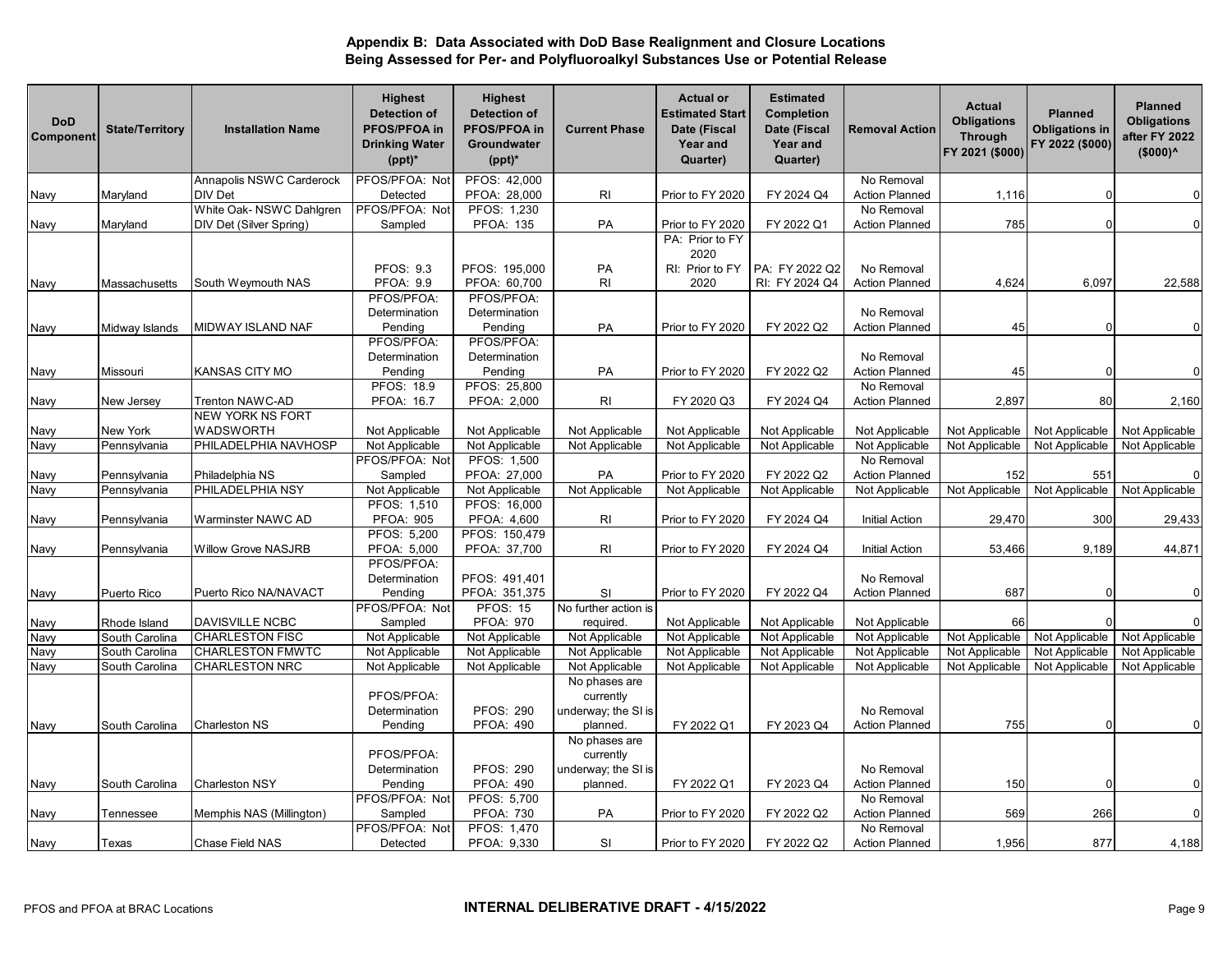| <b>DoD</b><br>Component | <b>State/Territory</b> | <b>Installation Name</b>                                                         | <b>Highest</b><br><b>Detection of</b><br>PFOS/PFOA in<br><b>Drinking Water</b><br>$(ppt)^*$ | <b>Highest</b><br><b>Detection of</b><br>PFOS/PFOA in<br>Groundwater<br>$(ppt)^*$ | <b>Current Phase</b>                                            | <b>Actual or</b><br><b>Estimated Start</b><br>Date (Fiscal<br>Year and<br>Quarter) | <b>Estimated</b><br>Completion<br>Date (Fiscal<br>Year and<br>Quarter) | <b>Removal Action</b>                                      | Actual<br><b>Obligations</b><br><b>Through</b><br>FY 2021 (\$000) | <b>Planned</b><br><b>Obligations in</b><br>FY 2022 (\$000) | <b>Planned</b><br><b>Obligations</b><br>after FY 2022<br>$($000)^<$ |
|-------------------------|------------------------|----------------------------------------------------------------------------------|---------------------------------------------------------------------------------------------|-----------------------------------------------------------------------------------|-----------------------------------------------------------------|------------------------------------------------------------------------------------|------------------------------------------------------------------------|------------------------------------------------------------|-------------------------------------------------------------------|------------------------------------------------------------|---------------------------------------------------------------------|
|                         |                        |                                                                                  | PFOS/PFOA: Not                                                                              | PFOS: 124,331                                                                     |                                                                 |                                                                                    |                                                                        | No Removal                                                 |                                                                   |                                                            |                                                                     |
| Navy                    | Texas                  | Dallas NAS                                                                       | Sampled                                                                                     | PFOA: 296,299                                                                     | R <sub>l</sub>                                                  | FY 2020 Q2                                                                         | FY 2022 Q4                                                             | Action Planned                                             | 894                                                               |                                                            | $\mathbf 0$                                                         |
| Navy                    | Virginia               | <b>Driver NRTF</b>                                                               | Sampled                                                                                     | Detected                                                                          | PFOS/PFOA: Not PFOS/PFOA: Not No further action is<br>required. | Not Applicable                                                                     | Not Applicable                                                         | Not Applicable                                             | 314                                                               |                                                            | $\mathbf 0$                                                         |
|                         |                        |                                                                                  |                                                                                             |                                                                                   | PFOS/PFOA: Not PFOS/PFOA: Not No further action is              |                                                                                    |                                                                        |                                                            |                                                                   |                                                            |                                                                     |
| Navy                    | Washington             | <b>Puget Sound NS Sand Point</b>                                                 | Sampled                                                                                     | Sampled                                                                           | required.                                                       | Not Applicable                                                                     | Not Applicable                                                         | Not Applicable                                             | 45                                                                |                                                            | $\Omega$                                                            |
| Navy                    | N/A                    | N/A - Program Management                                                         |                                                                                             |                                                                                   |                                                                 |                                                                                    |                                                                        |                                                            | 115                                                               |                                                            | 32,327                                                              |
|                         |                        |                                                                                  |                                                                                             |                                                                                   |                                                                 |                                                                                    |                                                                        | <b>Navy BRAC Funding Subtotals:</b>                        | 118,990                                                           | 19,334                                                     | 148,300                                                             |
|                         |                        | Galena Forward Operating                                                         | <b>PFOS: 6.8</b>                                                                            | PFOS: 140,000                                                                     |                                                                 |                                                                                    |                                                                        | No Removal                                                 |                                                                   |                                                            |                                                                     |
| Air Force               | Alaska                 | Location                                                                         | PFOA: 11.3                                                                                  | PFOA: 253,000                                                                     | R <sub>l</sub>                                                  | FY 2021 Q4                                                                         | FY 2026 Q4                                                             | <b>Action Planned</b>                                      | 3,431                                                             |                                                            | 23,478                                                              |
|                         |                        |                                                                                  | PFOS/PFOA: Not                                                                              | PFOS: 7,600                                                                       |                                                                 |                                                                                    |                                                                        | No Removal                                                 |                                                                   |                                                            |                                                                     |
| Air Force               | Alaska                 | Kulis Air National Guard Base                                                    | Detected                                                                                    | PFOA: 8,440                                                                       | <b>RI</b>                                                       | FY 2021 Q3                                                                         | FY 2026 Q4                                                             | <b>Action Planned</b>                                      | 3,658                                                             |                                                            | 7,257                                                               |
|                         |                        | Air Force Research Laboratory PFOS/PFOA: Not PFOS/PFOA: Not No further action is |                                                                                             |                                                                                   |                                                                 |                                                                                    |                                                                        |                                                            |                                                                   |                                                            |                                                                     |
| Air Force               | Arizona                | Mesa                                                                             | Sampled                                                                                     | Sampled                                                                           | required.                                                       | Not Applicable                                                                     | Not Applicable                                                         | Not Applicable                                             | 74                                                                |                                                            | $\overline{0}$                                                      |
|                         |                        |                                                                                  | PFOS/PFOA: Not                                                                              | PFOS: 2,440                                                                       | No phases are<br>currently<br>underway; the RI is               |                                                                                    |                                                                        | No Removal                                                 |                                                                   |                                                            |                                                                     |
| Air Force               | Arizona                | Williams AFB                                                                     | Detected                                                                                    | <b>PFOA: 322</b>                                                                  | planned.                                                        | FY 2023 Q4                                                                         | FY 2028 Q4                                                             | <b>Action Planned</b>                                      | 1,997                                                             |                                                            | 26,061                                                              |
|                         |                        |                                                                                  | There are no<br>downgradient<br>drinking water                                              | PFOS: 149,000                                                                     | No phases are<br>currently<br>underway; the RI is               |                                                                                    |                                                                        | No Removal                                                 |                                                                   |                                                            |                                                                     |
| Air Force               | Arkansas               | Eaker AFB                                                                        | wells to sample.                                                                            | PFOA: 116,000                                                                     | planned.                                                        | FY 2024 Q4                                                                         | FY 2029 Q4                                                             | <b>Action Planned</b>                                      | 787                                                               |                                                            | 8,421                                                               |
|                         |                        |                                                                                  | PFOS: 1,000                                                                                 | PFOS: 19,600                                                                      |                                                                 |                                                                                    |                                                                        | Initial Action,                                            |                                                                   |                                                            |                                                                     |
| Air Force               | California             | Castle AFB                                                                       | <b>PFOA: 150</b>                                                                            | PFOA: 1,000                                                                       | RI                                                              | FY 2021 Q4                                                                         | FY 2026 Q4                                                             | <b>Action Pending</b>                                      | 12,827                                                            | 119                                                        | 30,533                                                              |
| Air Force               | California             | George AFB                                                                       | PFOS: 1.96<br>PFOA: 3.84                                                                    | PFOS: 1,690<br>PFOA: 5,210                                                        | No phases are<br>currently<br>underway; the RI is<br>planned.   | FY 2023 Q4                                                                         | FY 2028 Q4                                                             | No Removal<br><b>Action Planned</b>                        | 1,211                                                             |                                                            | 16,473                                                              |
| Air Force               | California             | March AFB                                                                        | <b>PFOS: 108</b><br>PFOA: 59.5                                                              | PFOS: 9,170<br>PFOA: 1,090                                                        | <b>RI</b>                                                       | FY 2020 Q4                                                                         | FY 2025 Q4                                                             | Initial Action,<br>Long-term<br>Drinking Water<br>Solution | 16,081                                                            | 316                                                        | 14,095                                                              |
|                         |                        |                                                                                  | <b>PFOS: 107</b>                                                                            | PFOS: 891,000                                                                     |                                                                 |                                                                                    |                                                                        | Initial Action,                                            |                                                                   |                                                            |                                                                     |
| Air Force               | California             | <b>Mather AFB</b>                                                                | PFOA: 65.4                                                                                  | PFOA: 19,000                                                                      | RI                                                              | FY 2021 Q4                                                                         | FY 2026 Q4                                                             | <b>Action Pending</b>                                      | 11,303                                                            | 1,073                                                      | 44,131                                                              |
|                         |                        |                                                                                  | There are no                                                                                |                                                                                   | No phases are                                                   |                                                                                    |                                                                        |                                                            |                                                                   |                                                            |                                                                     |
|                         |                        |                                                                                  | downgradient                                                                                |                                                                                   | currently                                                       |                                                                                    |                                                                        |                                                            |                                                                   |                                                            |                                                                     |
|                         |                        |                                                                                  | drinking water                                                                              | PFOS: 3,000                                                                       | underway; the RI is                                             |                                                                                    |                                                                        | No Removal                                                 |                                                                   |                                                            |                                                                     |
| Air Force               | California             | McClellan AFB                                                                    | wells to sample.                                                                            | PFOA: 2,100                                                                       | planned.                                                        | FY 2024 Q4                                                                         | FY 2029 Q4                                                             | <b>Action Planned</b>                                      | 1,435                                                             |                                                            | 10,120                                                              |
|                         |                        |                                                                                  |                                                                                             |                                                                                   | No phases are<br>currently                                      |                                                                                    |                                                                        |                                                            |                                                                   |                                                            |                                                                     |
| Air Force               | California             | Norton AFB                                                                       | PFOS/PFOA: Not<br>Sampled                                                                   | <b>PFOS: 18.8</b><br>PFOA: 21.9                                                   | underway; the RI is<br>planned.                                 | FY 2025 Q4                                                                         | FY 2030 Q4                                                             | No Removal<br><b>Action Planned</b>                        | 1,337                                                             |                                                            | 25,410                                                              |
|                         |                        |                                                                                  |                                                                                             |                                                                                   | PFOS/PFOA: Not PFOS/PFOA: Not No further action is              |                                                                                    |                                                                        |                                                            |                                                                   |                                                            |                                                                     |
| Air Force               | California             | Onizuka Air Force Station                                                        | Sampled                                                                                     | Sampled                                                                           | required.                                                       | Not Applicable                                                                     | Not Applicable                                                         | Not Applicable                                             | 59                                                                |                                                            | $\mathbf 0$                                                         |
|                         |                        |                                                                                  |                                                                                             |                                                                                   | PFOS/PFOA: Not PFOS/PFOA: Not No further action is              |                                                                                    |                                                                        |                                                            |                                                                   |                                                            |                                                                     |
| Air Force               | California             | Ontario Air Force Station                                                        | Sampled                                                                                     | Sampled                                                                           | required.                                                       | Not Applicable                                                                     | Not Applicable                                                         | Not Applicable                                             | 74                                                                |                                                            | $\mathbf 0$                                                         |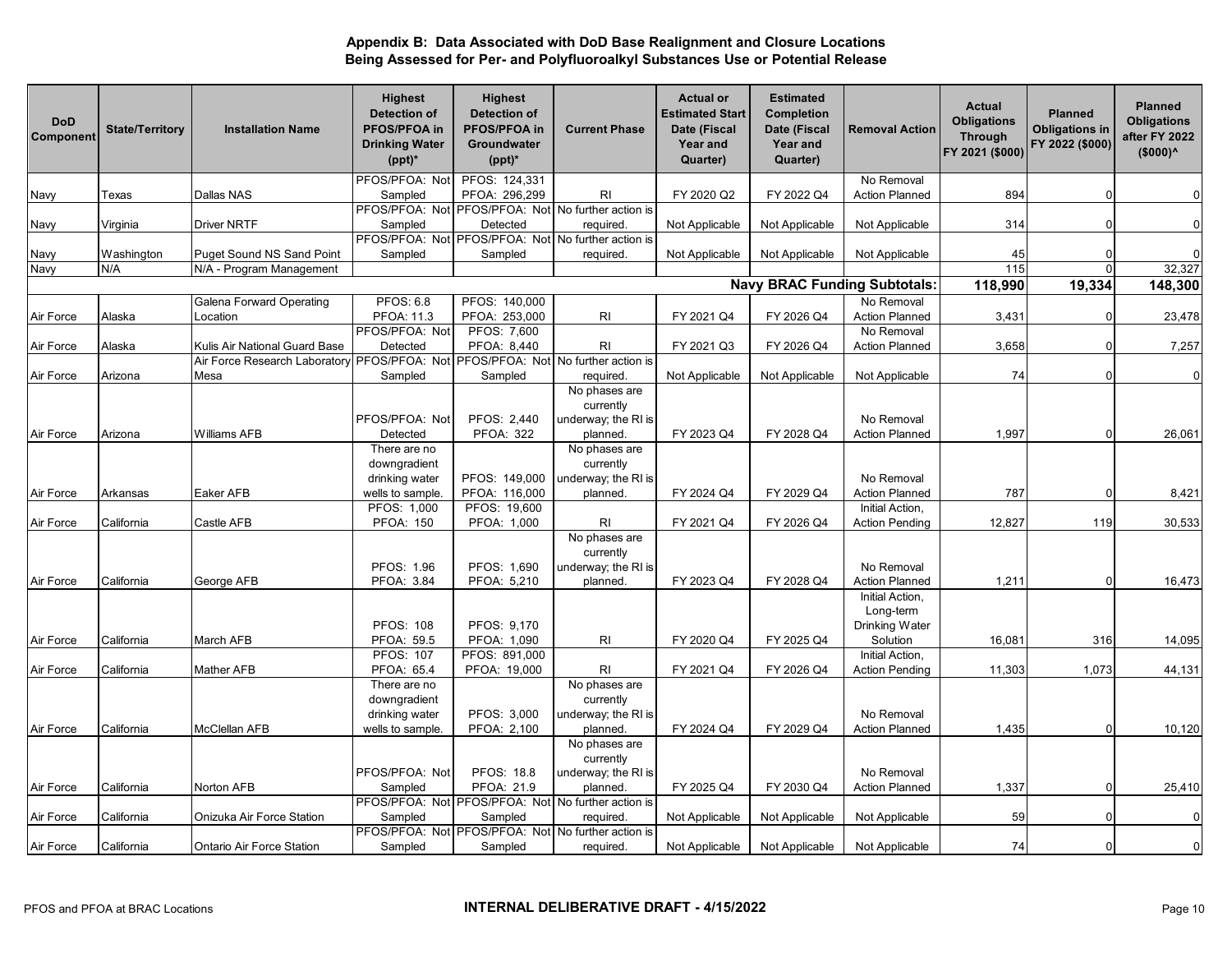| <b>DoD</b><br>Component | <b>State/Territory</b> | <b>Installation Name</b>   | <b>Highest</b><br><b>Detection of</b><br>PFOS/PFOA in<br><b>Drinking Water</b><br>$(ppt)^*$ | <b>Highest</b><br><b>Detection of</b><br>PFOS/PFOA in<br>Groundwater<br>$(ppt)^*$ | <b>Current Phase</b>                                           | <b>Actual or</b><br><b>Estimated Start</b><br>Date (Fiscal<br>Year and<br>Quarter) | <b>Estimated</b><br>Completion<br>Date (Fiscal<br>Year and<br>Quarter) | <b>Removal Action</b>       | Actual<br><b>Obligations</b><br><b>Through</b><br>FY 2021 (\$000) | <b>Planned</b><br><b>Obligations in</b><br>FY 2022 (\$000) | <b>Planned</b><br><b>Obligations</b><br>after FY 2022<br>$($000)^<$ |
|-------------------------|------------------------|----------------------------|---------------------------------------------------------------------------------------------|-----------------------------------------------------------------------------------|----------------------------------------------------------------|------------------------------------------------------------------------------------|------------------------------------------------------------------------|-----------------------------|-------------------------------------------------------------------|------------------------------------------------------------|---------------------------------------------------------------------|
|                         |                        |                            | PFOS/PFOA: Not                                                                              |                                                                                   | PFOS/PFOA: Not No further action is                            |                                                                                    |                                                                        |                             |                                                                   |                                                            |                                                                     |
| Air Force               | Colorado               | <b>Buckley Annex</b>       | Sampled                                                                                     | Sampled                                                                           | required.                                                      | Not Applicable                                                                     | Not Applicable                                                         | Not Applicable              | 49                                                                |                                                            | $\mathbf 0$                                                         |
|                         |                        |                            |                                                                                             |                                                                                   | No phases are                                                  |                                                                                    |                                                                        |                             |                                                                   |                                                            |                                                                     |
|                         |                        |                            |                                                                                             |                                                                                   | currently                                                      |                                                                                    |                                                                        |                             |                                                                   |                                                            |                                                                     |
|                         |                        |                            | PFOS/PFOA: Not                                                                              | PFOS: 4.17                                                                        | underway; the RI is                                            |                                                                                    |                                                                        | No Removal                  |                                                                   |                                                            |                                                                     |
| Air Force               | Colorado               | Lowry AFB                  | Sampled                                                                                     | PFOA: 5.47                                                                        | planned.<br>PFOS/PFOA: Not PFOS/PFOA: Not No further action is | FY 2025 Q4                                                                         | FY 2030 Q4                                                             | <b>Action Planned</b>       | 230                                                               |                                                            | 748                                                                 |
| Air Force               | Florida                | Homestead AFB              | Sampled                                                                                     | Sampled                                                                           | required.                                                      | Not Applicable                                                                     | Not Applicable                                                         | Not Applicable              | 176                                                               |                                                            | $\overline{0}$                                                      |
|                         |                        |                            | There are no                                                                                |                                                                                   | No phases are                                                  |                                                                                    |                                                                        |                             |                                                                   |                                                            |                                                                     |
|                         |                        |                            | downgradient                                                                                |                                                                                   | currently                                                      |                                                                                    |                                                                        |                             |                                                                   |                                                            |                                                                     |
|                         |                        |                            | drinking water                                                                              |                                                                                   | PFOS: 1,960,000 underway; the RI is                            |                                                                                    |                                                                        | No Removal                  |                                                                   |                                                            |                                                                     |
| Air Force               | Illinois               | Chanute AFB                | wells to sample.                                                                            | PFOA: 151,000                                                                     | planned.                                                       | FY 2024 Q4                                                                         | FY 2029 Q4                                                             | <b>Action Planned</b>       | 1,796                                                             | 69                                                         | 36,451                                                              |
|                         |                        |                            | There are no                                                                                |                                                                                   | No phases are                                                  |                                                                                    |                                                                        |                             |                                                                   |                                                            |                                                                     |
|                         |                        |                            | downgradient                                                                                |                                                                                   | currently                                                      |                                                                                    |                                                                        |                             |                                                                   |                                                            |                                                                     |
|                         |                        |                            | drinking water                                                                              | PFOS: 1,520                                                                       | underway; the RI is                                            |                                                                                    |                                                                        | No Removal                  |                                                                   |                                                            |                                                                     |
| Air Force               | Illinois               | O'Hare Air Reserve Station | wells to sample.                                                                            | PFOA: 13,600                                                                      | planned.                                                       | FY 2025 Q4                                                                         | FY 2030 Q4                                                             | <b>Action Planned</b>       | 939                                                               |                                                            | 15,908                                                              |
|                         |                        |                            |                                                                                             |                                                                                   | No phases are                                                  |                                                                                    |                                                                        |                             |                                                                   |                                                            |                                                                     |
|                         |                        |                            | PFOS: Not                                                                                   |                                                                                   | currently                                                      |                                                                                    |                                                                        |                             |                                                                   |                                                            |                                                                     |
|                         |                        |                            | Detected                                                                                    | PFOS: 114,000                                                                     | underway; the RI is                                            |                                                                                    |                                                                        | No Removal                  |                                                                   |                                                            |                                                                     |
| Air Force               | Indiana                | <b>Grissom AFB</b>         | <b>PFOA: 1.3</b>                                                                            | PFOA: 18,000                                                                      | planned.                                                       | FY 2023 Q4                                                                         | FY 2028 Q4                                                             | <b>Action Planned</b>       | 584                                                               |                                                            | 4,812                                                               |
|                         |                        |                            | There are no                                                                                |                                                                                   | No phases are                                                  |                                                                                    |                                                                        |                             |                                                                   |                                                            |                                                                     |
|                         |                        |                            | downgradient                                                                                |                                                                                   | currently                                                      |                                                                                    |                                                                        |                             |                                                                   |                                                            |                                                                     |
|                         |                        |                            | drinking water                                                                              |                                                                                   | PFOS: 7,150,000 underway; the RI is                            |                                                                                    |                                                                        | No Removal                  |                                                                   |                                                            |                                                                     |
| Air Force               | Louisiana              | <b>England AFB</b>         | wells to sample.                                                                            | PFOA: 3,820,000                                                                   | planned.                                                       | FY 2023 Q4                                                                         | FY 2028 Q4                                                             | <b>Action Planned</b>       | 925                                                               |                                                            | 12,283                                                              |
|                         |                        |                            | PFOS: 21.8                                                                                  | PFOS: 8,770                                                                       |                                                                |                                                                                    |                                                                        | No Removal                  |                                                                   |                                                            |                                                                     |
| Air Force               | Maine                  | Loring AFB                 | PFOA: 7.24                                                                                  | <b>PFOA: 811</b>                                                                  | <b>RI</b>                                                      | FY 2021 Q3                                                                         | FY 2026 Q3                                                             | <b>Action Planned</b>       | 7,829                                                             |                                                            | 55,432                                                              |
|                         |                        |                            |                                                                                             |                                                                                   |                                                                |                                                                                    |                                                                        | Long-term                   |                                                                   |                                                            |                                                                     |
| Air Force               |                        |                            | <b>PFOS: 2.7</b><br><b>PFOA: 266</b>                                                        | PFOS: 11,100<br>PFOA: 57,900                                                      | <b>RI</b>                                                      | FY 2021 Q4                                                                         | FY 2026 Q4                                                             | Drinking Water<br>Solution  |                                                                   | 27                                                         | 38,840                                                              |
|                         | Michigan               | KI Sawyer AFB              |                                                                                             | PFOS:                                                                             |                                                                |                                                                                    |                                                                        |                             | 11,638                                                            |                                                            |                                                                     |
|                         |                        |                            | <b>PFOS: 273</b>                                                                            | 171,000,000                                                                       |                                                                |                                                                                    |                                                                        | Long-term<br>Drinking Water |                                                                   |                                                            |                                                                     |
| Air Force               | Michigan               | <b>Wurtsmith AFB</b>       | PFOA: 2,650                                                                                 | PFOA: 210,000                                                                     | <b>RI</b>                                                      | FY 2020 Q4                                                                         | FY 2025 Q4                                                             | Solution                    | 41,444                                                            | 14,817                                                     | 196,511                                                             |
|                         |                        |                            | There are no                                                                                |                                                                                   | No phases are                                                  |                                                                                    |                                                                        |                             |                                                                   |                                                            |                                                                     |
|                         |                        |                            | downgradient                                                                                |                                                                                   | currently                                                      |                                                                                    |                                                                        |                             |                                                                   |                                                            |                                                                     |
|                         |                        |                            | drinking water                                                                              | PFOS: 329,000                                                                     | underway; the RI is                                            |                                                                                    |                                                                        | No Removal                  |                                                                   |                                                            |                                                                     |
| Air Force               | Missouri               | Richards-Gebaur AFB        | wells to sample.                                                                            | PFOA: 74,800                                                                      | planned.                                                       | FY 2024 Q4                                                                         | FY 2029 Q4                                                             | <b>Action Planned</b>       | 733                                                               |                                                            | 4,808                                                               |
|                         |                        |                            | PFOS: 2,500                                                                                 | PFOS: 490,000                                                                     |                                                                |                                                                                    |                                                                        | Initial Action,             |                                                                   |                                                            |                                                                     |
| Air Force               | New Hampshire          | Pease AFB                  | <b>PFOA: 350</b>                                                                            | PFOA: 130,000                                                                     | <b>RI</b>                                                      | FY 2020 Q4                                                                         | FY 2025 Q4                                                             | <b>Action Pending</b>       | 76,116                                                            | 18,175                                                     | 151,368                                                             |
|                         |                        |                            | There are no                                                                                |                                                                                   | No phases are                                                  |                                                                                    |                                                                        |                             |                                                                   |                                                            |                                                                     |
|                         |                        |                            | downgradient                                                                                |                                                                                   | currently                                                      |                                                                                    |                                                                        |                             |                                                                   |                                                            |                                                                     |
|                         |                        |                            | drinking water                                                                              | PFOS: 60,700                                                                      | underway; the RI is                                            |                                                                                    |                                                                        | No Removal                  |                                                                   |                                                            |                                                                     |
| Air Force               | New York               | <b>Griffiss AFB</b>        | wells to sample.                                                                            | PFOA: 1,100                                                                       | planned.                                                       | FY 2025 Q4                                                                         | FY 2030 Q4                                                             | <b>Action Planned</b>       | 1,847                                                             |                                                            | 11,374                                                              |
|                         |                        |                            | <b>PFOS: 347</b>                                                                            | PFOS: 70,300                                                                      |                                                                |                                                                                    |                                                                        | Initial Action,             |                                                                   |                                                            |                                                                     |
| Air Force               | New York               | Plattsburgh AFB            | PFOA: 97.8                                                                                  | PFOA: 981,000                                                                     | <b>RI</b>                                                      | FY 2020 Q4                                                                         | FY 2025 Q4                                                             | <b>Action Pending</b>       | 7,201                                                             | 245                                                        | 31,894                                                              |
|                         |                        | Roslyn Air National Guard  |                                                                                             |                                                                                   | PFOS/PFOA: Not PFOS/PFOA: Not No further action is             |                                                                                    |                                                                        |                             |                                                                   |                                                            |                                                                     |
| Air Force               | New York               | Station                    | Sampled                                                                                     | Sampled                                                                           | required.                                                      | Not Applicable                                                                     | Not Applicable                                                         | Not Applicable              | 53                                                                |                                                            | $\overline{0}$                                                      |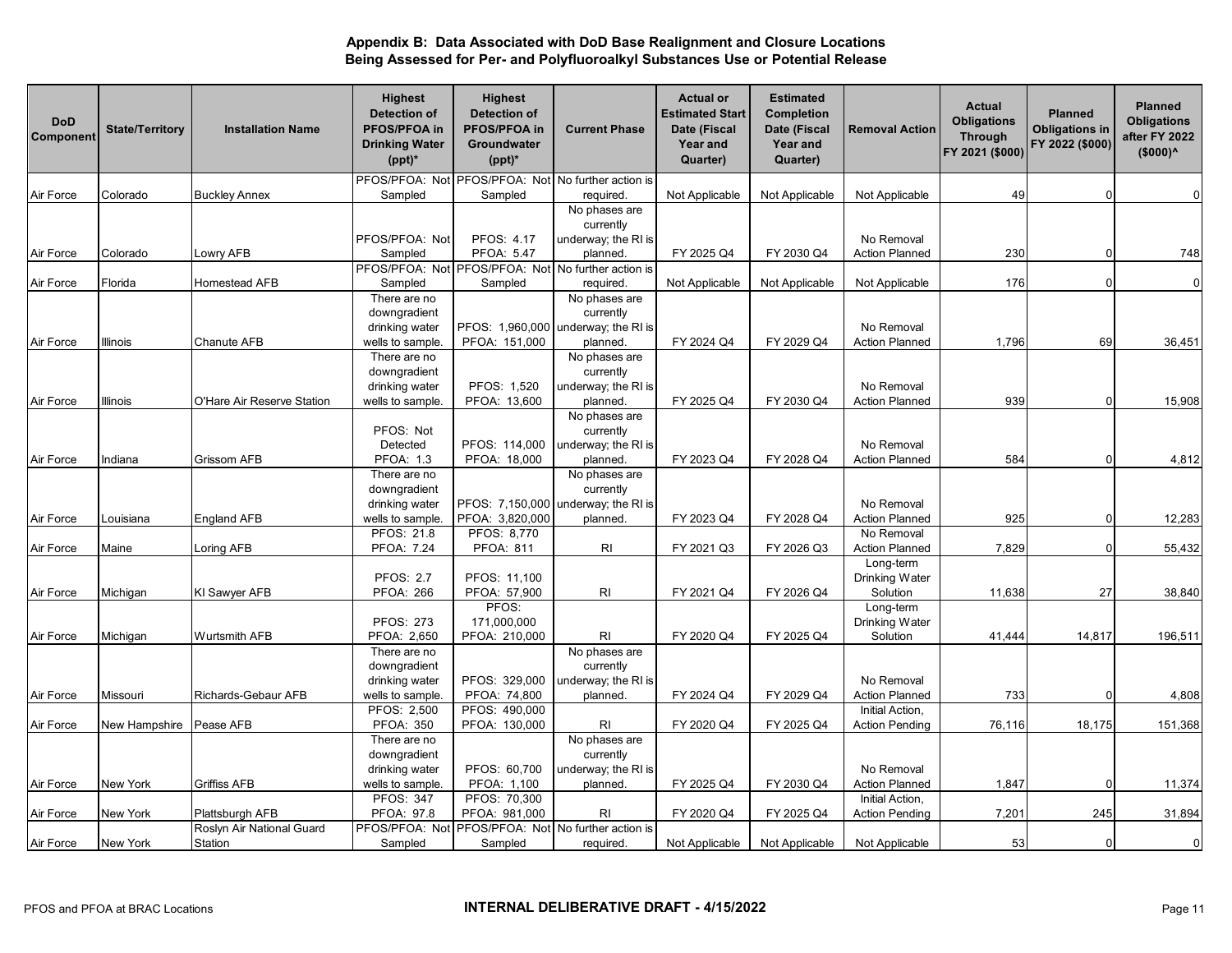| <b>DoD</b><br>Component         | <b>State/Territory</b> | <b>Installation Name</b>      | <b>Highest</b><br><b>Detection of</b><br>PFOS/PFOA in<br><b>Drinking Water</b><br>$(ppt)^*$ | <b>Highest</b><br><b>Detection of</b><br><b>PFOS/PFOA in</b><br><b>Groundwater</b><br>$(ppt)^*$ | <b>Current Phase</b>       | <b>Actual or</b><br><b>Estimated Start</b><br>Date (Fiscal<br>Year and<br>Quarter) | <b>Estimated</b><br><b>Completion</b><br>Date (Fiscal<br>Year and<br>Quarter) | <b>Removal Action</b>             | Actual<br><b>Obligations</b><br><b>Through</b><br>FY 2021 (\$000) | <b>Planned</b><br><b>Obligations in</b><br>FY 2022 (\$000) | <b>Planned</b><br><b>Obligations</b><br>after FY 2022<br>$($000)^<$ |
|---------------------------------|------------------------|-------------------------------|---------------------------------------------------------------------------------------------|-------------------------------------------------------------------------------------------------|----------------------------|------------------------------------------------------------------------------------|-------------------------------------------------------------------------------|-----------------------------------|-------------------------------------------------------------------|------------------------------------------------------------|---------------------------------------------------------------------|
|                                 |                        |                               | There are no                                                                                |                                                                                                 | No phases are              |                                                                                    |                                                                               |                                   |                                                                   |                                                            |                                                                     |
|                                 |                        |                               | downgradient                                                                                |                                                                                                 | currently                  |                                                                                    |                                                                               |                                   |                                                                   |                                                            |                                                                     |
|                                 |                        |                               | drinking water                                                                              | <b>PFOS: 146</b>                                                                                | underway; the RI is        |                                                                                    |                                                                               | No Removal                        |                                                                   |                                                            |                                                                     |
| Air Force                       | Ohio                   | Gentile Air Force Station     | wells to sample.                                                                            | PFOA: 33.9                                                                                      | planned.                   | FY 2025 Q4                                                                         | FY 2030 Q4                                                                    | <b>Action Planned</b>             | 273                                                               |                                                            | 1,681                                                               |
|                                 |                        |                               | There are no                                                                                |                                                                                                 | No phases are              |                                                                                    |                                                                               |                                   |                                                                   |                                                            |                                                                     |
|                                 |                        |                               | downgradient                                                                                |                                                                                                 | currently                  |                                                                                    |                                                                               |                                   |                                                                   |                                                            |                                                                     |
|                                 |                        |                               | drinking water                                                                              | <b>PFOS: 435</b>                                                                                | underway; the RI is        |                                                                                    |                                                                               | No Removal                        |                                                                   |                                                            |                                                                     |
| Air Force                       | Ohio                   | Newark AFB                    | wells to sample.                                                                            | <b>PFOA: 221</b>                                                                                | planned.                   | FY 2025 Q4                                                                         | FY 2030 Q4                                                                    | <b>Action Planned</b>             | 302                                                               |                                                            | 1,369                                                               |
|                                 |                        |                               | There are no<br>downgradient                                                                |                                                                                                 | No phases are<br>currently |                                                                                    |                                                                               |                                   |                                                                   |                                                            |                                                                     |
|                                 |                        |                               | drinking water                                                                              | PFOS: 14,400                                                                                    | underway; the RI is        |                                                                                    |                                                                               | No Removal                        |                                                                   |                                                            |                                                                     |
| Air Force                       | Ohio                   | Rickenbacker                  | wells to sample.                                                                            | PFOA: 45,800                                                                                    | planned.                   | FY 2025 Q4                                                                         | FY 2030 Q4                                                                    | <b>Action Planned</b>             | 494                                                               |                                                            | 38,265                                                              |
|                                 |                        |                               |                                                                                             |                                                                                                 |                            |                                                                                    |                                                                               |                                   |                                                                   |                                                            |                                                                     |
|                                 |                        |                               | <b>PFOS: 9.6</b>                                                                            | PFOS: 2,490,000                                                                                 |                            |                                                                                    |                                                                               | No Removal                        |                                                                   |                                                            |                                                                     |
| Air Force                       | South Carolina         | Myrtle Beach AFB              | PFOA: 31                                                                                    | PFOA: 150,000                                                                                   | R <sub>l</sub>             | FY 2021 Q4                                                                         | FY 2026 Q4                                                                    | <b>Action Planned</b>             | 3,735                                                             |                                                            | 14,212                                                              |
|                                 |                        |                               | There are no                                                                                |                                                                                                 | No phases are              |                                                                                    |                                                                               |                                   |                                                                   |                                                            |                                                                     |
|                                 |                        |                               | downgradient                                                                                |                                                                                                 | currently                  |                                                                                    |                                                                               |                                   |                                                                   |                                                            |                                                                     |
|                                 |                        |                               | drinking water                                                                              | PFOS: 8,860                                                                                     | underway; the RI is        |                                                                                    |                                                                               | No Removal                        |                                                                   |                                                            |                                                                     |
| Air Force                       | Texas                  | <b>Bergstrom AFB</b>          | wells to sample.                                                                            | PFOA: 2,260                                                                                     | planned.                   | FY 2024 Q4                                                                         | FY 2029 Q4                                                                    | <b>Action Planned</b>             | 872                                                               |                                                            | 11,424                                                              |
|                                 |                        |                               |                                                                                             | PFOS/PFOA: Not PFOS/PFOA: Not No further action is                                              |                            |                                                                                    |                                                                               |                                   |                                                                   |                                                            |                                                                     |
| Air Force                       | Texas                  | <b>Brooks-City Base</b>       | Sampled                                                                                     | Sampled                                                                                         | required.                  | Not Applicable                                                                     | Not Applicable                                                                | Not Applicable                    | 66                                                                |                                                            | $\overline{0}$                                                      |
|                                 |                        |                               |                                                                                             | PFOS/PFOA: Not PFOS/PFOA: Not No further action is                                              |                            |                                                                                    |                                                                               |                                   |                                                                   |                                                            |                                                                     |
| Air Force                       | Texas                  | Carswell AFB                  | Sampled                                                                                     | Sampled                                                                                         | required.                  | Not Applicable                                                                     | Not Applicable                                                                | Not Applicable                    | 66                                                                |                                                            | $\overline{0}$                                                      |
|                                 |                        |                               | There are no                                                                                |                                                                                                 | No phases are              |                                                                                    |                                                                               |                                   |                                                                   |                                                            |                                                                     |
|                                 |                        |                               | downgradient                                                                                |                                                                                                 | currently                  |                                                                                    |                                                                               |                                   |                                                                   |                                                            |                                                                     |
|                                 |                        |                               | drinking water                                                                              | PFOS: 249,000                                                                                   | underway; the RI is        |                                                                                    |                                                                               | No Removal                        |                                                                   |                                                            |                                                                     |
| Air Force                       | Texas                  | <b>Kelly AFB</b>              | wells to sample.                                                                            | PFOA: 30,000                                                                                    | planned                    | FY 2025 Q4                                                                         | FY 2030 Q4                                                                    | <b>Action Planned</b>             | 1,917                                                             |                                                            | 34,817                                                              |
|                                 |                        |                               | PFOS: 1,580                                                                                 | PFOS: 1.820                                                                                     |                            |                                                                                    |                                                                               | Initial Action.                   |                                                                   |                                                            |                                                                     |
| Air Force                       | Texas                  | Reese AFB                     | PFOA: 3,250                                                                                 | PFOA: 5,460                                                                                     | R <sub>l</sub>             | Prior to FY 2020                                                                   | FY 2026 Q4                                                                    | <b>Action Pending</b>             | 59,408                                                            | 5,283                                                      | 287,686                                                             |
|                                 |                        | Four Lakes Air National Guard |                                                                                             | PFOS/PFOA: Not PFOS/PFOA: Not No further action is                                              |                            |                                                                                    |                                                                               |                                   |                                                                   |                                                            |                                                                     |
| Air Force                       | Washington             | Station                       | Sampled                                                                                     | Sampled                                                                                         | required.                  | Not Applicable                                                                     | Not Applicable                                                                | Not Applicable                    | 50                                                                |                                                            | $\mathbf 0$                                                         |
|                                 |                        |                               |                                                                                             |                                                                                                 | No phases are<br>currently |                                                                                    |                                                                               |                                   |                                                                   |                                                            |                                                                     |
|                                 |                        | General Mitchell Air Reserve  | PFOS/PFOA: Not                                                                              | PFOS: 8,610                                                                                     | underway; the RI is        |                                                                                    |                                                                               | No Removal                        |                                                                   |                                                            |                                                                     |
| Air Force                       | Wisconsin              | Station                       | Detected                                                                                    | PFOA: 10,800                                                                                    | planned.                   | FY 2023 Q4                                                                         | FY 2028 Q4                                                                    | <b>Action Planned</b>             | 1,294                                                             |                                                            | 4,041                                                               |
| Air Force                       | N/A                    | N/A - Program Management      |                                                                                             |                                                                                                 |                            |                                                                                    |                                                                               |                                   | $\Omega$                                                          |                                                            | $\Omega$                                                            |
|                                 |                        |                               |                                                                                             |                                                                                                 |                            |                                                                                    |                                                                               | Air Force BRAC Funding Subtotals: | 274,311                                                           | 40,124                                                     | 1,159,902                                                           |
| <b>DLA</b>                      | Pennsylvania           | <b>DSC PHILADELPHIA</b>       | Not Applicable                                                                              | Not Applicable                                                                                  | Not Applicable             | Not Applicable                                                                     | Not Applicable                                                                | Not Applicable                    | Not Applicable                                                    | Not Applicable                                             | Not Applicable                                                      |
|                                 |                        |                               |                                                                                             |                                                                                                 |                            |                                                                                    |                                                                               |                                   | 431,853                                                           |                                                            |                                                                     |
| <b>DoD BRAC Funding Totals:</b> |                        |                               |                                                                                             |                                                                                                 |                            |                                                                                    |                                                                               |                                   |                                                                   | 82,856                                                     | 1,353,854                                                           |

\* Where the highest detection is "Not Detected," the validated test results confirmed that there were no detections of PFOS/PFOA above the method reporting limit.

Where the highest detection is "Not Analyzed," the DoD Components either plan to conduct sampling or the validated test results are not yet available. Where the highest detection is "Not Sampled," the DoD Components did not sample because they determined during reviews of historic documentation that neither PFOS nor PFOA was used or potentially released.<br>Where the highes